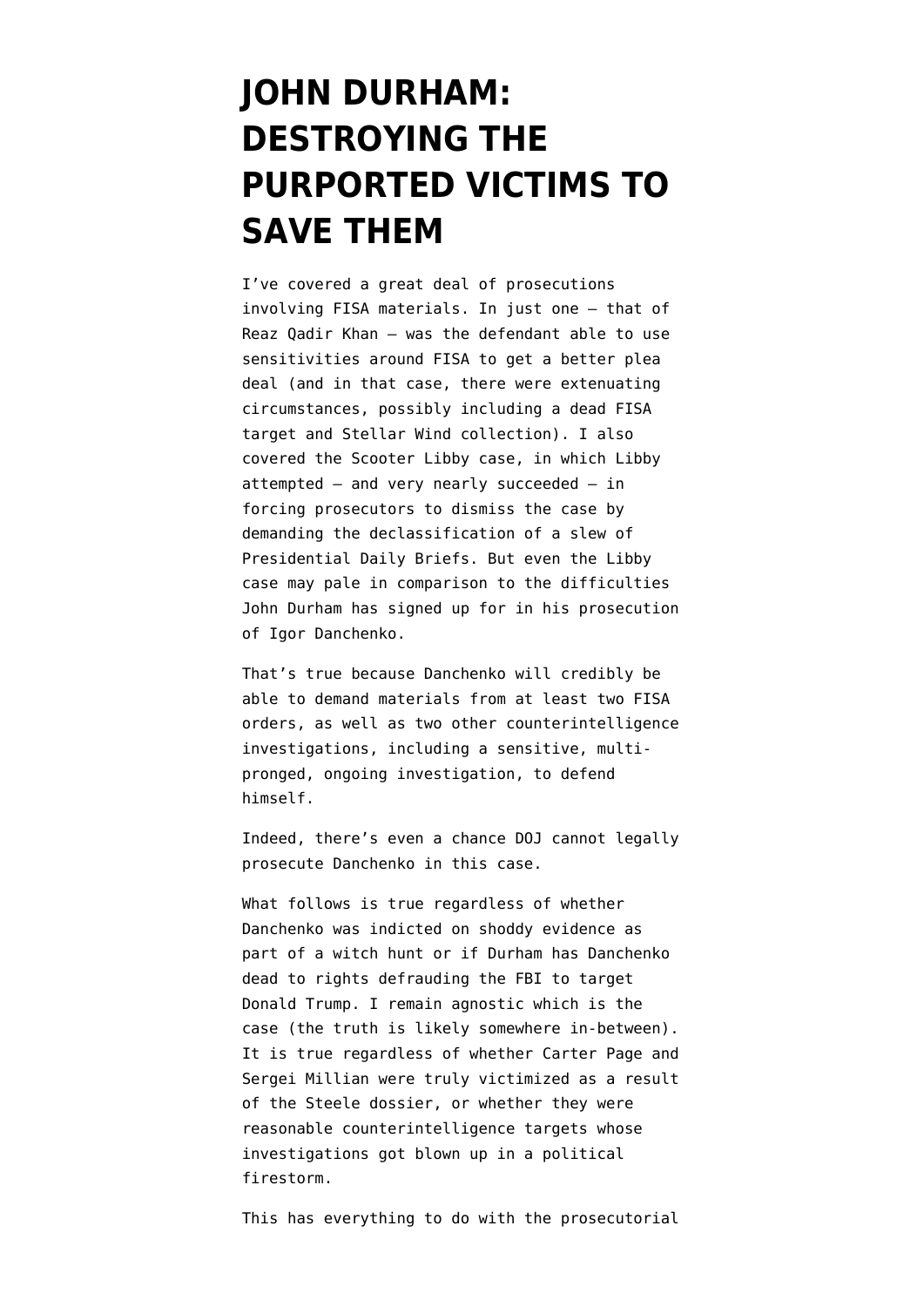discretion that Durham did not exercise in charging Danchenko (and because of some sloppiness in the way he did so) and nothing to do with Danchenko's guilt or innocence or Page and Millian's victimization.

Consider the following moves Durham made in his indictment:

- He invoked Danchenko's source, Olga Galkina, in his materiality claims and based his single charge pertaining to Charles Dolan on a June 15, 2017 FBI interview.
- He relied on claims Sergei Millian made about interactions with Danchenko as part of his proof that Danchenko lied about his belief that he had spoken with Millian. Durham did so, apparently, based entirely on Millian's currently public Twitter blatherings.
- $\blacksquare$  He made Carter Page's FISA targeting — and its role in the investigation into Trump associates (which Durham recklessly called "the Trump campaign") — central to his materiality claims.

Whether Igor Danchenko is a reckless smear agent or someone screwed by Christopher Steele's own sloppiness, he is entitled to all the evidence pertaining to the full scope of the indictment, as well as any exculpatory evidence that could help him disprove Durham's claims. One of the prosecutors in the case, Michael Keilty, already [warned](https://www.washingtonpost.com/local/legal-issues/steele-dossier-danchenko-pleads-not-guilty/2021/11/10/f1cf661e-41b7-11ec-9ea7-3eb2406a2e24_story.html) Judge Anthony Trenga, who is presiding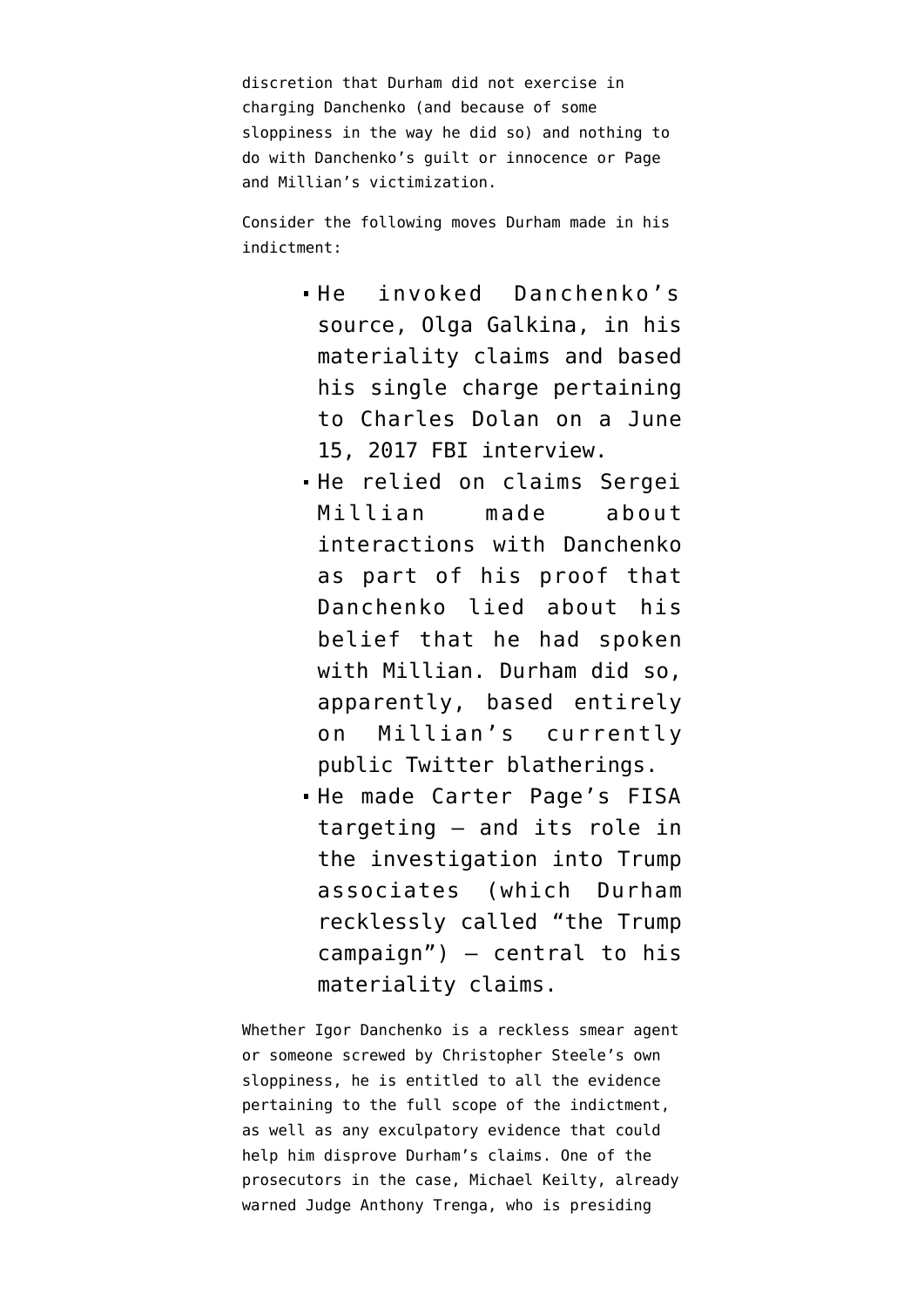over the case, that there will be "a vast amount of classified discovery" in this case. But if prosecutors haven't vetted Millian any further than reading his Twitter feed, they may have no idea what discovery challenges they face.

There has never been a case like this one, relying on two already publicly identified FISA orders, so this is literally uncharted waters.

## **Durham's Matryoshka Materiality Claims**

Before I explain the challenges Durham faces, it's worth explaining how Durham has used materiality in this indictment. Durham will have to prove not just that Danchenko lied, but that the lies were material.

The words "material" or "materiality" show up in the [indictment](https://www.justice.gov/sco/press-release/file/1446386/download) 20 times, of which just one instance is used to mean "stuff" (in a misquotation of a Danchenko response to an FBI question stating, "related issues perhaps but … nothing specific"). Five are required in the charging language.

Maybe Durham focused so much making claims about materiality, in part, because he's smarting about the way [people made fun of him](https://www.emptywheel.net/2021/10/21/john-durham-admits-he-overstated-evidence-in-his-michael-sussmann-materiality-statement/) for his shoddy materiality claims in the [Michael](https://www.documentcloud.org/documents/21080001-210916-sussmann-indictment) [Sussmann indictment](https://www.documentcloud.org/documents/21080001-210916-sussmann-indictment). But many of his discussions about the "materiality" of Danchenko's alleged lies, both charged and uncharged, serve as a gratuitous way for Durham to include accusations in the indictment he didn't charge. The tactic worked like a charm, [as multiple journalists](https://www.emptywheel.net/2021/11/11/daisy-chain-the-fbi-appears-to-have-asked-danchenko-whether-dolan-was-a-source-for-steele-not-danchenko/) [reported that things](https://www.emptywheel.net/2021/11/11/daisy-chain-the-fbi-appears-to-have-asked-danchenko-whether-dolan-was-a-source-for-steele-not-danchenko/) — particularly regarding the pee tape — were alleged or charged that were not. But now he's on the hook for them in discovery.

Below, I've shown how these materiality claims form a nested set of allegations, such that even the materiality claims for uncharged conduct make up part of his overall materiality argument. I'm not, at all, contesting that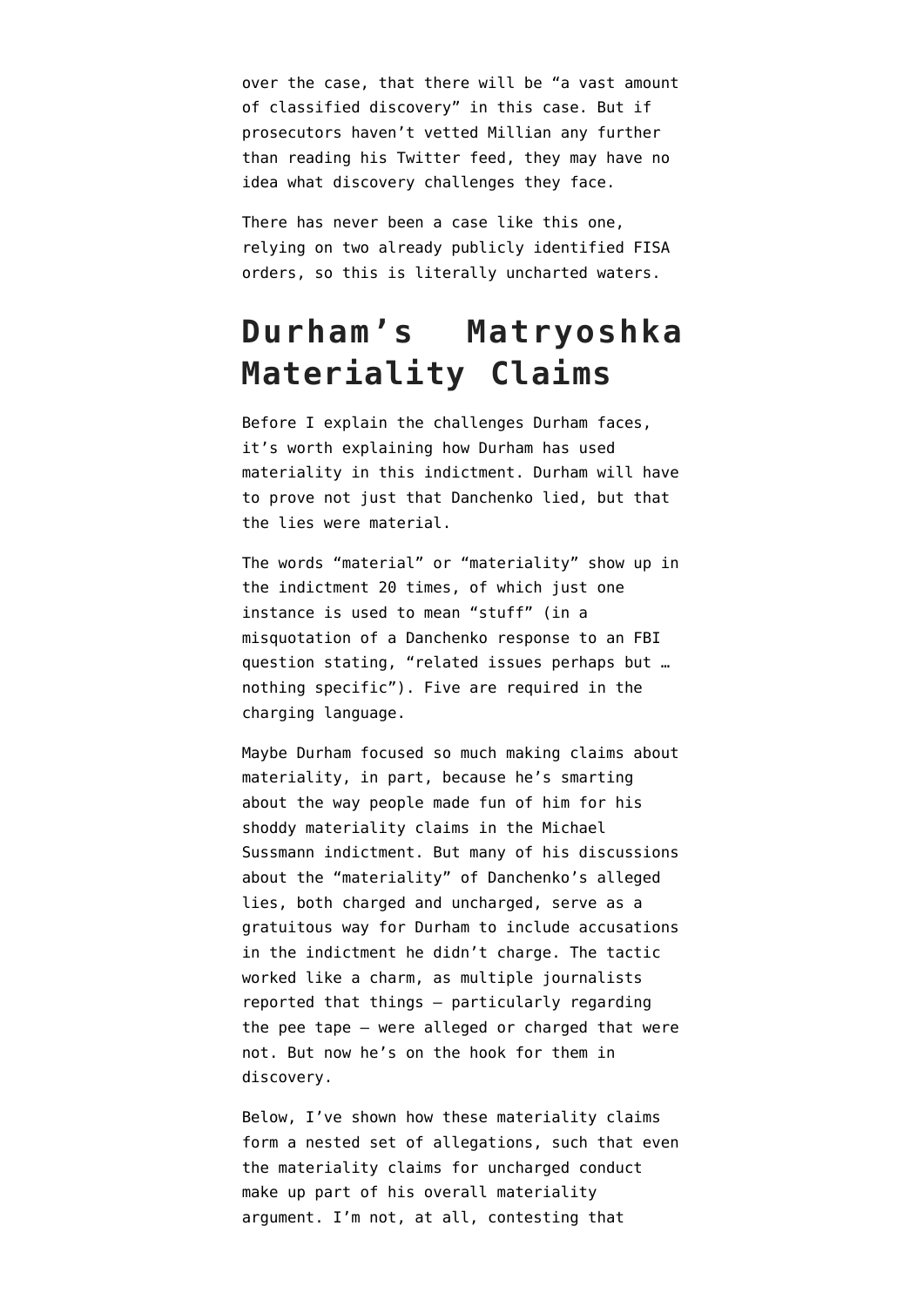Durham has a sound case that  $-$  if he can prove Danchenko lied — at least one of lies was material. While some of his materiality claims are provably false and some (such as the claims that Danchenko's alleged lies about Millian in October and November 2017 mattered for FISA coverage that ended in September 2017) defy physics, the bar for materiality is low and he will clearly surpass it on some of his materiality claims.

The issue, however, is that Durham is now on the hook, with regards to discovery, for all of his materiality claims covering both the charged lies and the uncharged allegations. Danchenko may now demand evidence that undercuts these claims, even the ones that don't relate directly to the charged lies.

## **The Section 702 directive targeting Olga Galkina**

Durham makes two materiality claims pertaining to Danchenko's friend, Olga Galkina, to whom he sourced all the discredited Michael Cohen reports and a claim about Carter Page's meetings in July 2016:

- That by lying about how indiscreet he was about his relationship with Christopher Steele, Danchenko prevented the FBI from learning that Russian spies might inject disinformation into the dossier through people like Galkina.
- That by lying on June 15, 2017, Danchenko prevented the FBI from learning that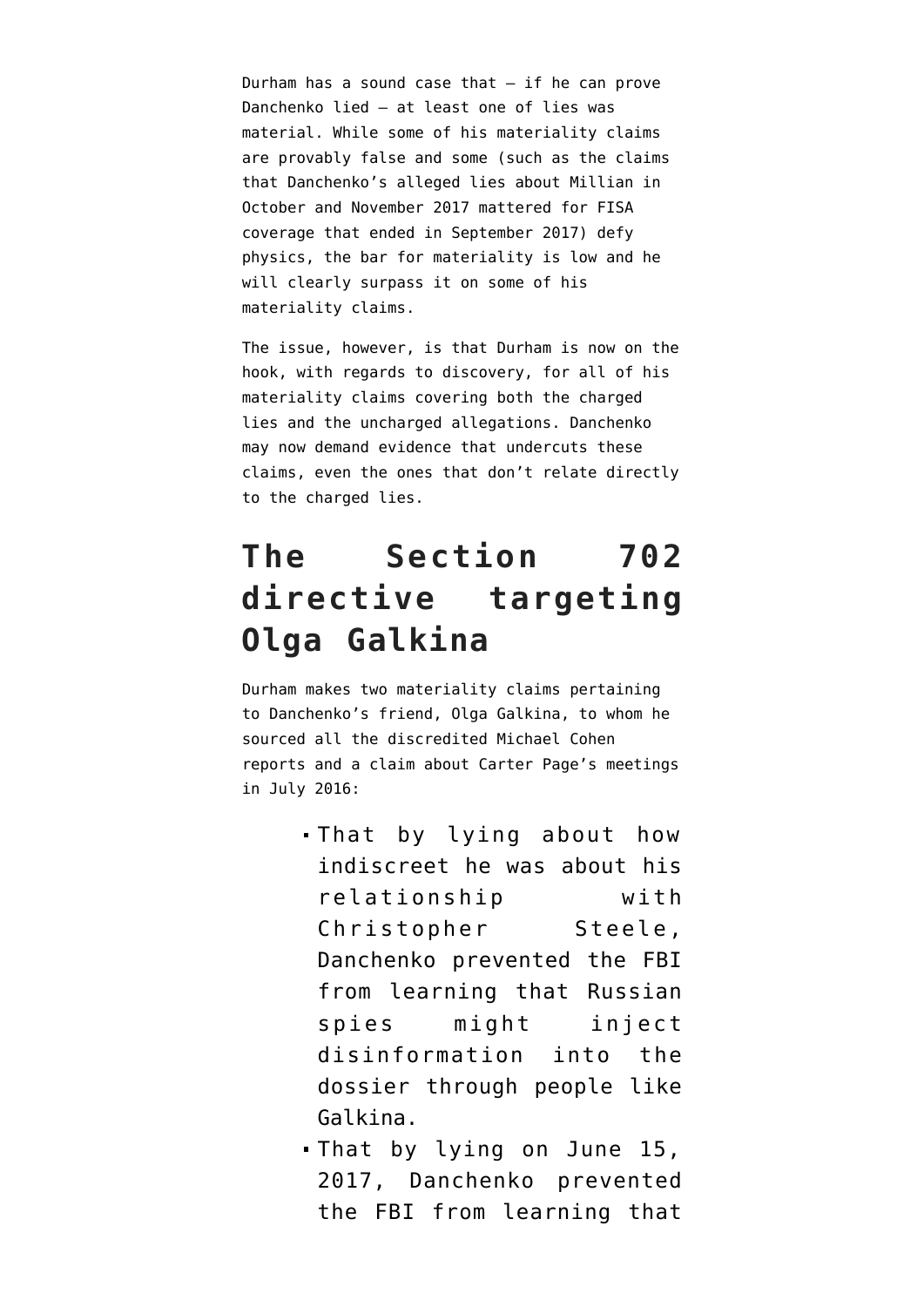Charles Dolan "maintained a pre-existing and ongoing relationship" with Galkina, which led Galkina to have access to senior Russian officials she wouldn't otherwise have had. Dolan's ties with Galkina also appear to have led to Galkina serving as a cut-out between Dolan and Danchenko for information for one of the reports (pertaining to the reassignment of a US Embassy staffer) in the dossier.

I'm unclear why Durham made these claims possibly because it was one of the only ways to criminalize the way Dolan served as a source for reports that were unrelated to the Carter Page applications, possibly because he wanted to do so to dump HILLARY HILLARY HILLARY in the middle of his indictment. But both claims are false.

To prove the first is false, Danchenko will point to Durham's [miscitation of the question](https://www.emptywheel.net/2021/11/08/yes-and-no-john-durham-claims-an-answer-about-intelligence-collection-covers-all-networking/) Danchenko was actually asked, his answer — "yes and no" — to a question Durham claims he answered "no" to, and to his descriptions, from his very first interview, of how Galkina knew he was collecting intelligence and had even, after the release of the dossier, tasked him with an intelligence collection request herself.

To prove the second is false, Danchenko will point to [the declassified footnote](https://www.emptywheel.net/wp-content/uploads/2020/04/200415-DOJ-IG-Footnotes.pdf) in the DOJ IG Report showing that in "early June 2017" (and so, presumably before June 15), the FBI [obtained](https://www.emptywheel.net/2021/11/07/john-durham-may-have-made-igor-danchenko-aggrieved-under-fisa/) [702 collection](https://www.emptywheel.net/2021/11/07/john-durham-may-have-made-igor-danchenko-aggrieved-under-fisa/) that (the indictment makes clear) reflects extensive communications between Dolan and Galkina.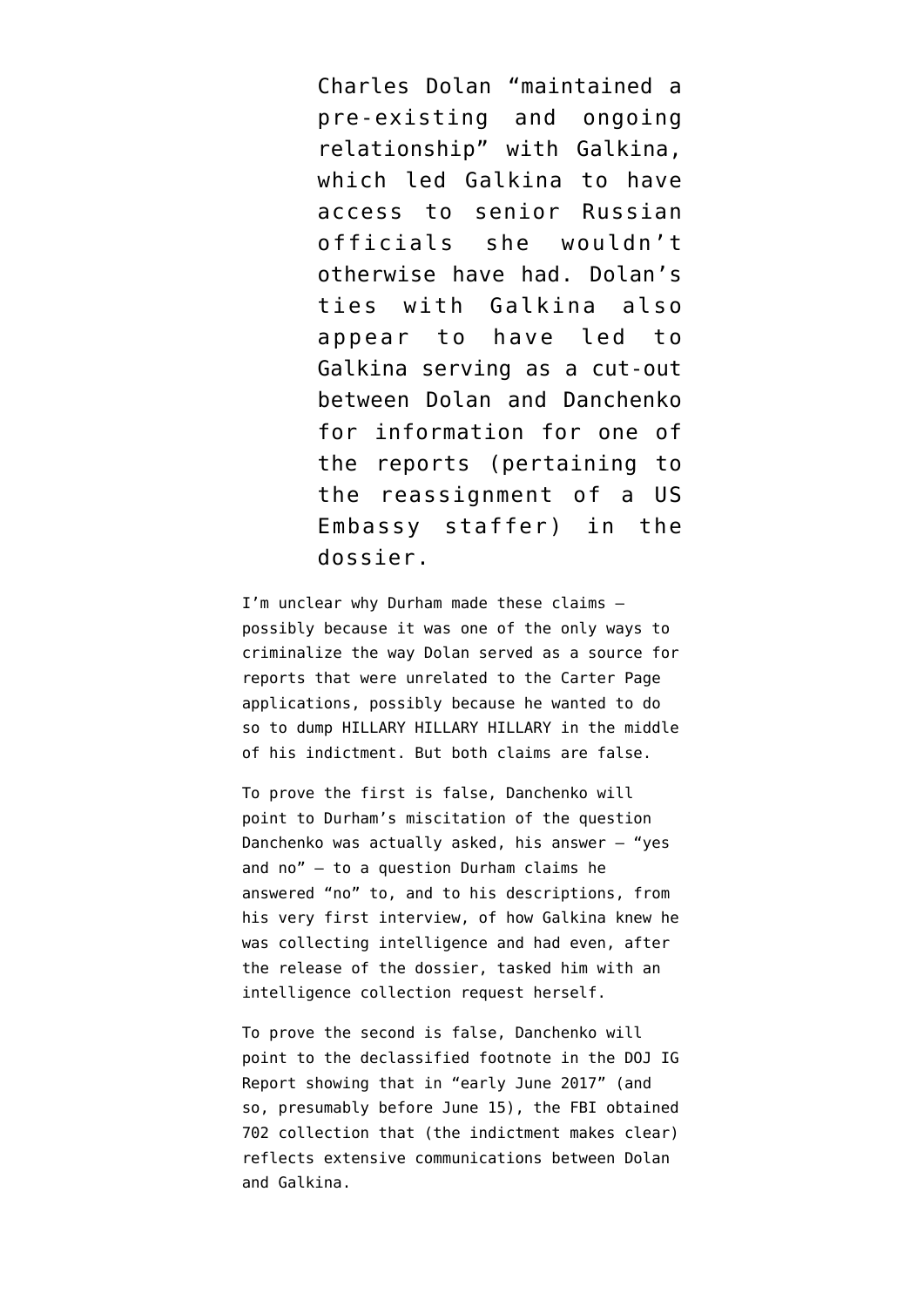The FBI [received information in early June 2017 which revealed that, among other things, there were [redacted]] personal and business ties between the sub-source and Steele's Primary Sub-source; contacts between the sub-source and an individual in the Russian Presidential Administration in June/July 2016; [redacted] and the sub‐ source voicing strong support for candidate Clinton in the 2016 U.S. elections. The Supervisory Intel Analyst told us that the FBI did not have Section 702 coverage on any other Steele sub‐source. [my emphasis]

It's highly likely the FBI set up that June 15, 2017 interview with Danchenko precisely to ask him about things they learned via that Section 702 collection. Based on what Durham has said so far, Danchenko provided information about key details of the relationship between Galkina and Dolan in the interview, thereby validating that he was not hiding the relationship entirely.

Had Danchenko affirmatively lied about this in January or March 2017, rather than just not sharing this information, Durham might have a case. But by June 2017, the FBI was already sitting on that 702 collection (to say nothing of the contact tracing analysts would have used to justify the 702 directive). That's almost certainly why they asked the question about Dolan.

So even if Durham could manage to avoid introducing, as evidence at trial, Danchenko's communications with Galkina that the FBI would have first obtained under FISA 702, and thereby [stave off the FISA notice process](https://www.emptywheel.net/2021/11/07/john-durham-may-have-made-igor-danchenko-aggrieved-under-fisa/) required for aggrieved persons under FISA, Danchenko is still going to have cause to make Durham admit a slew of things about that Section 702 directive targeting Galkina, including:

What kind of contact-tracing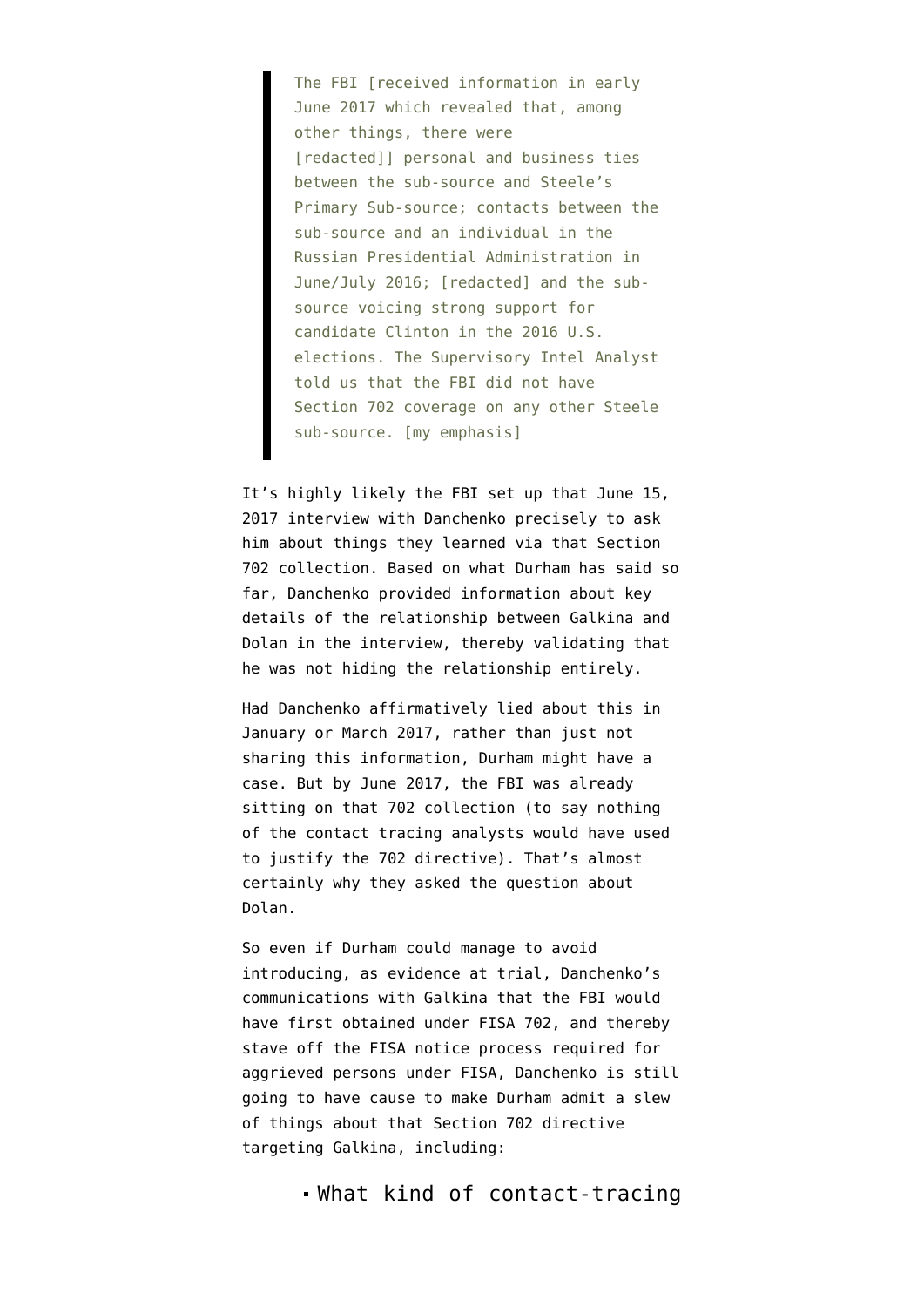alerted the FBI and NSA that Galkina had US-cloud based communications that would be of investigative interest (because that contacttracing, by itself, disproves Durham's materiality claim)

- What communications FBI obtained from that Section 702 order and when (because if they indeed had the Galkina-Dolan communications on June 15, then nothing Danchenko could have said impeded the FBI from discovering them)
- The approval process behind the release of this Section 702 information to Inspector General Michael Horowitz, and then to Congress, which in turn presumably alerted Durham to it, and whether it complied with new requirements about unmasking imposed in 2018 in response to the Carter Page FISA and conspiracy theories about Mike Flynn (it surely did, because unmasking for FBI collections is not really a thing, but Danchenko will have reason to ask how Congress got the communications and from there, how Durham did)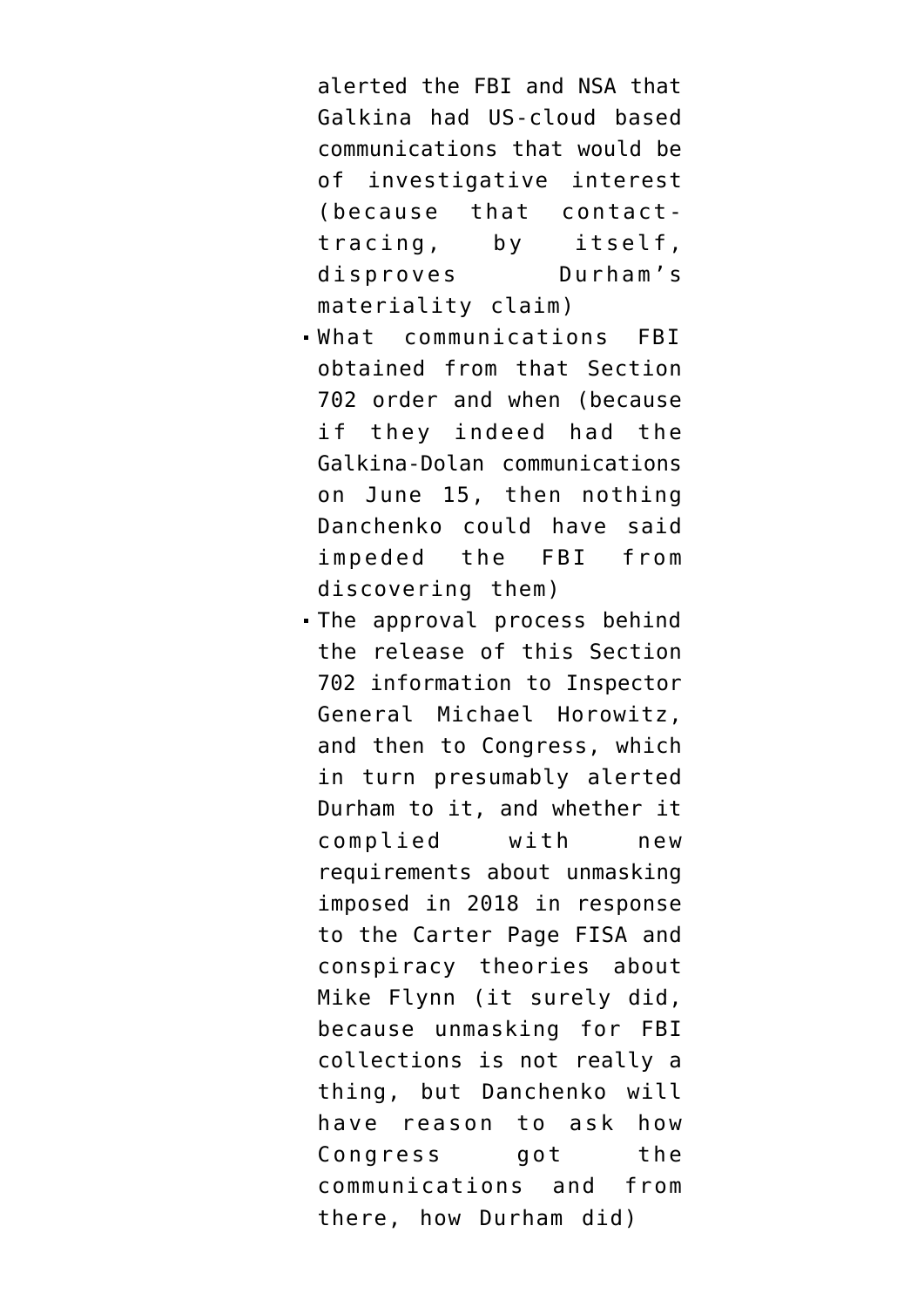None of this kind of information has been released to a defendant before, but all of it is squarely material to combatting the claim that the FBI didn't know about Galkina's communications with Dolan when they asked Danchenko a question precisely because they did know about those communications. And Danchenko has the right to ask for it because of that reference to Section 702 that Ron Johnson and Chuck Grassley insisted on declassifying.

# **The Sergei Millian counterintelligence investigation**

The paragraph describing that Durham is relying on [Sergei Millian's Twitter rants](https://www.emptywheel.net/2021/11/12/source-6a-john-durhams-twitter-charges/) as part of his evidence to prove that Danchenko lied five times about Millian (just four of which are charged) misspells Danchenko's name, the single such misspelling in the indictment. [Update: Though see William Ockham's comment below that notes there's a different misspelling of Danchenko's name elsewhere in the Millian part of the indictment.]

> Chamber President-1 has claimed in public statements and on social media that he never responded to DANCHEKNO's [sic] emails, and that he and DANCHENKO never met or communicated.

That makes me wonder whether it was added in at the last minute, after all the proof-reading, perhaps in response to a question from the grand jury or Durham's supervisors. If it was, it might indicate that Durham didn't really think through all the implications of invoking Millian as a fact witness against Danchenko.

But, unless Durham has rock-solid proof that Danchenko invented a call he claimed to believe had involved Millian altogether, then this reference now gives Danchenko cause to submit incredibly broad discovery requests about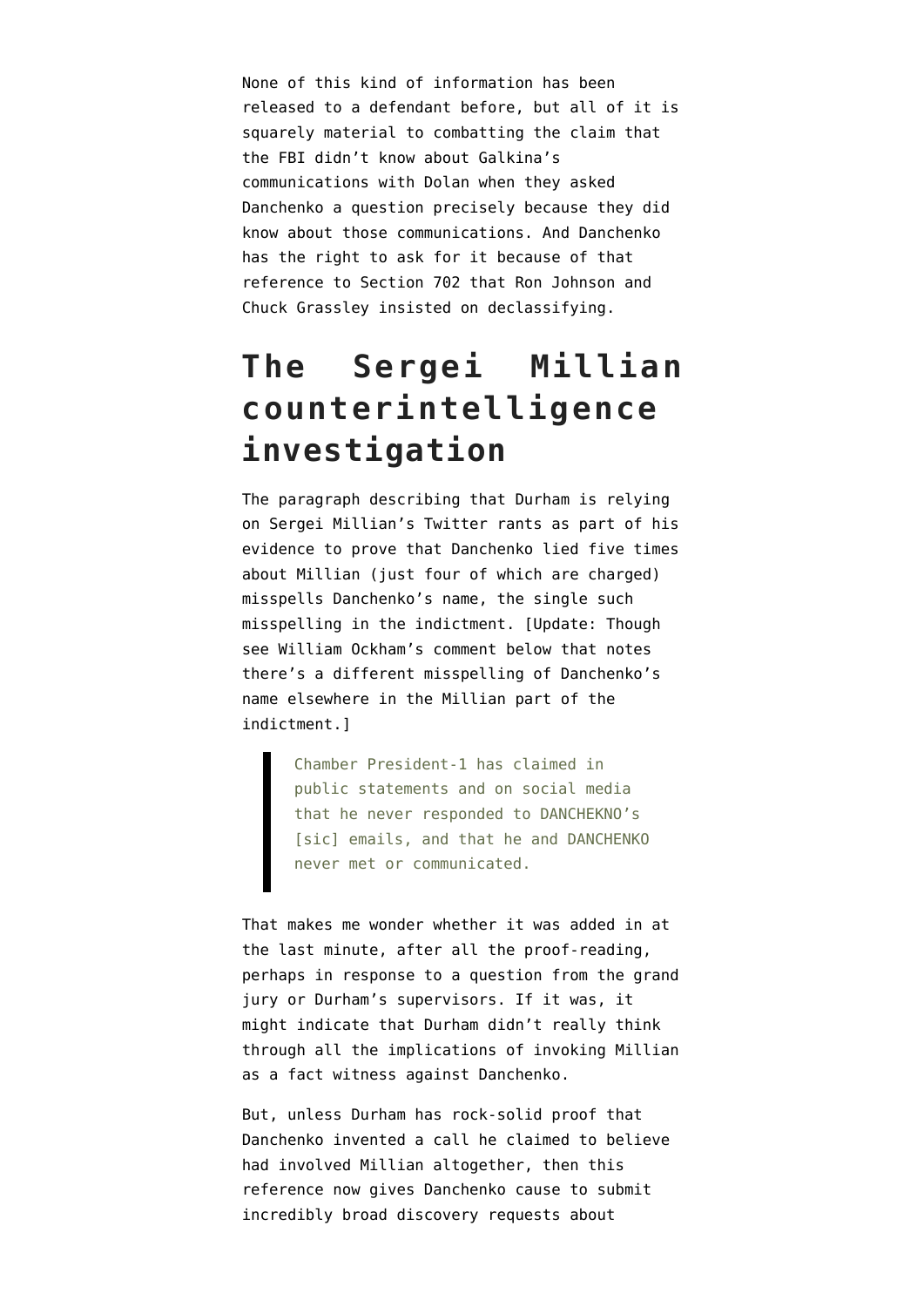Millian to discredit Millian as a witness against him. Durham made no claim that he has such rock-solid proof in the indictment. As I've noted, Danchenko told the FBI he replaced his phone by the time the Bureau started vetting the Steele dossier, so to rule out that the call occurred, Durham probably would need to have obtained the phone and found sufficient evidence that survived a factory reset to rule out a Signal call.

Before I explain all the things Danchenko will have good reason to demand, let me review Durham's explanation for why the alleged lies about Millian (Durham has charged separate lies on March 16, May 18, October 24, and November 16, 2017) were material:

> Based on the foregoing, DANCHENKO's lies to the FBI claiming to have received a late July 2016 anonymous phone call from an individual that DANCHENKO believed to be Chamber President-1 were highly material to the FBI because, among other reasons, the allegations sourced to Chamber President-1 by DANCHENKO formed the basis of a Company Report that, in turn, underpinned the aforementioned four FISA applications targeting a U.S. citizen (Advisor 1). Indeed, the allegations sourced to Chamber President-1 played a key role in the FBI's investigative decisions and in sworn representations that the FBI made to the Foreign Intelligence Surveillance Court throughout the relevant time period. Further, at all times relevant to this Indictment, the FBI continued its attempts to analyze, vet, and corroborate the information in the Company Reports. [my emphasis]

As I have noted above, it is temporally nonsensical to claim that lies Danchenko told in October and November 2017 "played a role in sworn representations that the FBI made to FISC" when the last such representation was made in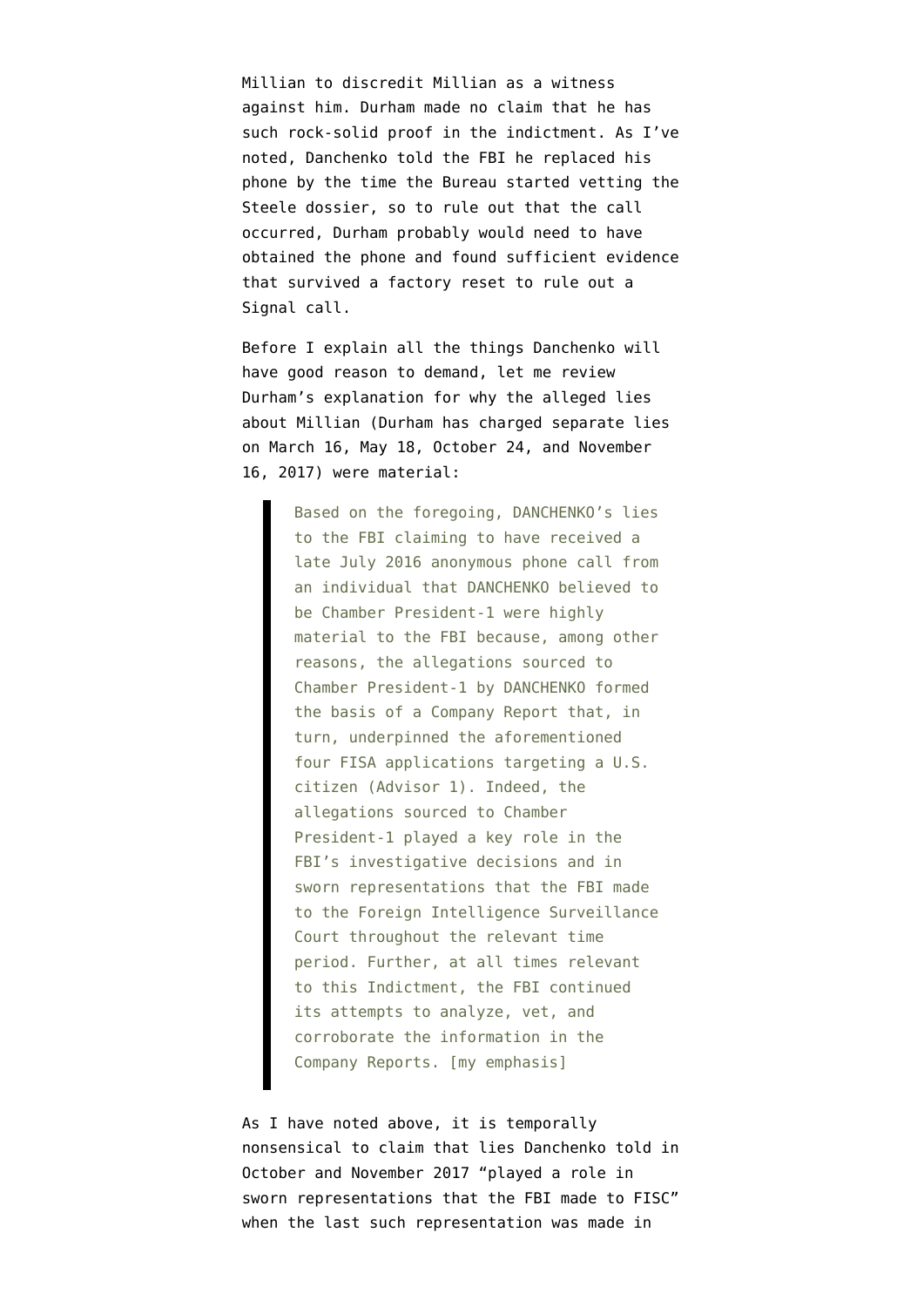June 2017. And Danchenko will be able to make a solid case that no matter what he said in March and May, it would have had no impact on the targeting of Carter Page, because [as a 400-page](https://www.justice.gov/storage/120919-examination.pdf) [report lays out in depth,](https://www.justice.gov/storage/120919-examination.pdf) really damning details about the Millian claim that Danchenko freely *did* share in January had no impact on the targeting of Carter Page. Even derogatory things Christopher Steele said about Millian in October 2016 never made any of the Page FISA applications. The DOJ IG has claimed and Judge Rosemary Collyer [agreed](https://www.fisc.uscourts.gov/sites/default/files/MIsc%2019%2002%20191217.pdf) that FBI was at fault for all this, because they weren't integrating *any* of the new information learned from vetting the dossier. Danchenko might even be able to call a bunch of FBI witnesses who were fired as a result to prove they were held accountable for it and so he can't be blamed.

So Durham will substantially have to rely on "investigative decisions" and FBI efforts to vet the dossier to prove that Danchenko's claimed lies about Millian were material. And that will make the FBI investigations into Millian himself and George Papadopoulos relevant and helpful to Danchenko's defense, because those are some of the investigative decisions at issue.

That's not the only reason that Danchenko will be able to demand that DOJ share information on Millian. Durham has made Millian a fact witness against Danchenko, and — by relying on Millian's Twitter feed — in the most ridiculous possible way. So Danchenko will be able to demand evidence that DOJ should possesses (but may not) that he can use to explain why Millian might lie about a call between the two.

Some things Danchenko will credibly be able to demand in discovery include:

> Extensive details about Sergei Millian's Twitter account. Durham presented Millian's Twitter account to the grand jury as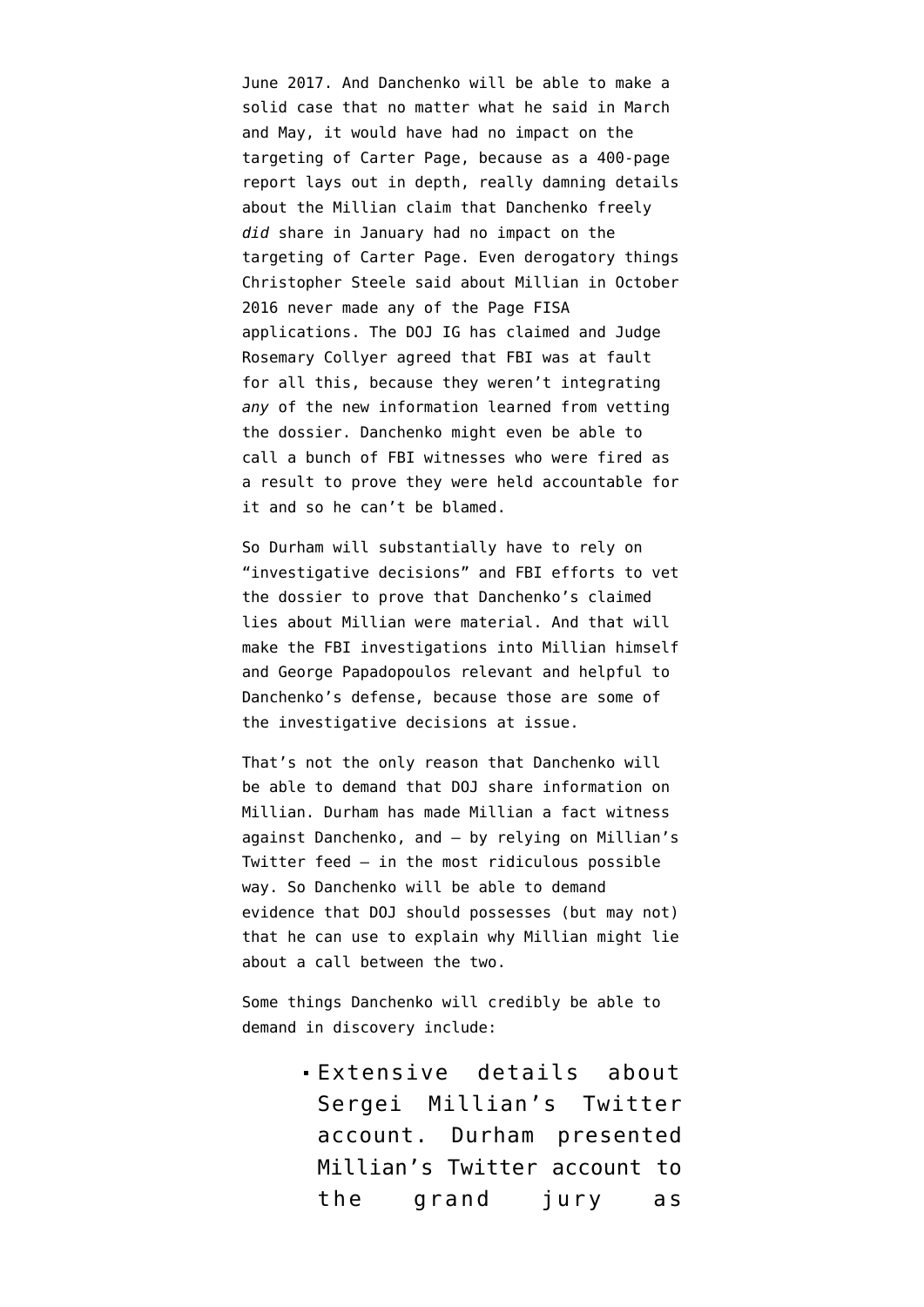authoritative with regards to Millian's denials of having any direct call with Danchenko. Danchenko has reason to ask Durham for an explanation why he did so, as well as a collection of all tweets that Millian has made going back to 2016 (most of which Millian has since deleted, some of which will raise questions about Millian's sincerity and claimed knowledge of nonpublic information). In addition, because there have been questions (probably baseless, but nevertheless persistent) during this period about whether Millian was personally running his own Twitter campaign, Danchenko can present good cause to ask for the IP and log-in information for the entire period, either from the government or from Twitter. While it would be more of a stretch, Millian's Twitter crowd includes some accounts that have been identified as inauthentic by Twitter and others that were involved in publicly exposing Danchenko's identity; Danchenko might point to this as further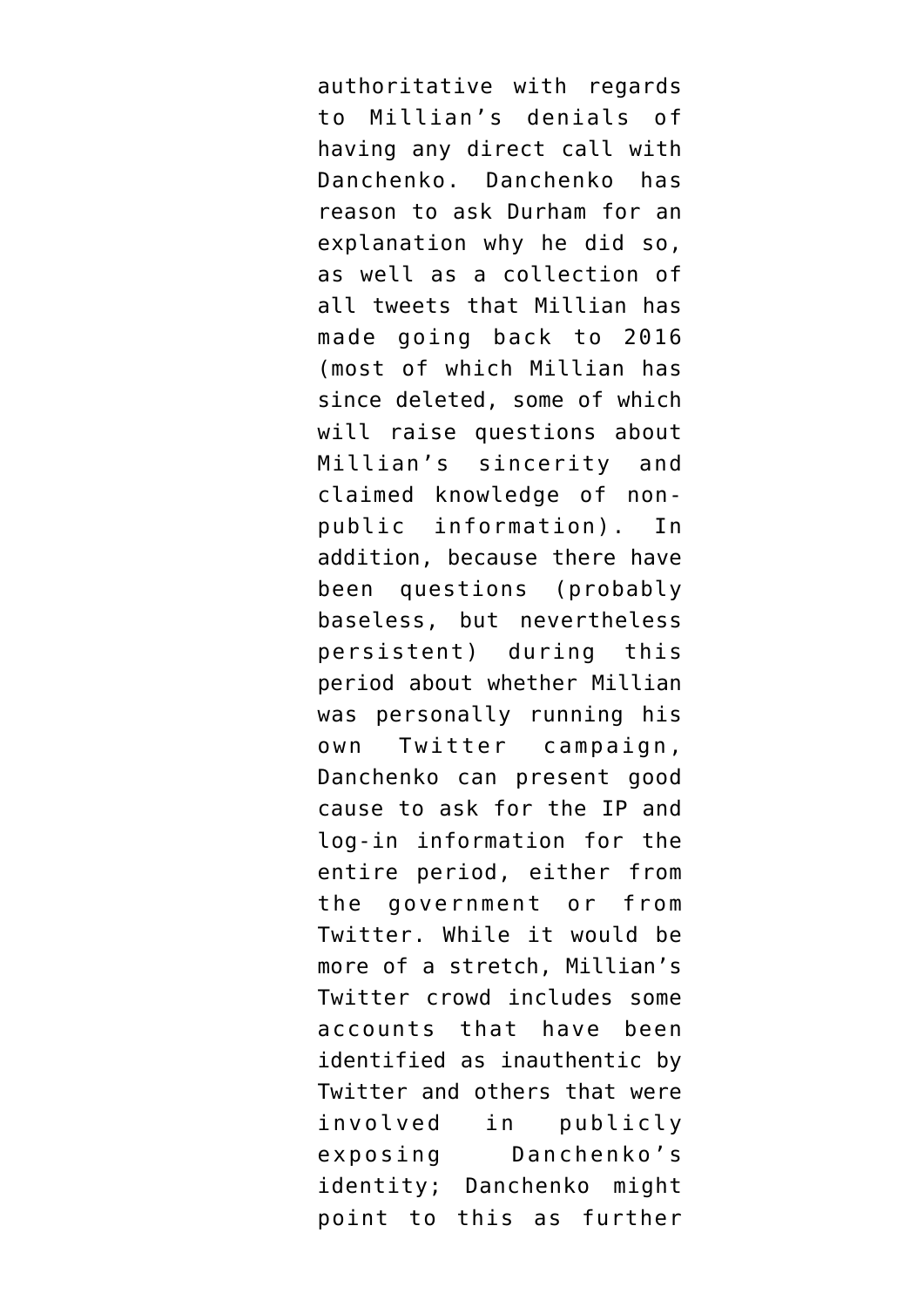evidence of Millian's motives behind his Twitter rants. Finally, Danchenko will also have cause to ask how Millian got seeming advance notice of his own indictment if Durham's investigators never bothered to put Millian before a grand jury.



Chamber President - 1 @Ser... Oct 29 Looks like three of my enemies are going to jail very soon, folks !! - ♥■

 $Q$  18 1  $153$   $Q$  275  $\circ$ 



**Chamber President - 1** @SergeiMillian

I learnt that several top level investigators are working on their cases as we speak.

2:00pm · 29 Oct 2021 · Twitter for iPhone

Details of the counterintelligence investigation into Millian. After the first release of the DOJ IG Report, the FBI declassified parts of discussions of a counterintelligence investigation that the New York Field Office opened into Millian days before October 12, 2016. The IG Report describes that Millian was "previously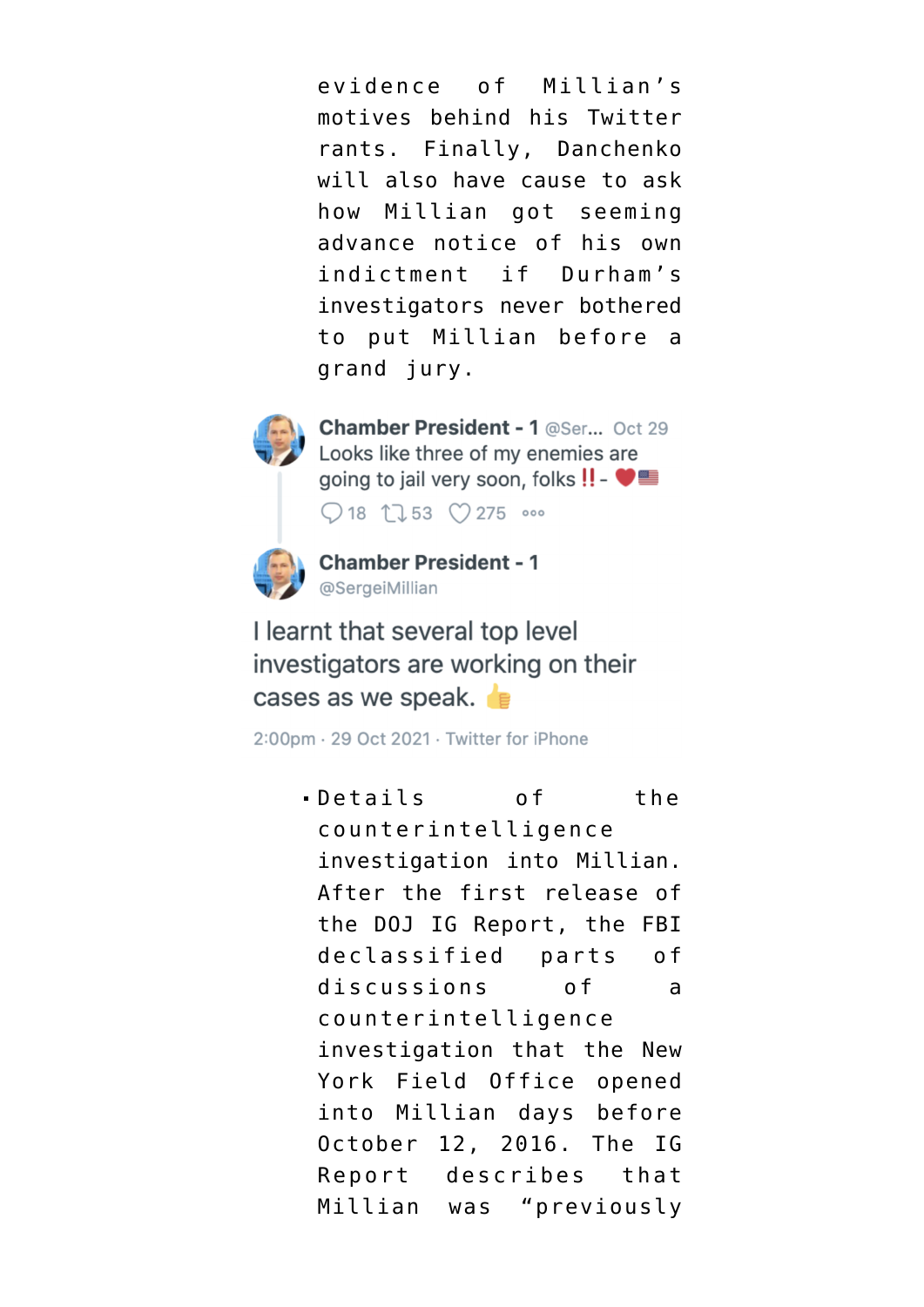known to the FBI," and does not tie that CI investigation to any allegations that Fusion made against Millian (though I don't rule it out). Danchenko will obviously be able to ask for access to the still-redacted parts of those IG Report references, because the same things (whatever they were) that led FBI to think Millian was a spy would be things that Danchenko could use to offer a motive for why Millian would lie about having spoken to Danchenko. Danchenko also has cause to ask for details from Millian's own FBI file. The basis for that counterintelligence investigation, and any derogatory conclusions, would provide Danchenko means to raise questions about Millian's credibility or at least alternative motives for Millian to claim no such call took place.

Details of how Millian cultivated George Papadopoulos. The IG Report also reveals that, even before the Carter Page application, the FBI was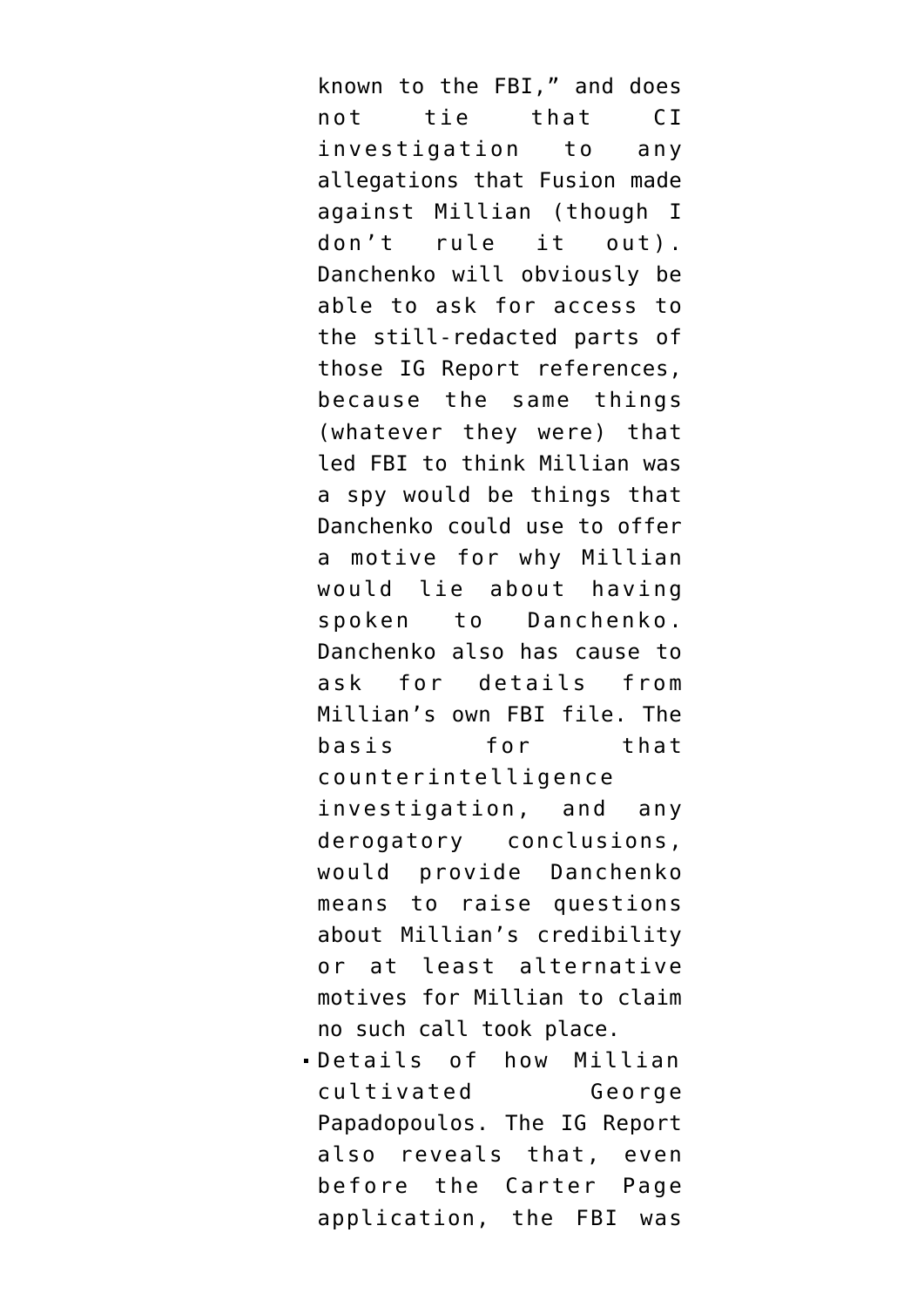aware of the extensive ties between Millian and George Papadopoulos. Because Durham claims that Danchenko's alleged lies — and not direct evidence pertaining to the relationship between Millian and Papadopoulos drove the FBI's investigative decisions from 2017 through the end of the Mueller investigation, Danchenko will have reason to ask for non-public details about some aspects of the Papadopoulos investigation, as well, not least because ([as the](https://www.documentcloud.org/documents/6002293-190322-Redacted-Mueller-Report#document/p102/a2064932) [Mueller Report makes clear](https://www.documentcloud.org/documents/6002293-190322-Redacted-Mueller-Report#document/p102/a2064932)) the initial contacts between Millian and Papadopoulos exactly parallel in time and adopted the same proposed initial meeting approach — the initial contact and the call that Danchenko claimed to believe he had with Millian. If the July 2016 call he believes he had with Millian didn't occur, Danchenko will be able to argue persuasively, then how did he know precisely where and how Millian would conduct such meetings a week in advance of the initial meeting, in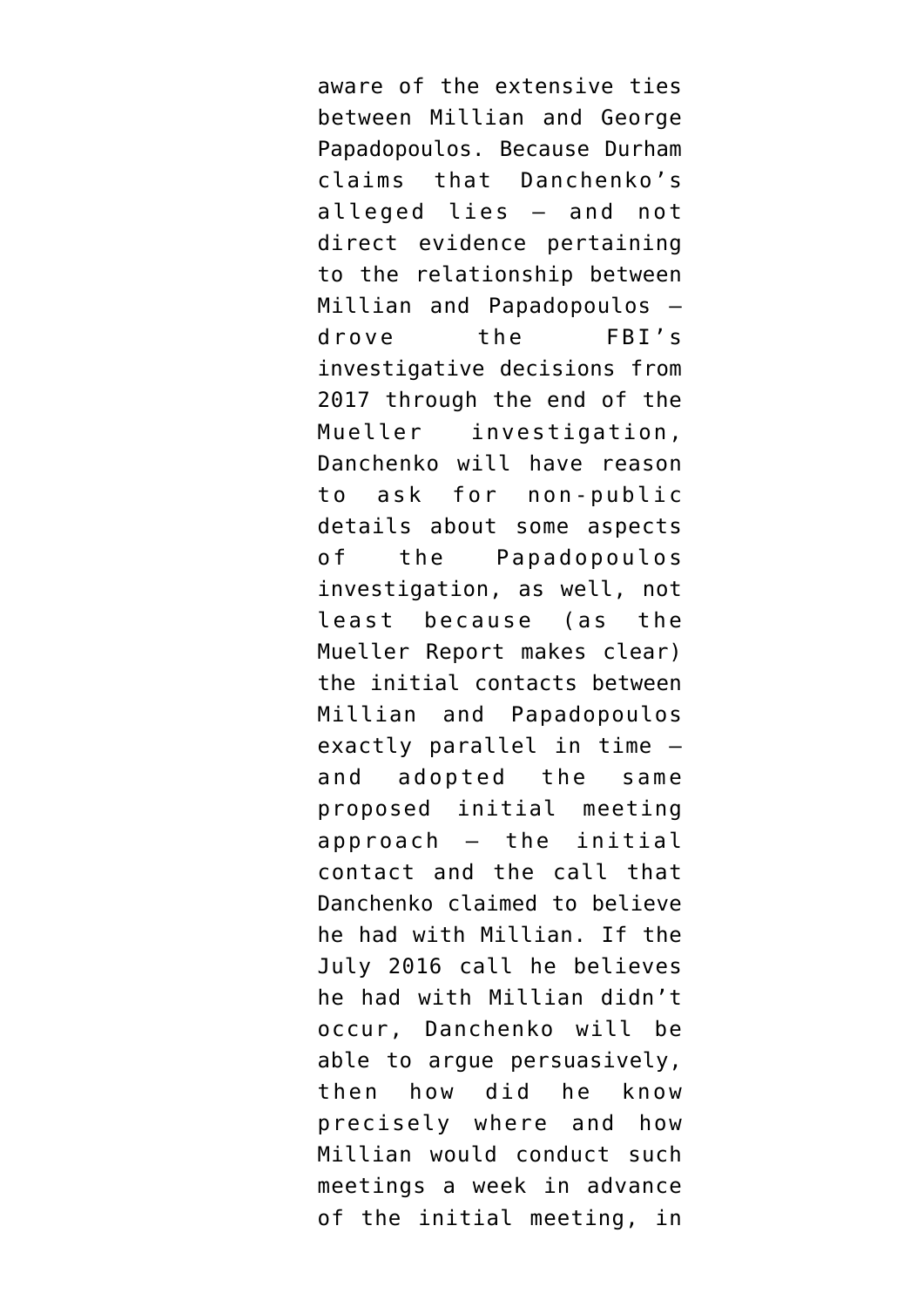#### New York, that Millian had with Papadopoulos?

The Office investigated another Russiarelated contact with Papadopoulos. The Office was not fully able to explore the contact because the individual at issue-Sergei Millian-remained out of the country since the inception of our investigation and declined to meet with members of the Office despite our repeated efforts to obtain an interview. Papadopoulos first connected with Millian via Linked-In on July 15, 2016, shortly after Papadopoulos had attended the TAG Summit with Clovis.500 Millian, an American citizen who is a native of Belarus, introduced himself "as president of [the] New York-based Russian American Chamber of Commerce," and claimed that through that position he had " insider knowledge and direct access to the top hierarchy in Russian politics."501 Papadopoulos asked Timofeev whether he had heard of Millian.502 Although Timofeev said no,503 Papadopoulos met Millian in New York City.504 The meetings took place on July 30 and August 1, 2016.505 Afterwards, Millian invited Papadopoulos to attend-and potentially speak at-two international energy conferences, including one that was to be held in Moscow in September 2016.506 Papadopoulos ultimately did not attend either conference.

On July 31 , 2016, following his first in-person meeting with Millian, Papadopoulos emailed Trump Campaign official Bo Denysyk to say that he had been contacted "by some leaders of Russian-American voters here in the US about their interest in voting for Mr. Trump," and to ask whether he should "put you in touch with their group (US-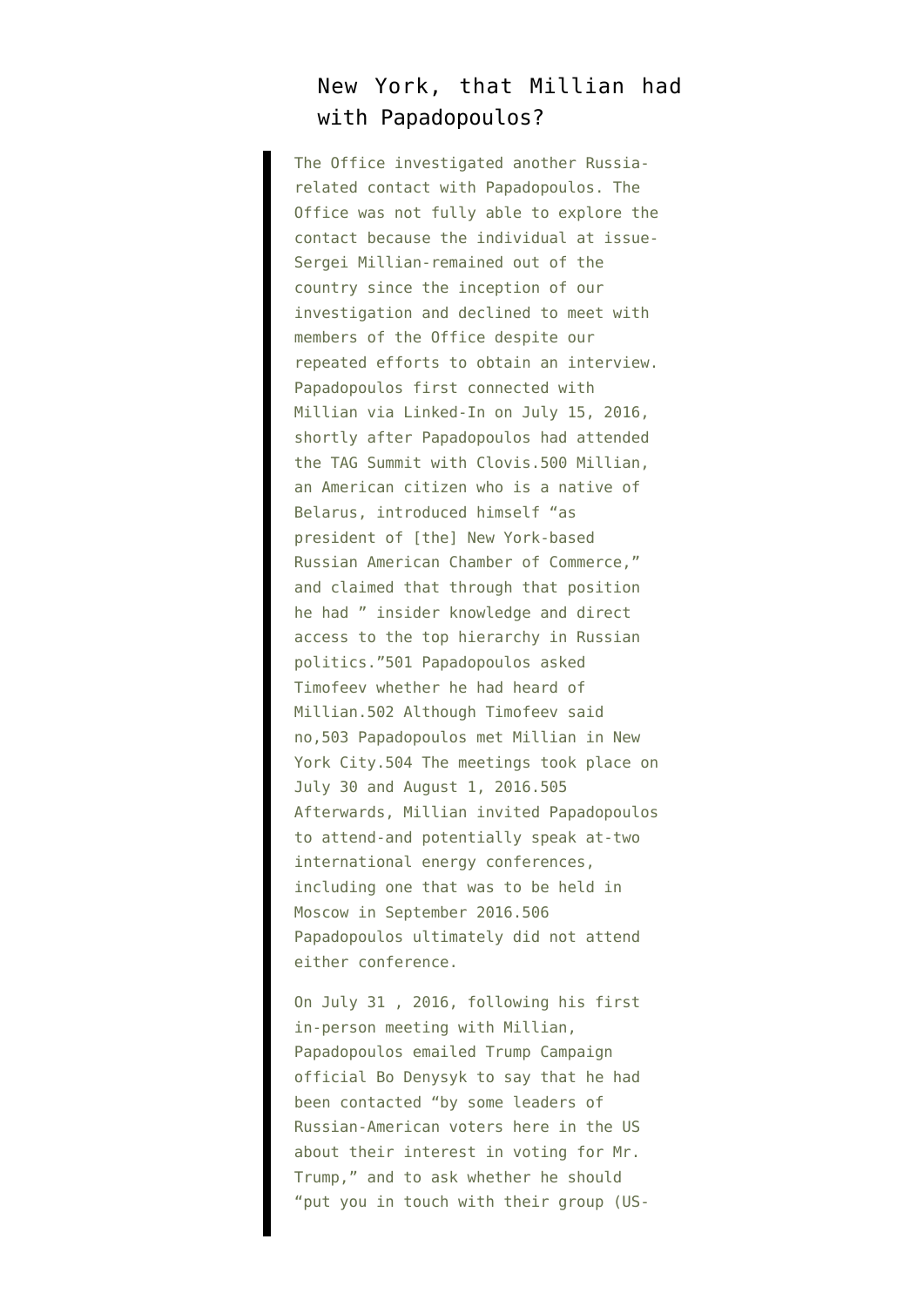Russia chamber of commerce)."507 Denysyk thanked Papadopoulos "for taking the initiative," but asked him to "hold off with outreach to Russian-Americans" because "too many articles" had already portrayed the Campaign, then-campaign chairman Paul Manafort, and candidate Trump as "being pro-Russian."508

On August 23, 2016, Millian sent a Facebook message to Papadopoulos promising that he would " share with you a disruptive technology that might be instrumental in your political work for the campaign."509 Papadopoulos claimed to have no recollection of this matter.510

On November 9, 2016, shortly after the election, Papadopoulos arranged to meet Millian in Chicago to discuss business opportunities, including potential work with Russian "billionaires who are not under sanctions."511 The meeting took place on November 14, 2016, at the Trump Hotel and Tower in Chicago.512 According to Papadopoulos, the two men discussed partnering on business deals, but Papadopoulos perceived that Millian's attitude toward him changed when Papadopoulos stated that he was only pursuing private-sector opportunities and was not interested in a job in the Administration.5 13 The two remained in contact, however, and had extended online discussions about possible business opportunities in Russia. 514 The two also arranged to meet at a Washington, D.C. bar when both attended Trump's inauguration in late January 2017.515 [my emphasis]

John Durham claims that Sergei Millian is a victim. But by making Millian a fact witness against Danchenko, Durham has given Danchenko the opportunity to obtain and air a great many details about why a DOJ prosecutor should review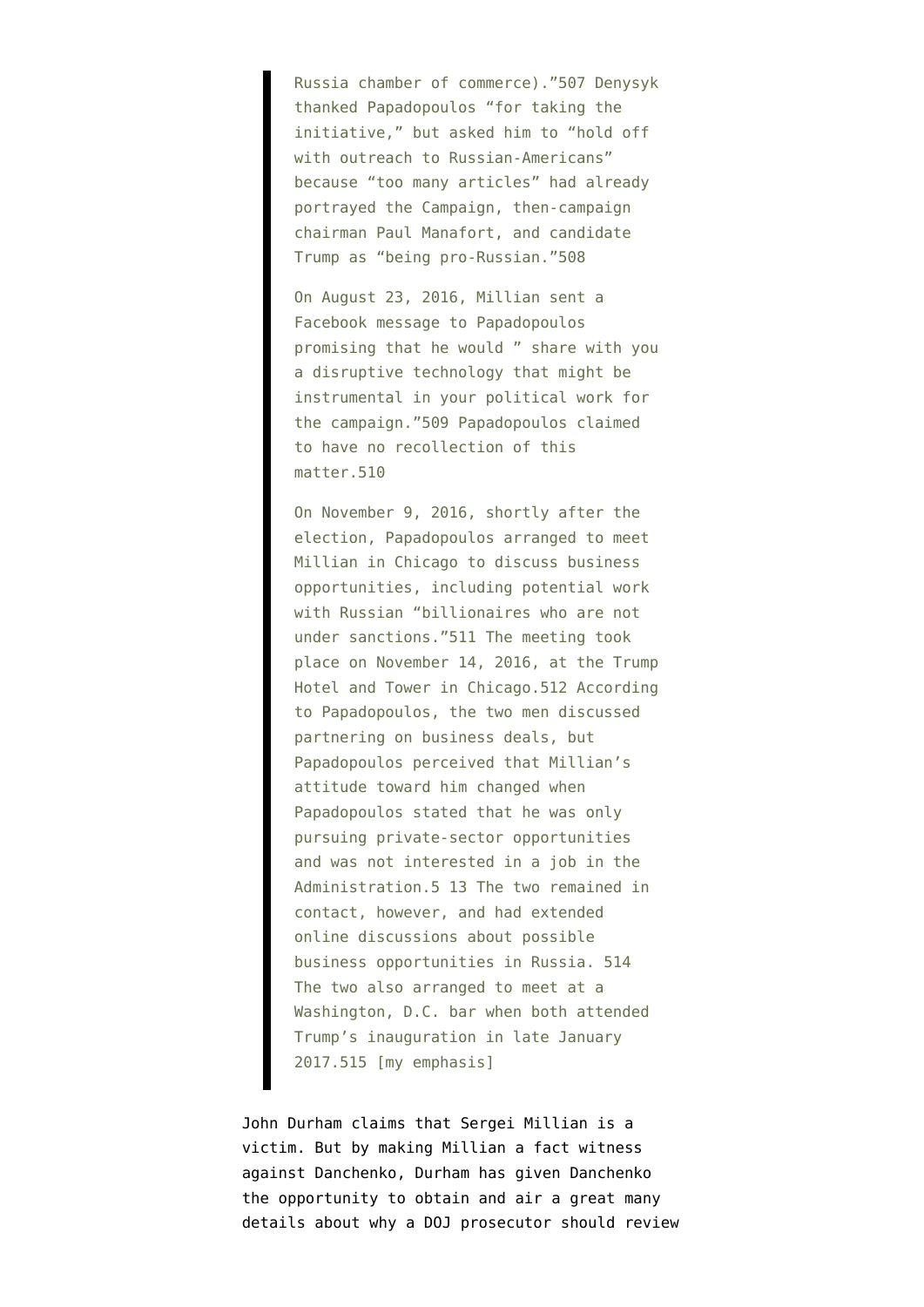more than Twitter rants before treating Millian as a credible fact witness.

## **The Oleg Deripaska counterintelligence and sanctions investigations**

Durham has also provided Danchenko multiple reasons to request details of a counterintelligence investigation that is ongoing and remains far more sensitive than the Millian one: The investigation into Oleg Deripaska.

Oleg Deripaska was the most likely client for a tasking Steele gave Danchenko immediately before the DNC one, collecting on Paul Manafort. Danchenko credibly claimed to the FBI that he did not know what client had hired Steele. If Deripaska was that client, it would be relevant and helpful to Danchenko's defense to understand why Deripaska hired Steele.

That's true, in significant part, because Deripaska [is also the most likely culprit](https://www.emptywheel.net/2021/05/23/you-cannot-discuss-disinformation-and-the-steele-dossier-without-discussing-oleg-deripaska/) behind any disinformation injected into the Steele dossier. Among other things, by asking Steele to collect on Manafort and then monitoring how Steele did that, Deripaska could have used it to identify Steele's reporting network.

Durham blames Danchenko for hiding the possibility of disinformation with one of his (false) uncharged conduct claims, but the Deripaska angle, about which Danchenko claimed to have no visibility either in real time in 2016 or by 2017, when he is accused of lying, would be the more important angle. And we know they were aware of the possibility and trying to assess whether that was possible even as they were vetting the dossier. But, as Bill Priestap told DOJ IG, he couldn't figure out how this would work.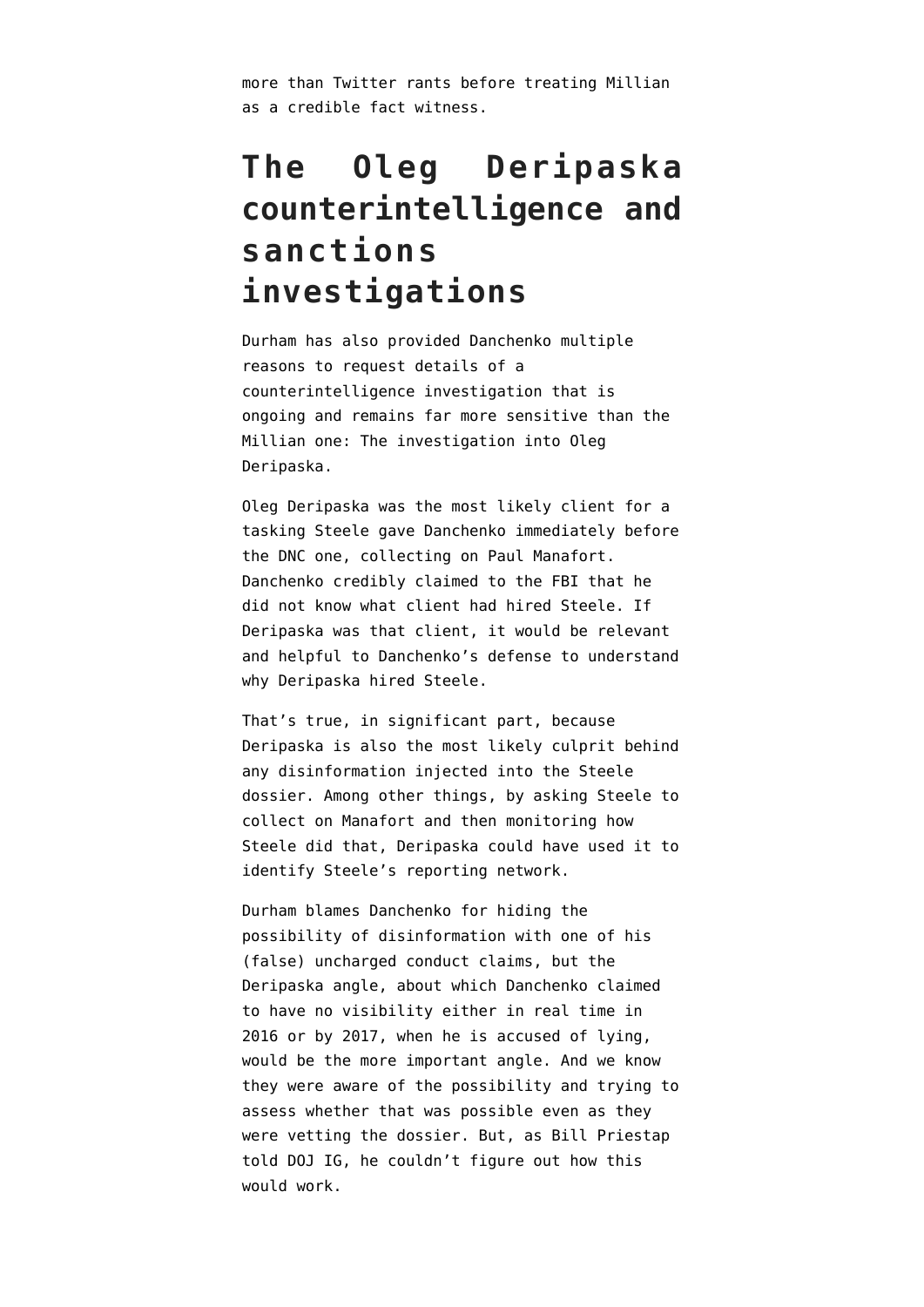what he has tried to explain to anybody who will listen is if that's the theory [that Russian Oligarch 1 ran a disinformation campaign through [Steele] to the FBI], then I'm struggling with what the goal was. So, because, obviously, what [Steele] reported was not helpful, you could argue, to then [candidate] Trump. And if you guys recall, nobody thought then candidate Trump was going to win the election. Why the Russians, and [Russian Oligarch 1] is supposed to be close, very close to the Kremlin, why the Russians would try to denigrate an opponent that the intel community later said they were in favor of who didn't really have a chance at winning, I'm struggling, with, when you know the Russians, and this I know from my Intelligence Community work: they favored Trump, they're trying to denigrate Clinton, and they wanted to sow chaos. I don't know why you'd run a disinformation campaign to denigrate Trump on the side. [brackets original]

Since Durham blamed Danchenko for hiding the possibility of disinformation when questions like these did more to impede such considerations, Danchenko has good reason to ask for anything assessing whether Deripaska did use the dossier as disinformation, not least because DOJ was getting ample information to pursue that angle before Danchenko's first interview, [via](https://www.emptywheel.net/2019/12/28/fact-witness-how-rod-rosenstein-got-doj-ig-to-land-a-plane-on-bruce-ohr/) [Bruce Ohr](https://www.emptywheel.net/2019/12/28/fact-witness-how-rod-rosenstein-got-doj-ig-to-land-a-plane-on-bruce-ohr/) (for which DOJ fired Ohr).

There's a Millian angle to Danchenko's case he should get information on the counterintelligence investigation into Deripaska, too. At a time when Deripaska was already [tasking both sides of his double game](https://www.emptywheel.net/2020/01/02/deza-oleg-deripaskas-double-game/) using Christopher Steele to make Paul Manafort legally vulnerable and then using Manafort's legal and financial vulnerability to entice his cooperation in the election operation — Deripaska and Millian met at the St. Petersburg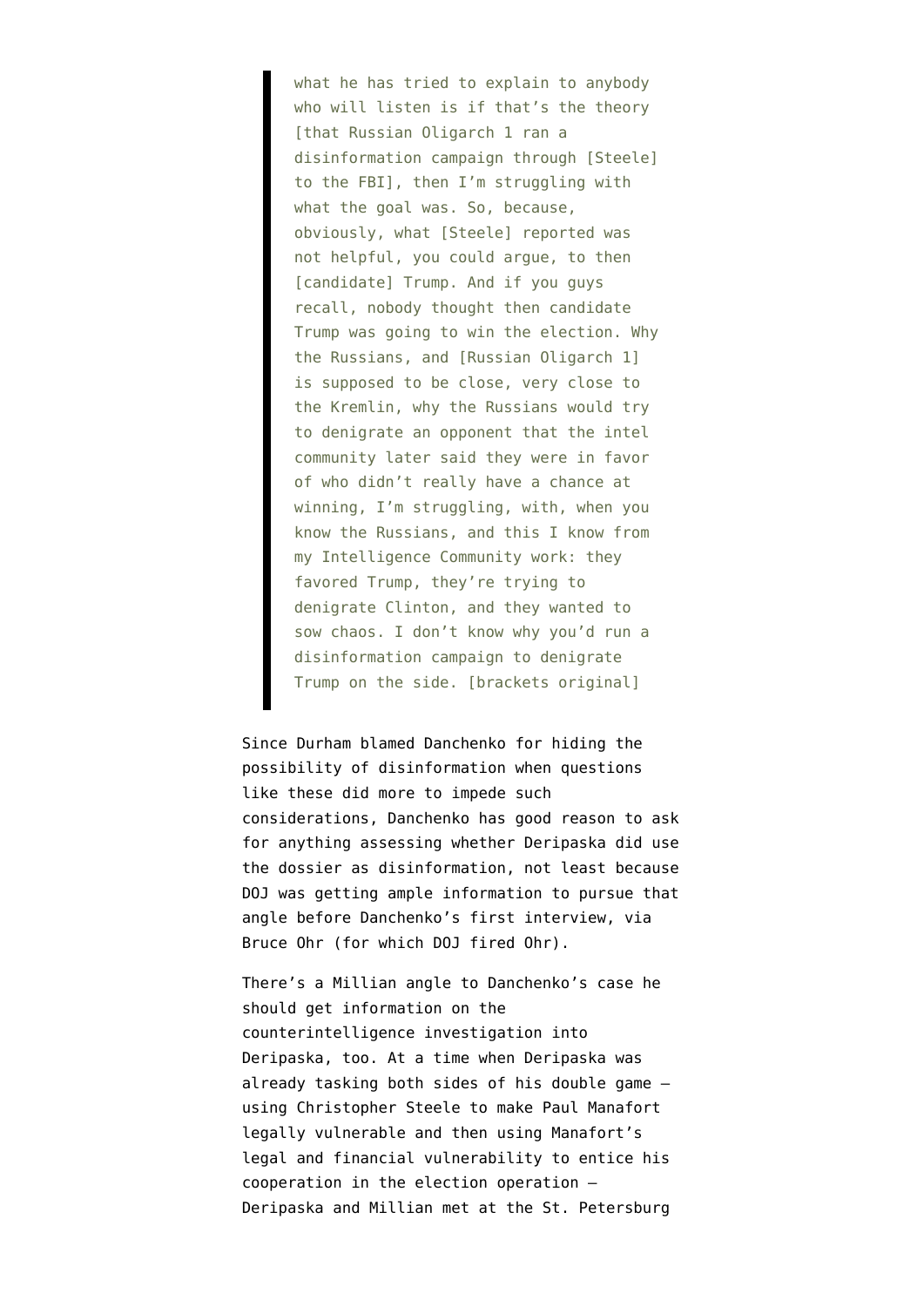International Economic Forum in June 2016, the same convention that Michael Cohen was invited to attend to pursue an impossibly lucrative Trump Tower deal and to which Russian Deputy Prime Minister Sergei Prikhodko [repeatedly](https://www.documentcloud.org/documents/6002293-190322-Redacted-Mueller-Report#document/p87/a2064933) [invited Trump](https://www.documentcloud.org/documents/6002293-190322-Redacted-Mueller-Report#document/p87/a2064933) (as [this post makes clear,](https://www.emptywheel.net/2019/04/27/the-never-declined-invitation-from-deputy-prime-minister-sergei-prikhodko/) Mueller obtained only unsigned versions of Trump's letter declining Prikhodko's invitation).



Millian's documented meeting with Deripaska during 2016 would provide Danchenko several reasons to want access to some of the investigative materials from the Deripaska investigations. First, if Millian and Deripaska had further contact, either in 2016, or since then, it would suggest that Millian's denials that he called Danchenko may be part of the same disinformation strategy as any disinformation inserted via Deripaska-linked sources into the dossier itself.

If Millian had no ongoing relationship with Deripaska after they met up in June 2016, however, it suggests a possible alternate explanation for the call that, Danchenko consistently claimed in 2017, he believed to be Millian: That someone learned of Danchenko's outreach (the Novosti journalists through whom Danchenko first got Millian's contact information are one possible source of this information, but not the only one) and called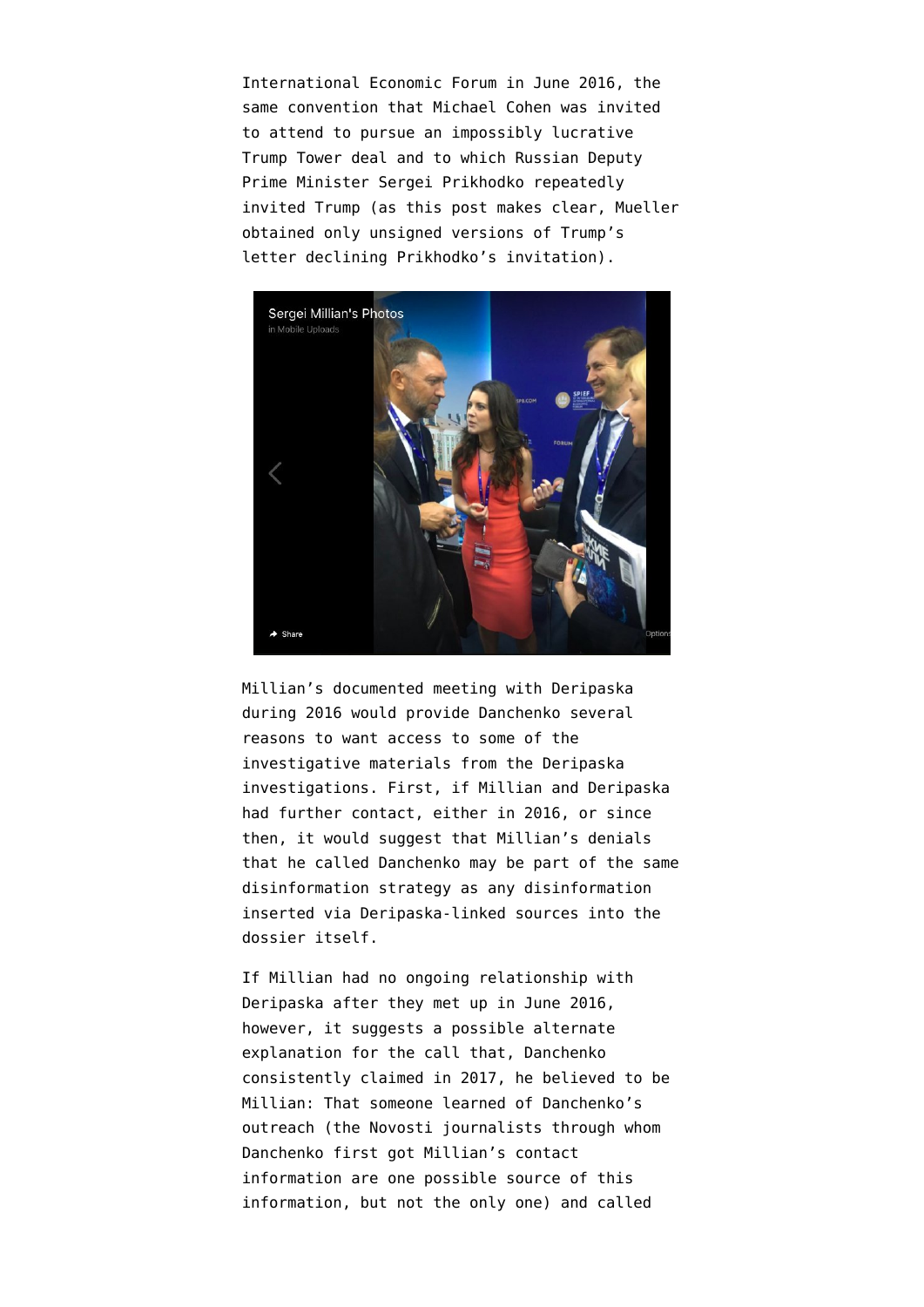Danchenko seemingly in response to Danchenko's outreach to Millian as another way to inject disinformation into the dossier.

Finally, Danchenko may request information on Deripaska to unpack the provenance of the investigation against him altogether. After meeting with a Deripaska deputy in January 2017, Paul Manafort returned to the US and pushed a strategy to discredit the Russian investigation by discrediting the dossier, using Deripaska's associate Konstantin Kilimnik to obtain information about its sources. That strategy adopted by Manafort is a strategy that has led, *directly*, to this Durham inquiry.

If Deripaska participated in any disinformation efforts involving the dossier and instructed Manafort to exploit the disinformation he knew had been planted — *if this very investigation* is the fruit of the same disinformation campaign that Durham blames Danchenko for hiding — then Danchenko would have good reason to make broad discovery requests about it.

DOJ [has continued to redact](https://www.emptywheel.net/2021/08/06/the-still-active-konstantin-kilimnik-investigation/) Deripaska-related investigative detail under ongoing investigation exemptions. And Treasury refused Deripaska's own attempt to learn why he was sanctioned. So it's likely DOJ would want to guard these details closely.

But Deripaska's key role in the Russian operation even as he was tasking Steele to harm Manafort, the tie between Millian and Deripaska, and the effort to use the dossier to discredit the Russian investigation make such requests directly relevant and helpful to Danchenko's defense.

#### **The Carter Page FISA Collection**

This entire Durham investigation is, at least metonymically, an attempt to avenge Carter Page's (and through him, Trump's) purported victimization at the hands of the Steele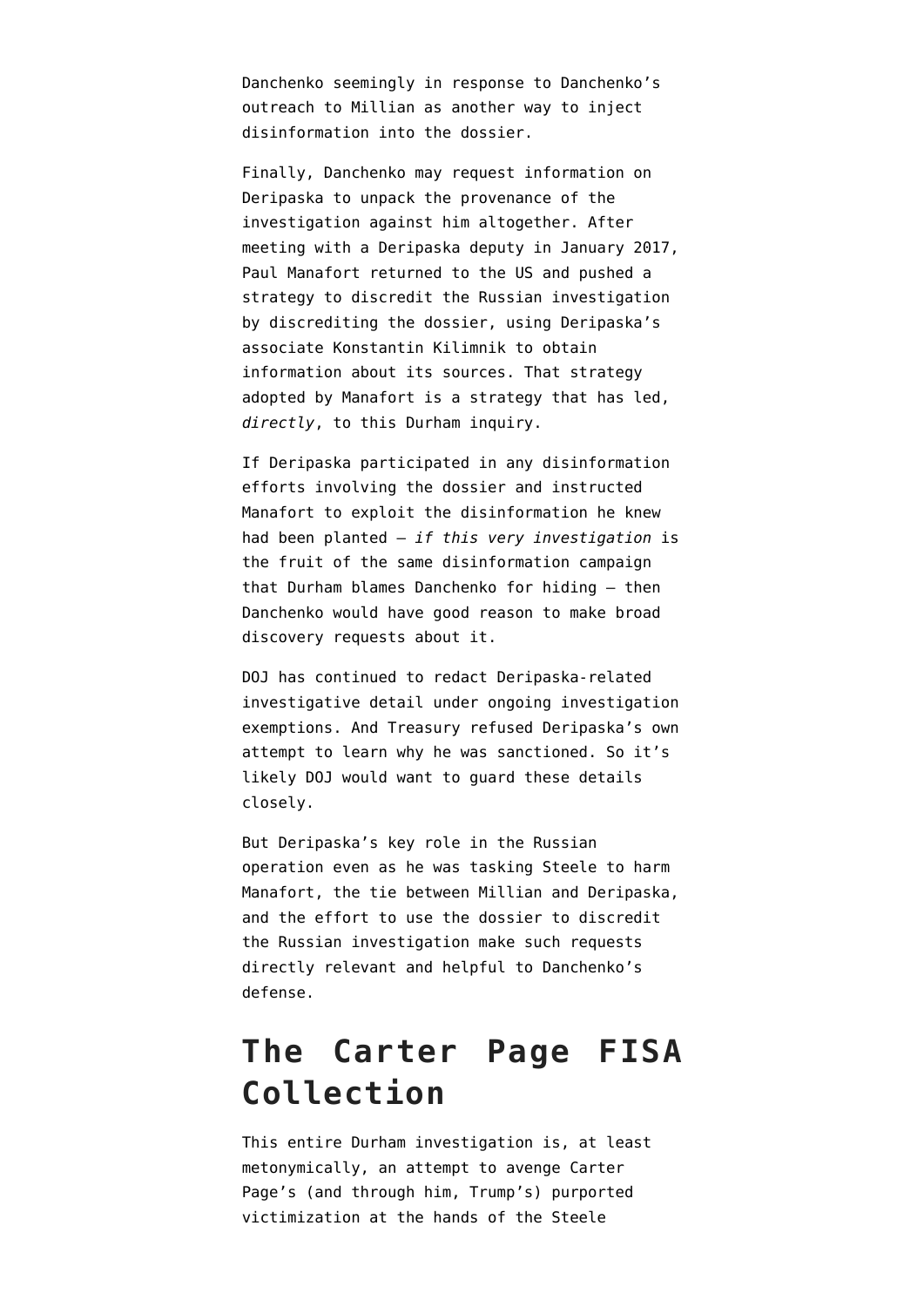dossier.

But even with Page, Durham's materiality claims may expose Page to more scrutiny than he ever would have been without this case. Page may well have been victimized by the dossier itself, but Danchenko is not accused of any crime in conjunction with his *collection* related to the dossier. Instead, he is charged with lies to the FBI in March, May, October, and November 2017. There's plenty of evidence in the 400-page DOJ IG Report that nothing Danchenko could have said in those earlier interviews could have altered FISA targeting decisions in April and June, and it would be impossible for lies told in October and November to have affected coverage that ended in September.

That means that Durham will have to provide Danchenko a great deal of information on the investigation into Page — including on Page's willing sharing of non-public information with Russians in 2013, his seeming efforts to reestablish contact with the Russians in 2015, his enthusiastic pursuit of Russian funding to set up a think tank in 2016, and his ongoing connections in 2017 — to afford Danchenko the ability to argue that the dossier didn't matter because, as a Republican Congressperson with access to all the intelligence told me in July 2018, the case for surveilling Page was a slam dunk even without it.

Providing Danchenko the Mueller materials will be the easy part. They would be helpful to Danchenko's defense because [they show](https://www.emptywheel.net/2020/03/05/driving-carter-page-what-the-302-says/) that rumors about Page meeting Igor Sechin were circulating Moscow, not just among Steele's sources; there was time during Page's July 2016 trip to Moscow that was unaccounted for, even to those who organized his trip; and via the Page investigation, Mueller corroborated that Kirill Dimitriev (the guy who had a back channel meeting with Erik Prince) would be an important source on Russia's tracking of Trump. Mueller materials will also show that the [FBI came to](https://www.documentcloud.org/documents/6842430-170629-Carter-Page-FISA-Application#document/p20/a560515) [suspect](https://www.documentcloud.org/documents/6842430-170629-Carter-Page-FISA-Application#document/p20/a560515) that one of the contacts involved in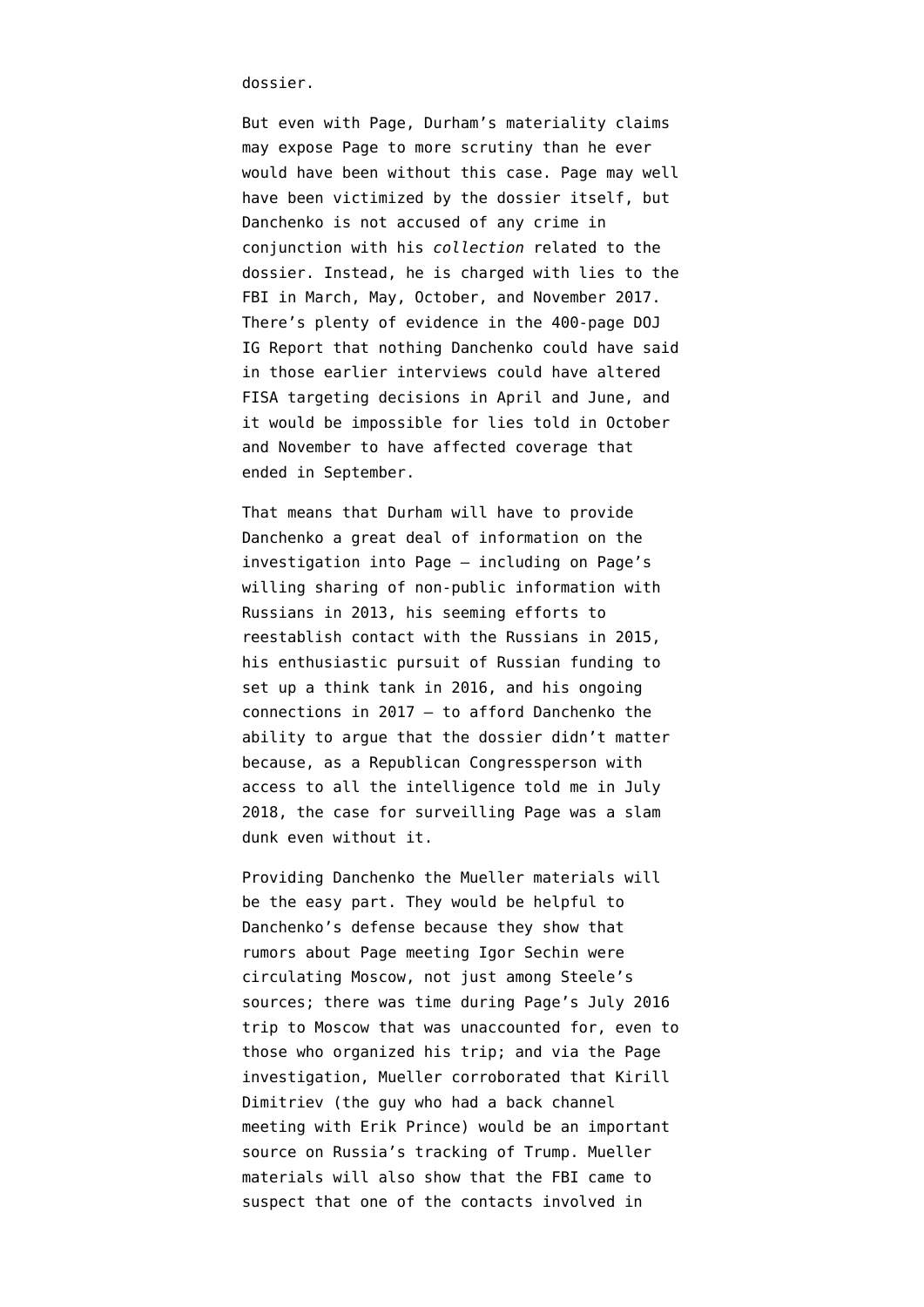bringing Page to Russia in July 2016 was being recruited by Russian spies, providing independent reason to continue the investigation into Page. Mueller investigative materials will provide new details on Konstantin Kilimnik's report to Paul Manafort that Page was [claiming](https://www.documentcloud.org/documents/20401920-201102-mueller-report#document/p175/a2006281) [to speak on Trump's behalf](https://www.documentcloud.org/documents/20401920-201102-mueller-report#document/p175/a2006281) on his trip to Moscow in December 2016, something that may have exposed Trump *as a victim* of Page's misrepresentations in Russia, which in turn, heightened the import of learning why Page was making such claims. Language from Mueller's [still-classified description](https://www.documentcloud.org/documents/20401920-201102-mueller-report#document/p192/a2064984) of his decision not to charge Page as a Russian agent may also prove relevant and helpful to Danchenko's defense.

But it's not just the Mueller materials. To combat Durham's claim that Danchenko's claimed lies were material to the ongoing targeting of Carter Page in April and June 2017, the defendant obviously must be given access to substantial materials from Page's FISA applications [\(October 2016,](https://www.documentcloud.org/documents/6842432-161021-Carter-Page-FISA-Application) [January 2017,](https://www.documentcloud.org/documents/6842433-170112-Carter-Page-FISA-Application) [April](https://www.documentcloud.org/documents/6842434-170407-Carter-Page-FISA-Application) [2017](https://www.documentcloud.org/documents/6842434-170407-Carter-Page-FISA-Application), [June 2017\)](https://www.documentcloud.org/documents/6842430-170629-Carter-Page-FISA-Application). Danchenko will be able to undercut Durham's materiality arguments in at least two ways with these materials. First, as Andrew McCabe understood it, the first period of FISA collection was "very productive," and others at FBI described that the collection showed Page's, "access to individuals in Russia and [his communications] with people in the Trump campaign, which created a concern that Russia could use their influence with Carter Page to effect policy." Danchenko can certainly ask for these discussions to argue that, even before he ever spoke to the FBI in January 2017, things the FBI learned by targeting Page under FISA created new reason to continue to task him, independent of the dossier.

Even more critically, redacted passages of the DOJ IG Report suggest that the decision to continue targeting Page in June 2017 stemmed almost entirely from a desire to get to financial and encrypted app information from Page that might not be otherwise available.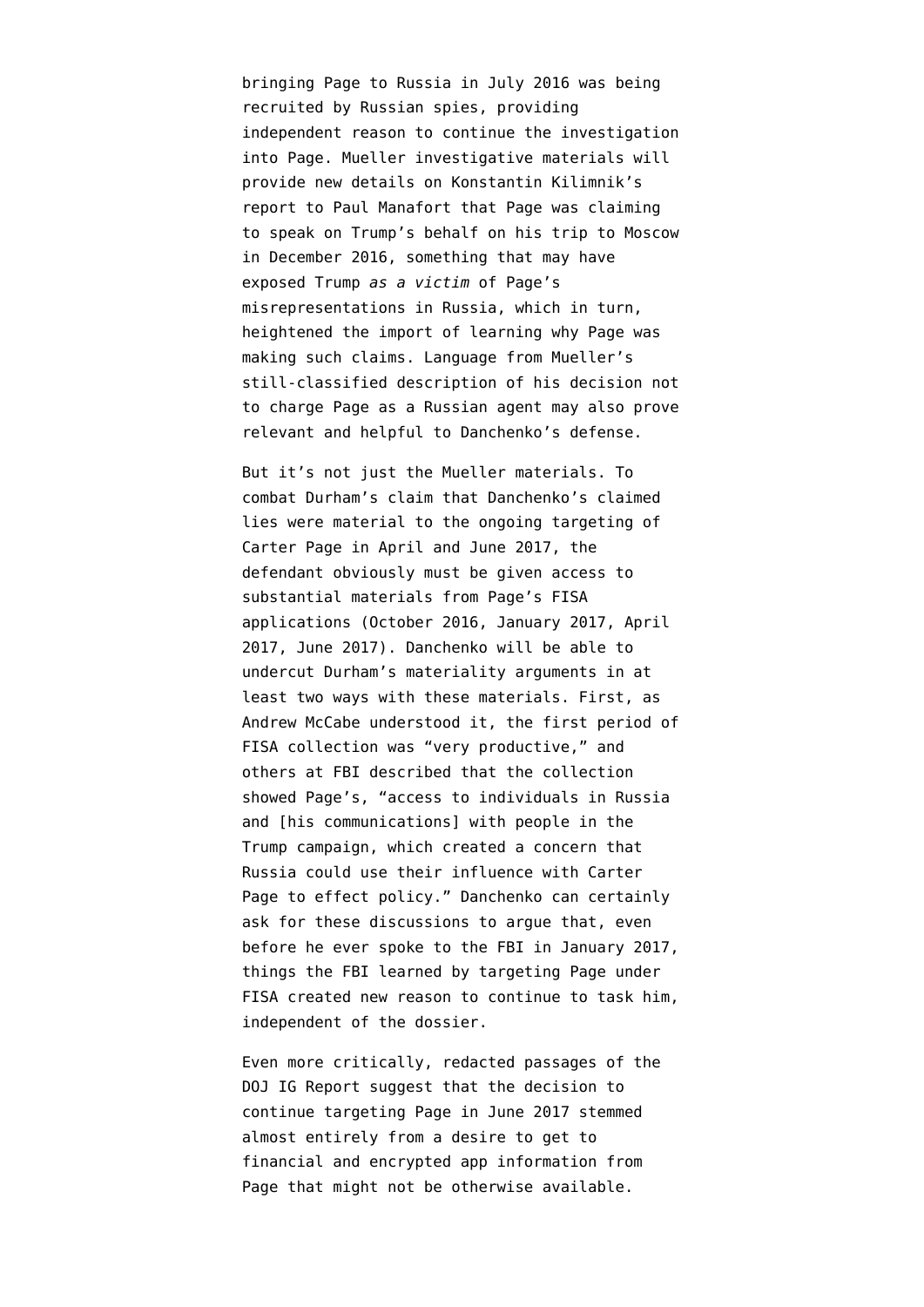[A]vailable documents indicate that one of the focuses of the Carter Page investigation at this time was obtaining his financial records. NYFO sought compulsory legal process in April 2017 for banking and financial records for Carter Page and his company, Global Energy Capital, as well as information relating to two encrypted online applications, one of which Page utilized on his cell phone. Documents reflect that agents also conducted multiple interviews of individuals associated with Carter Page.

Case Agent 6 told us, and documents reflect, that despite the ongoing investigation, the team did not expect to renew the Carter Page FISA before Renewal Application No. 2's authority expired on June 30. Case Agent 6 said that the FISA collection the FBI had received during the second renewal period was not yielding any new information. The OGC Attorney told us that when the FBI was considering whether to seek further FISA authority following Renewal Application No. 2, the FISA was "starting to go dark." During one of the March 2017 interviews, Page told Case Agent 1 and Case Agent 6 that he believed he was under surveillance and the agents did not believe continued surveillance would provide any relevant information. Cast Agent 6 said [redacted]

SSA 5 and SSA 2 said that further investigation yielded previously unknown locations that they believed could provide information of investigative value, and they decided to seek another renewal. Specifically, SSA 5 and Case Agent 6 told us, and documents reflect, that [redacted] they decided to seek a third renewal. [redacted]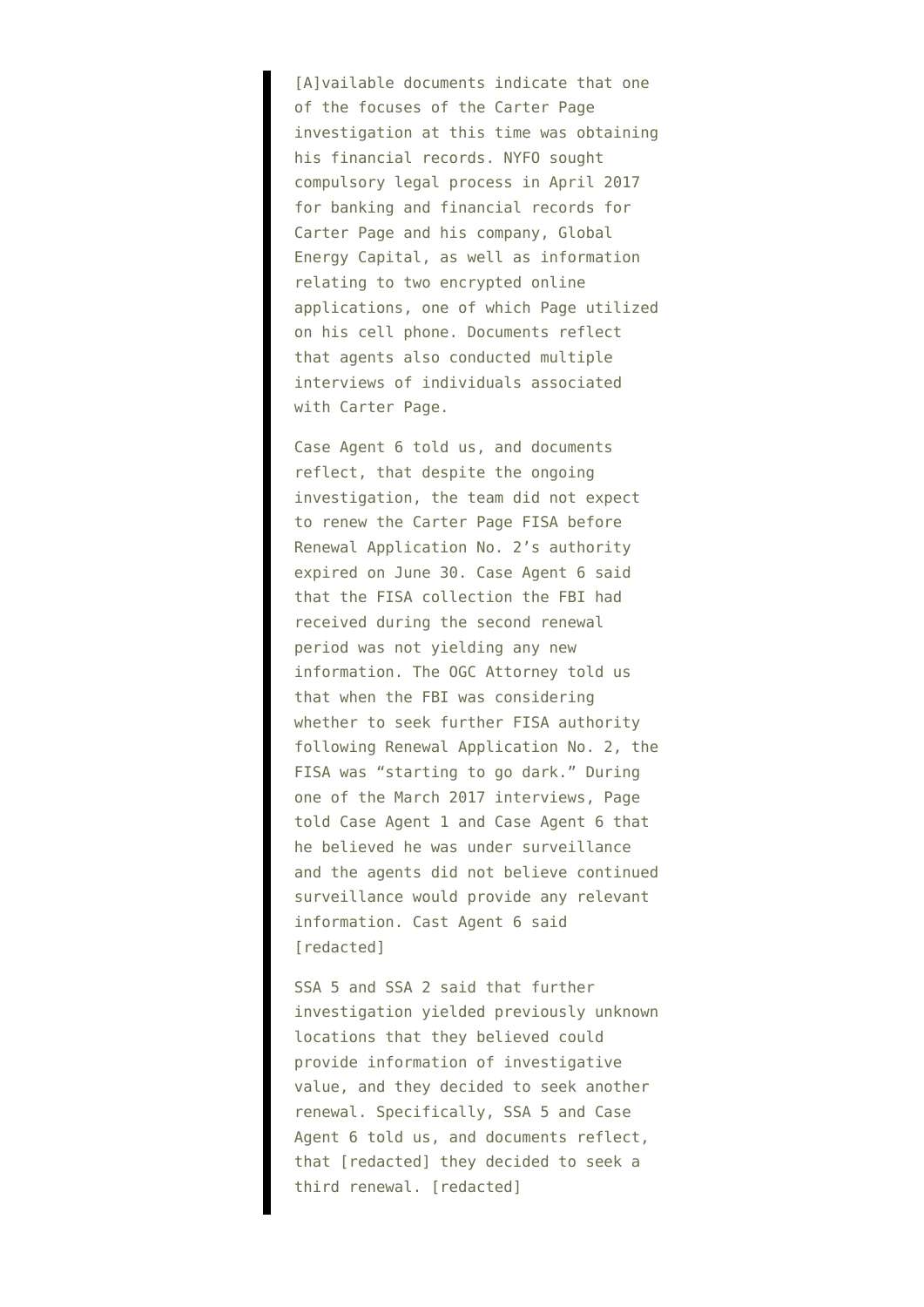If declassified versions of this report (and the underlying back-up) confirm that, it means Danchenko's alleged lies in May and June were virtually meaningless in ongoing decisions to target Page, because FBI would otherwise have detasked him if not for very specific accounts they wanted to target. Danchenko would need to be able to get declassified versions of that material to be able to make that argument.

Then there's the FISA collection used to reauthorize FISA targeting on Page. There's enough public about what FBI obtained for Danchenko to argue that he needs this collection to rebut the materiality claims Durham has made. For example, [one redacted passage](https://www.documentcloud.org/documents/6842430-170629-Carter-Page-FISA-Application#document/p56/a560537) in reauthorization applications suggests that FBI learned information about whether Page's break with the campaign was as significant as the campaign publicly claimed it was. Another [redacted passage](https://www.documentcloud.org/documents/6842430-170629-Carter-Page-FISA-Application#document/p35/a560524) suggests FBI may have obtained intelligence that contradicted Page's denials of certain meetings in Russia. A third [redacted](https://www.documentcloud.org/documents/6842430-170629-Carter-Page-FISA-Application#document/p54/a560535) [passage](https://www.documentcloud.org/documents/6842430-170629-Carter-Page-FISA-Application#document/p54/a560535) suggests that the FBI learned that Page was engaged in a limited hangout with his admissions of such meetings. Not only might some of this validate the dossier (and explain why Mueller treated the question of Page's trips to Russia as inconclusive), but it provides specific reasons the FISA collection justified suspicions of Page, meaning FBI was no longer relying on the dossier.

Finally, since Durham claims that Danchenko's lies impeded the FBI's efforts to vet the dossier, Danchenko will need to be provided a great deal of information on those efforts. This is another instance where files released as part of Trump's efforts to undermine the investigation will help Danchenko prove there are discoverable materials he should get. This [spreadsheet](https://www.documentcloud.org/documents/20396375-201013-steele-spreadsheet-1) is what FBI used to vet the dossier. It shows that the FBI [obtained information](https://www.documentcloud.org/documents/20396375-201013-steele-spreadsheet-1#document/p13/a2002986) under the Carter Page FISA they used to vet a claim Danchenko sourced to his friend, Galkina, whom Durham made central to questions of materiality. Similarly, the FBI [used information](https://www.documentcloud.org/documents/20396375-201013-steele-spreadsheet-1#document/p14/a2002987) from the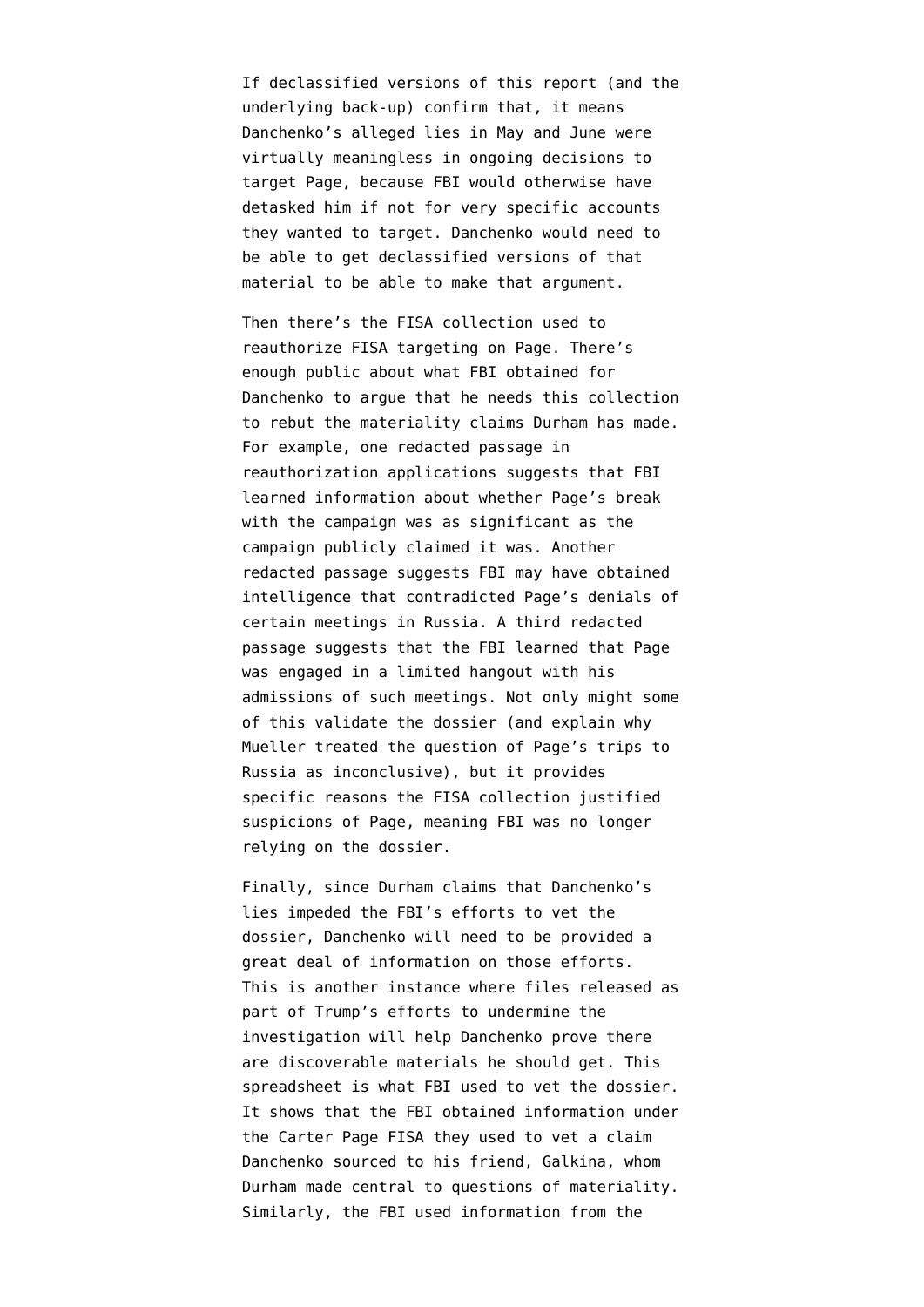Page FISA to help vet the claim that Danchenko sourced (incorrectly or not) to Millian, which is utterly central to the case against him. Given Durham's claims that Danchenko's lies prevented FBI from doing this vetting, he can easily claim that obtaining this vetting information may be helpful and material to his defense (though it may in fact not be helpful).

This is a very long list and I'm not saying that Danchenko will succeed in getting this information, much less using it at trial.

What I'm saying is that it is quite literally unprecedented for a defendant to know specific details of two FISA orders — the 702 directive targeting Galkina and the Carter Page FISAs that they can make credible arguments they need access to to mount a defense. Similarly, the ongoing, sensitive counterintelligence investigation into Oleg Deripaska (and Konstantin Kilimnik) is central to the background of the dossier. And Durham has made someone who — like Danchenko before him, was investigated as a potential Russian asset — a fact witness in this case.

Normally, prosecutors might look at the discovery challenges such legitimate defense demands would pose and decide not to try the case (it's one likely reason, for example, why David Petraeus got away with a wrist-slap for sharing code-word information with his mistress, because the discovery to actually prosecute him would have done more damage than the conviction was worth; similarly, the secrecy of some evidence Mueller accessed likely drove some of his declination decisions). But Durham didn't do so. He has committed himself to deal with some of the most sensitive discovery ever provided, and to do so with a foreign national defendant, all in pursuit of five not very well-argued false statements charges. That doesn't mean Danchenko will get the evidence. But it means Durham is now stuck dealing with unprecedented discovery challenges.

In a follow-up, I'll talk about how this will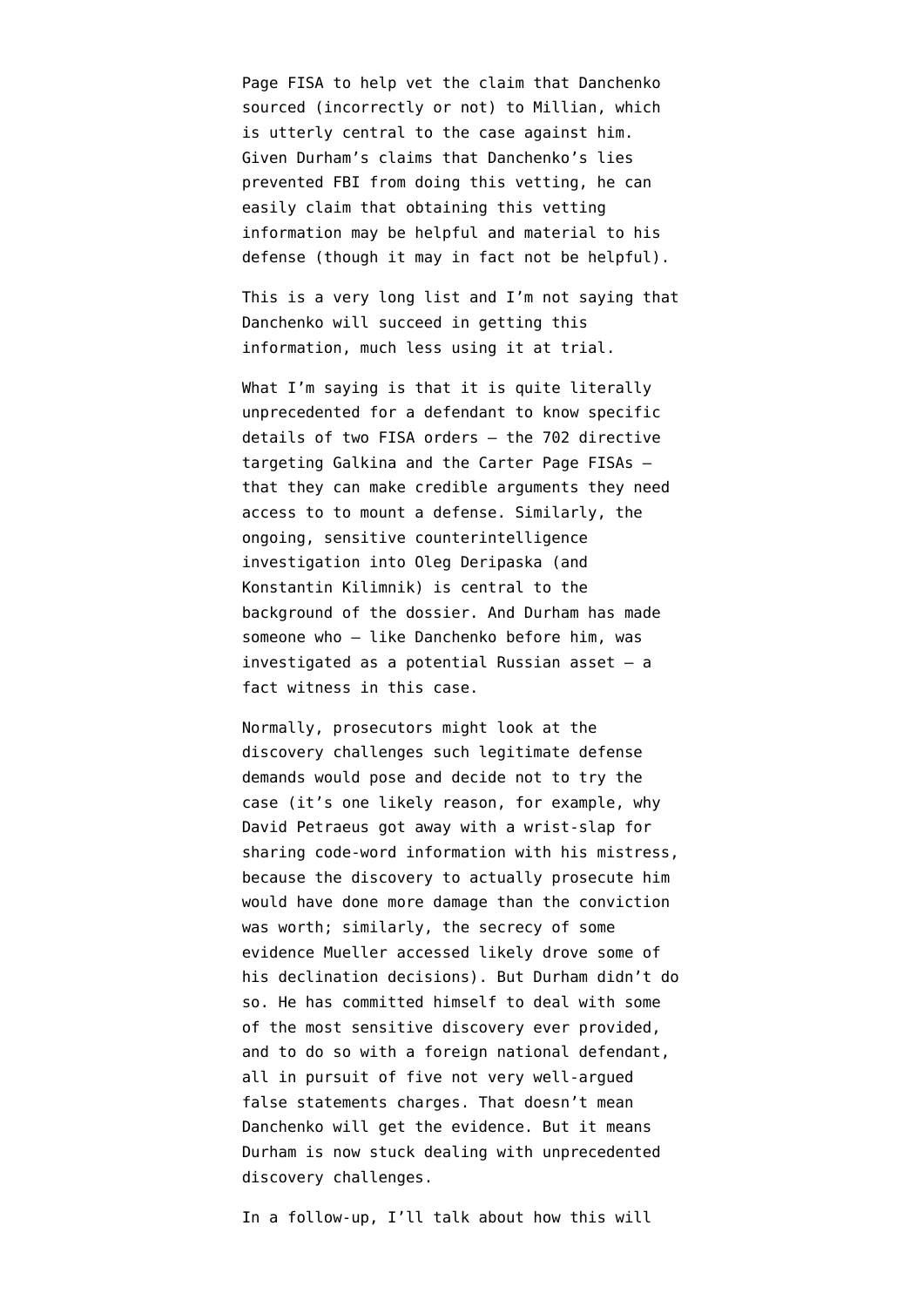work and why it may be literally impossible for Durham to succeed.

Update: I've corrected the date of the month of the charged interview pertaining to Charles Dolan.

Update: In a [story](https://forensicnews.net/fbi-investigates-russian-diaspora-group-for-potential-espionage-unregistered-political-activity/) on an ongoing counterintellience investigation into a Russian expat group, Scott Stedman notes that the group was involved in Millian's pitch to Papadopoulos in 2016.

> *Forensic News* can reveal that Gladysh's pro-Trump internet activity was much broader than previously known. In 2020, Gladysh's Seattle-based [Russian-American](https://russiausa.org/) [Cooperation Initiative](https://russiausa.org/) founded a news website that nearly exclusively promoted Trump and disseminated Russian propaganda, according to internet archives.

> The news website featured articles with the titles [such as](https://russianamerican.org/tpost/hv86u9v1ox-biden-victory-will-spell-disaster-for-us) "Second Trump term is crucial to prospect of better U.S.- Russia relations, safer world," [and](https://web.archive.org/web/20200809134100/https://russianamerican.org/tpost/hv86u9v1ox-biden-victory-will-spell-disaster-for-us) "Biden victory will spell disaster for U.S.-Russia relations, warns billionaire." The billionaire referenced by the outlet is Oleg Deripaska, a key figure in the 2016 Trump campaign's collusion with Russia.

#### [snip]

Morgulis attempted to [rally](https://www.washingtonpost.com/politics/sergei-millian-trump/2019/02/06/c7465a52-ec19-11e8-8679-934a2b33be52_story.html) Russian voters for Donald Trump in both the 2016 and 2020 U.S. Presidential Elections and allied himself with numerous associates connected to Russian intelligence and influence operations that have caught the attention of the FBI.

According to the Washington Post, Morgulis and Sergei Millian worked on a plan to rally Russian voters for Trump in 2016. Millian, who was in contact with Trump aide George Papadopoulos,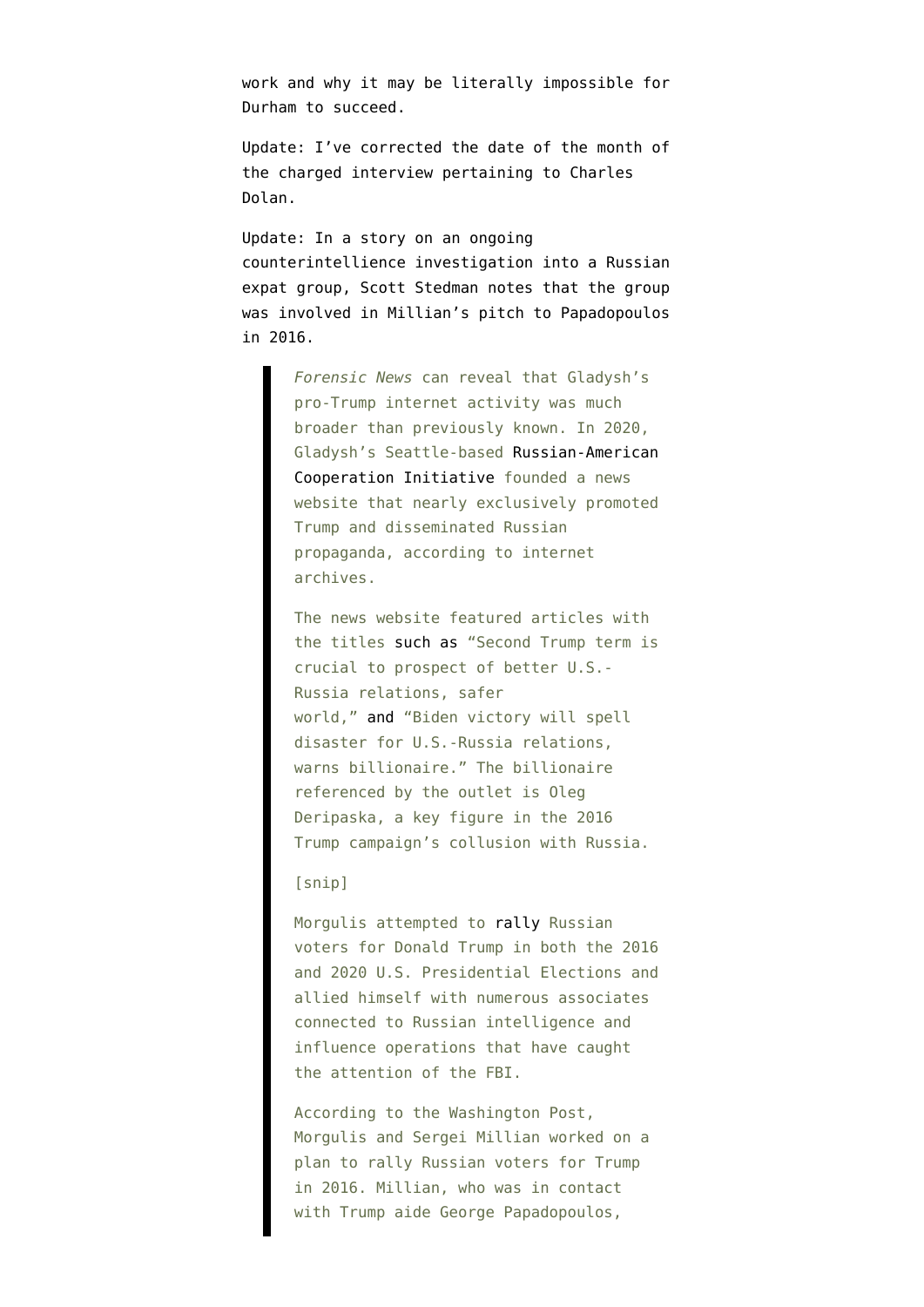later fled the country and was not able to be interviewed by investigators.

[snip]

Morgulis, Branson, and Millian all received Silver Archer Awards in 2015, a Russian public affairs accomplishment given to U.S. persons advancing Russian cultural and business interests. The founder of Silver Archer is Igor Pisarsky, a "Kremlin-linked public relations power player" who facilitated money transfers from a Russian oligarch to Maria Butina.

This will provide Danchenko cause to ask for details of *that* counterintelligence investigation.

#### **Durham's Materiality Claims**

Durham's general materiality argument makes three claims about the way that Danchenko's alleged lies affected the FBI investigation. And then, nested underneath those claims, he made further claims (about half of which aren't even charged), about the materiality of other things, a number of which have nothing to do with the Carter Page FISA. Of particular note, the bulk (in terms of pages) of this indictment discusses lies that Durham doesn't tie back to Carter Page, even though he could have, had he treated Olga Galkina differently.

> Danchenko's lies were material because FBI relied on the dossier to obtain FISA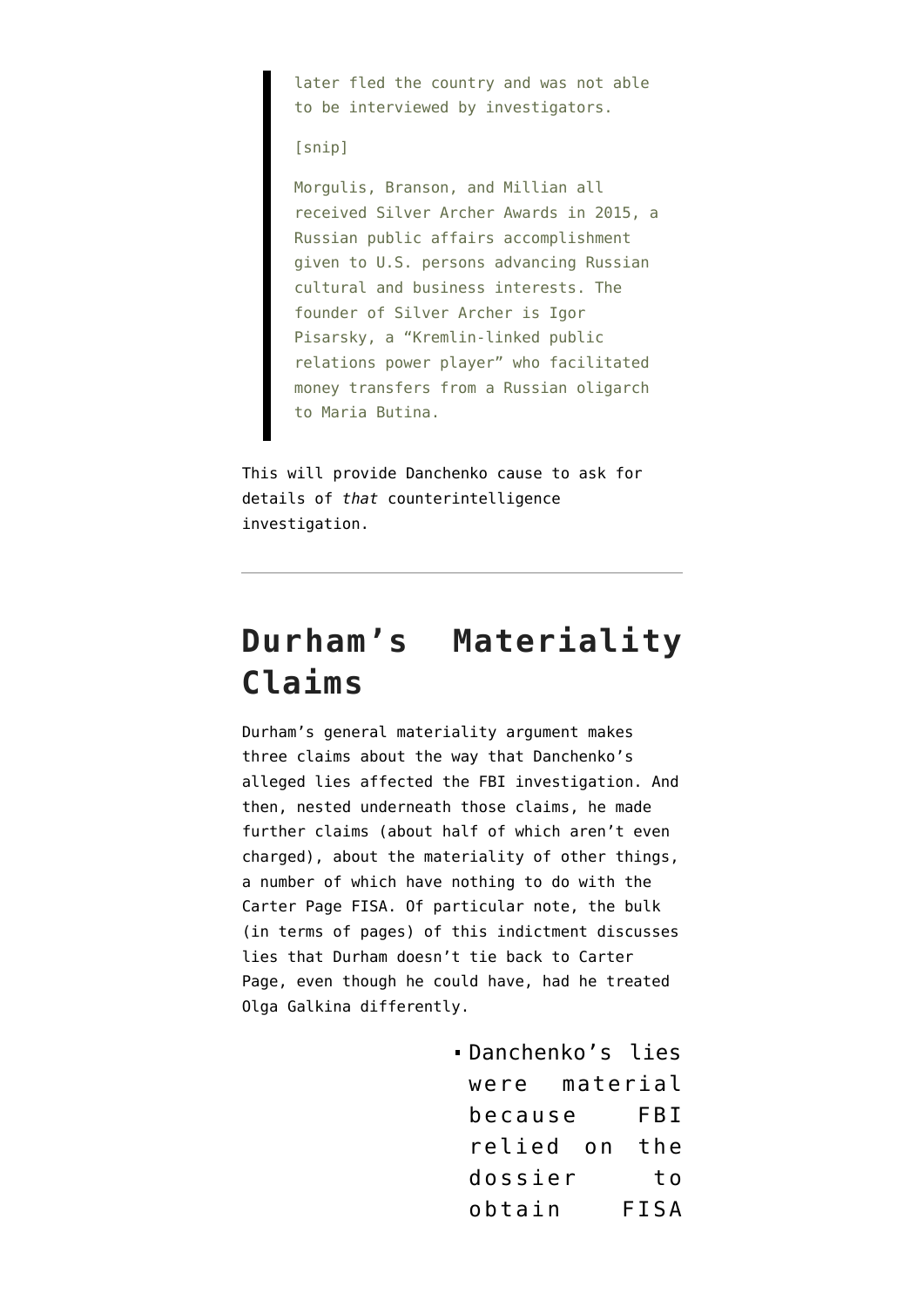warrants on Carter Page: "The FBI' s investigation of the Trump Campaign relied in large part on the Company Reports to obtain FISA warrants on Advisor-1." Danchenko' s lie about believing Millian called him in July 2016 because it formed the basis of the FISA applicatio n s targeting Page: Danchenko' s alleged lies to the FBI about Millian, "claiming to have received a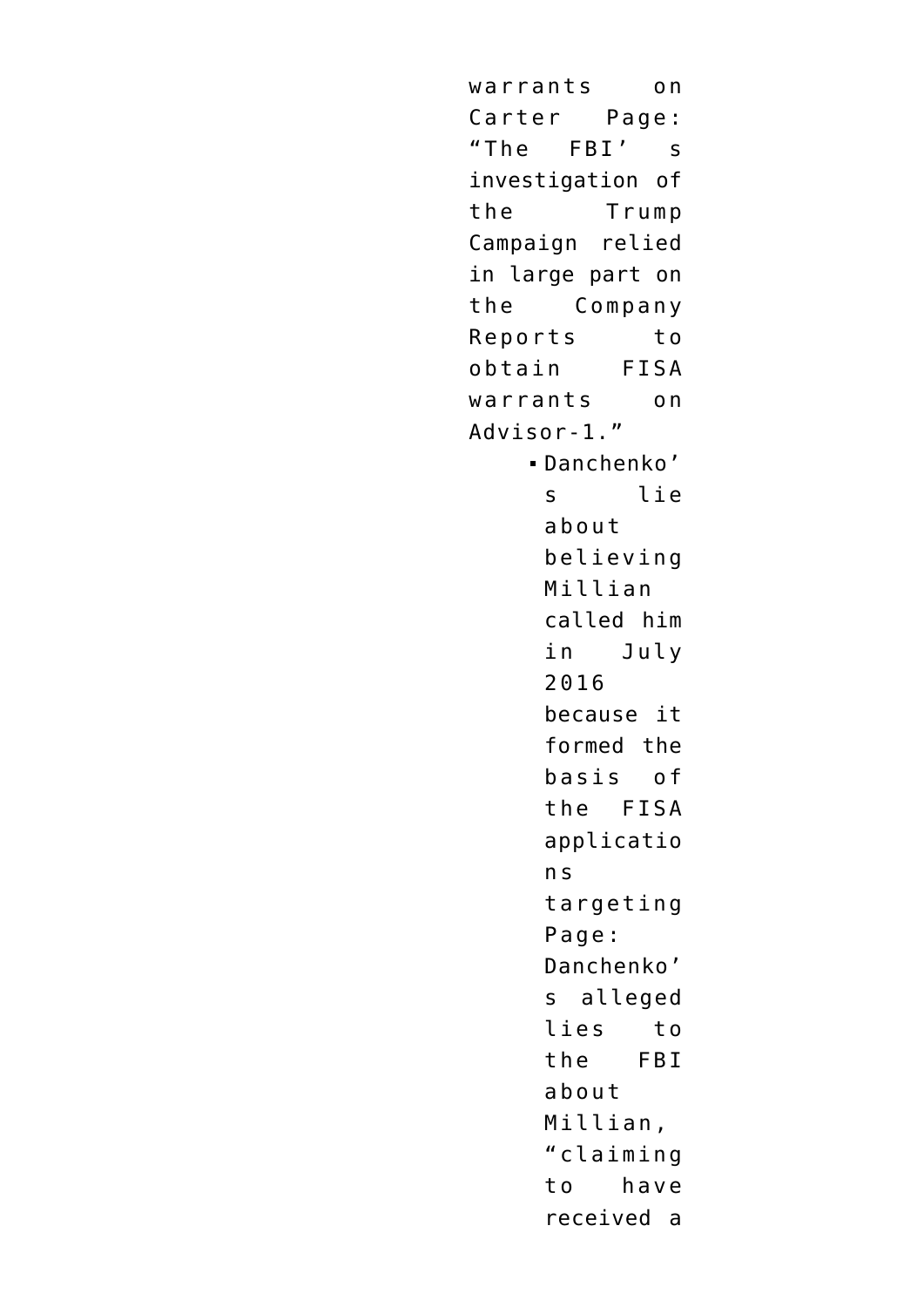late July 2016 anonymous phone call from an individual that DANCHENKO believed to be Chamber President-I were highly material to the FBI because, among other reasons, the allegation s sourced to Chamber President-I by DANCHENKO formed the basis of a Company Report that, in turn, underpinne d the aforementi oned four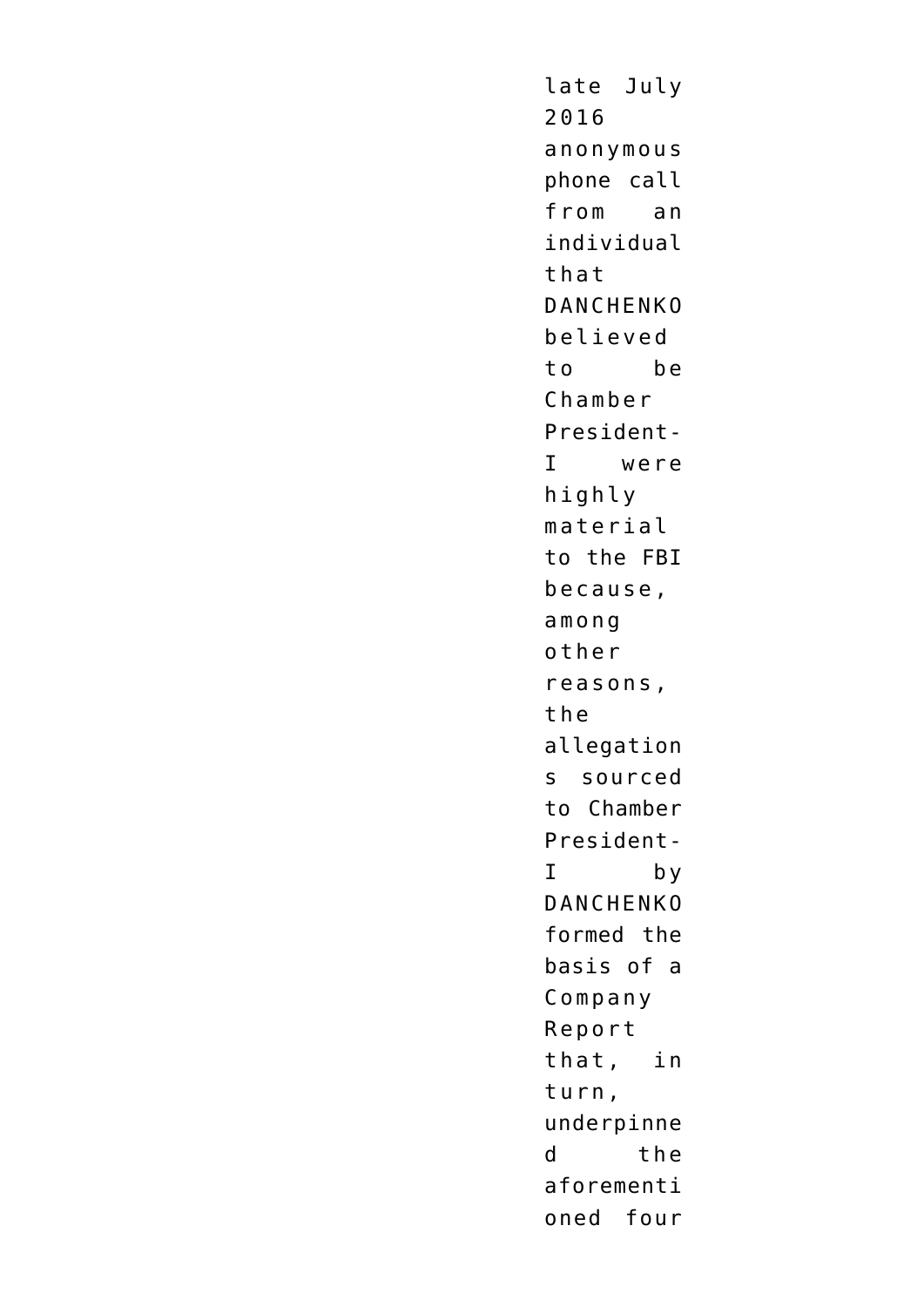```
FISA
      applicatio
      n s
      targeting
      a U.S.
      citizen
      (Advisor
      1)."
Danchenko's lies
 were material
 because they
 made it harder
 for the FBI to
 vet the dossier:
 "The FBI
 ultimately
 devoted
 substantial
 resources
 attempting to
 investigate and
 corroborate the
 allegations
 contained in the
 Company Reports,
 including the
 reliability of
 DANCHENKO's sub-
 sources."
     Danchenko'
      s lies
      about how
      indiscreet
      he was
      about
      collecting
      informatio
```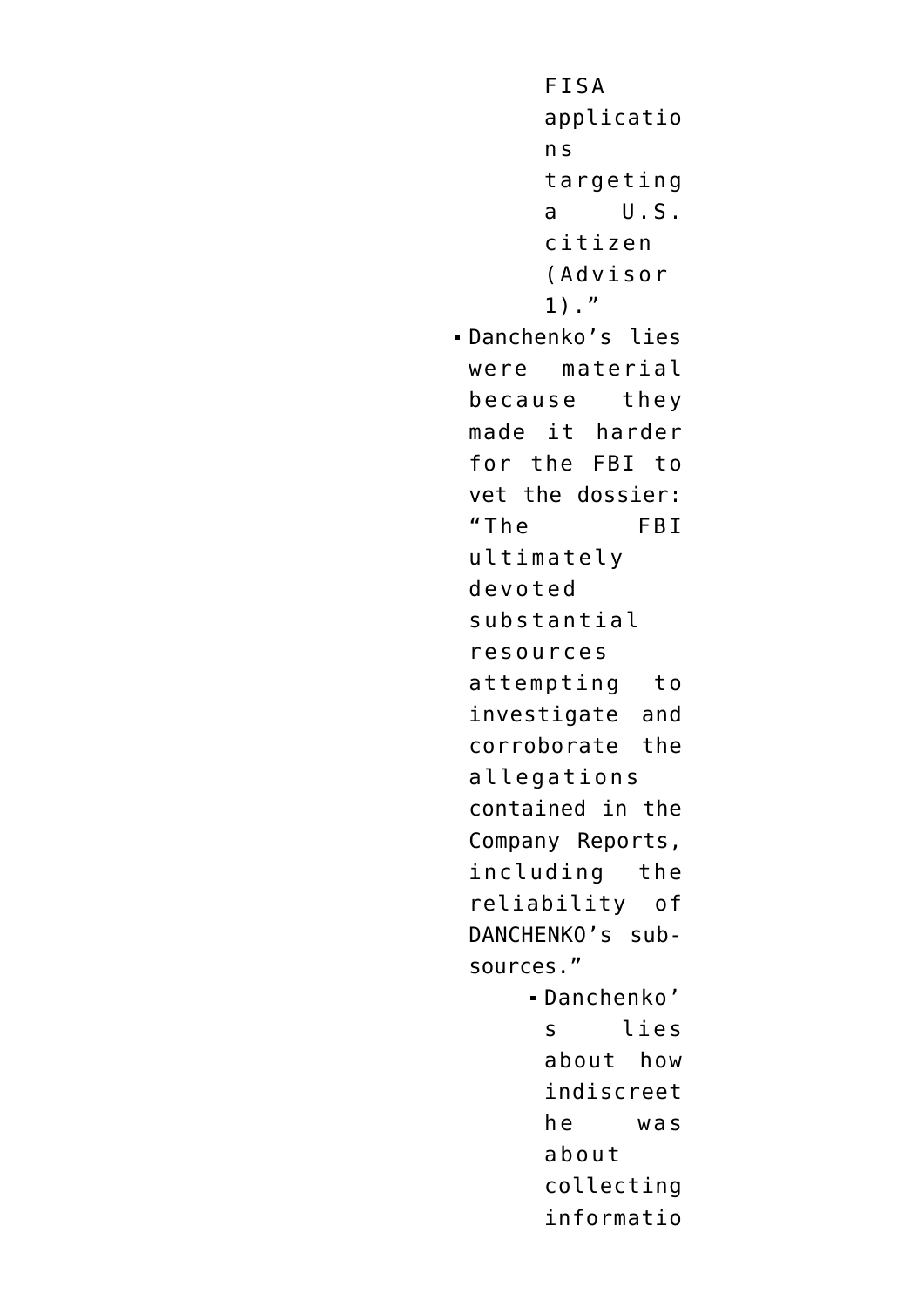n for Steele prevented the FBI from understand ing whether people, including Russia, could inject disinforma tion into the dossier: Accordingl y , DANCHENKO' s January 24, 2017 statements (i) that he never mentioned  $U$ ,  $K$ . Person-I or U .K. Investigat ive Firm-I to his friends or associates and (ii) that "you [the FBI]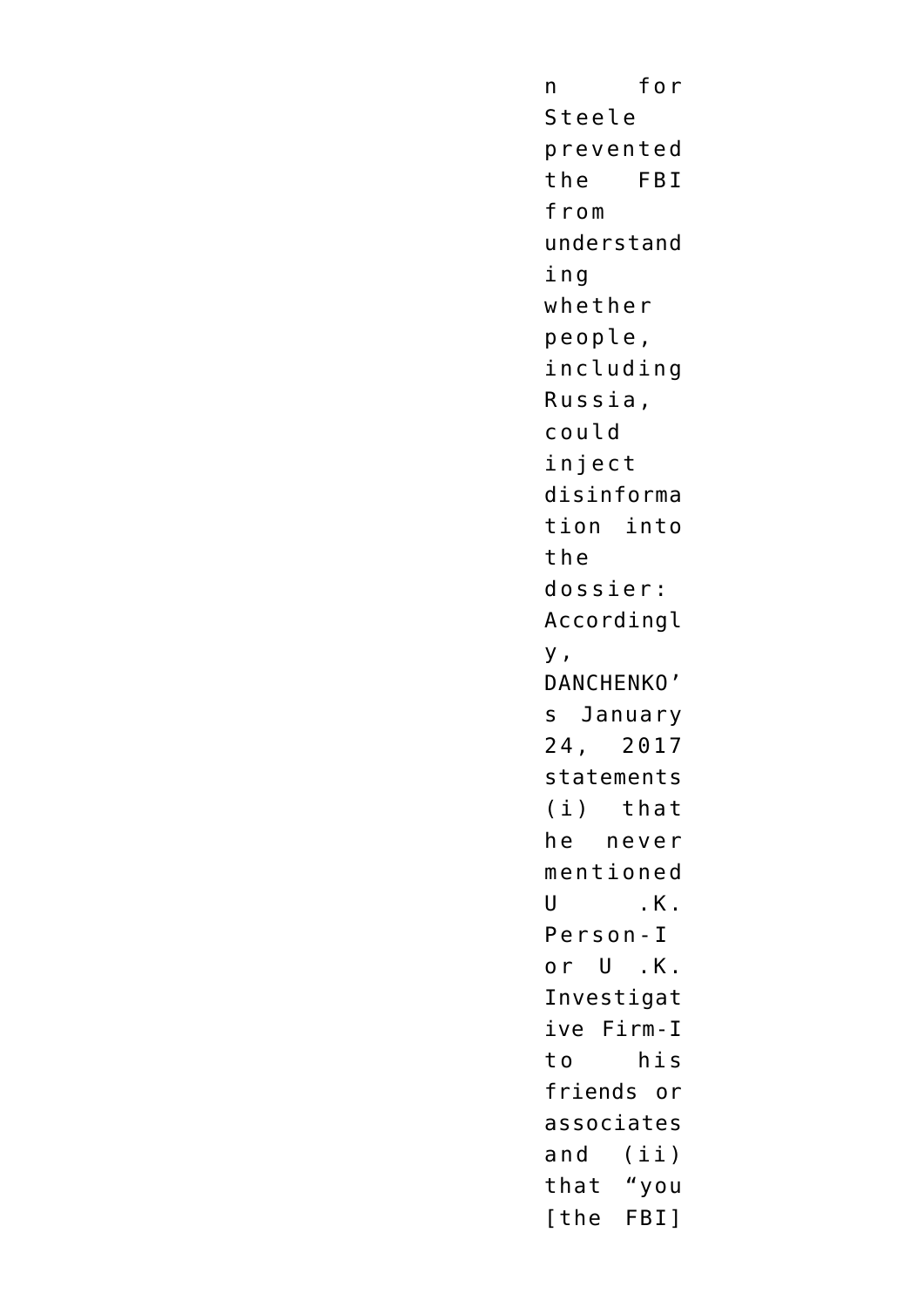are the first people he's told," were knowingly and intentiona lly false. In truth and in fact, and a s DANCHENKO well knew, DANCHENKO had informed a number of individual s about his relationsh ip with U.K. Person-I and U.K. Investigat ive Firm-I. Such lies were material to the FBI' s ongoing investigat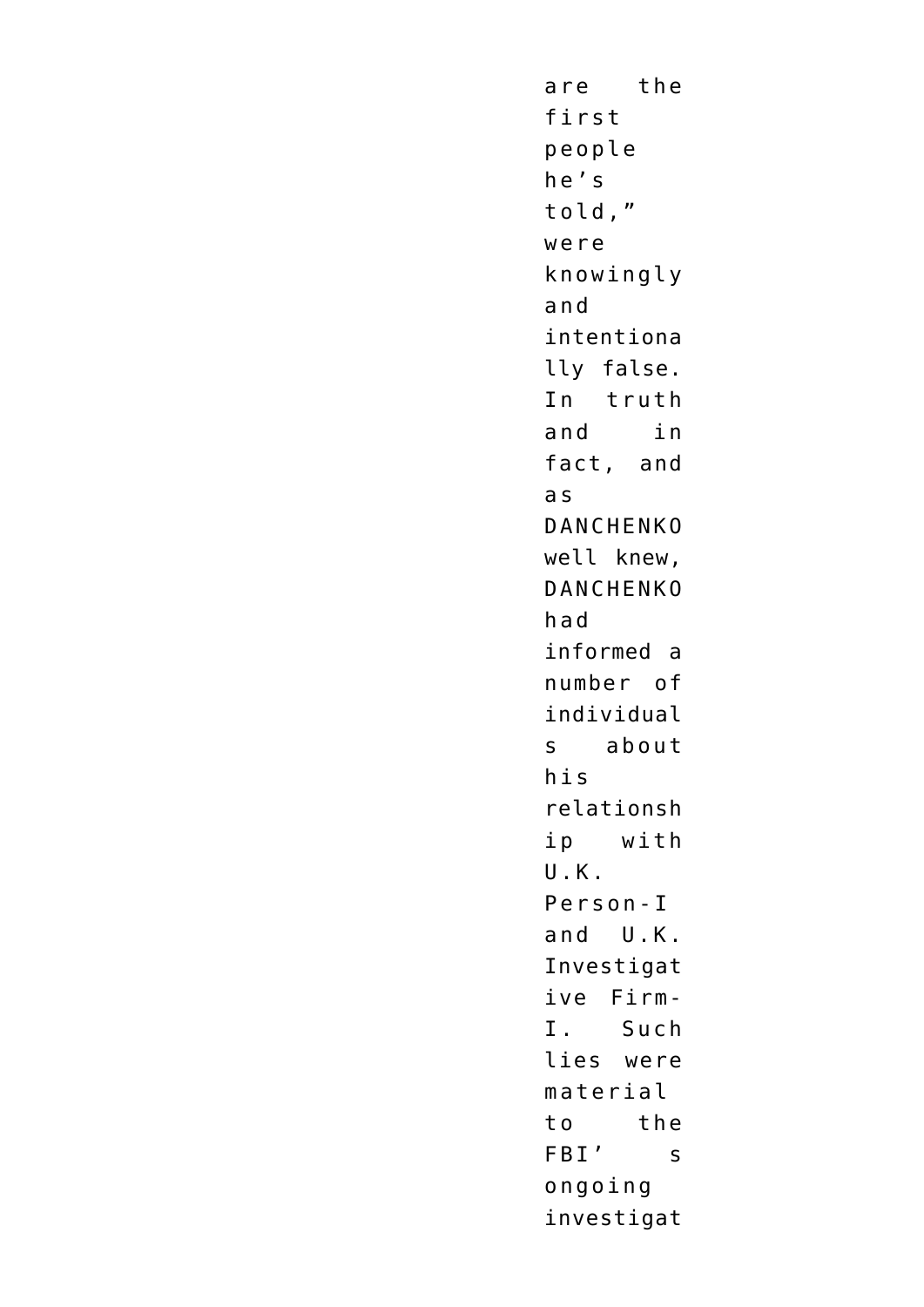ion because, among other reasons, it was important for the FBI to understand how discreet or open DANCHENKO had been with his friends and associates about his status as a n employee of U .K. Investigat ive Firm-I, since his practices in this regard could, in tum, affect the likelihood that other individual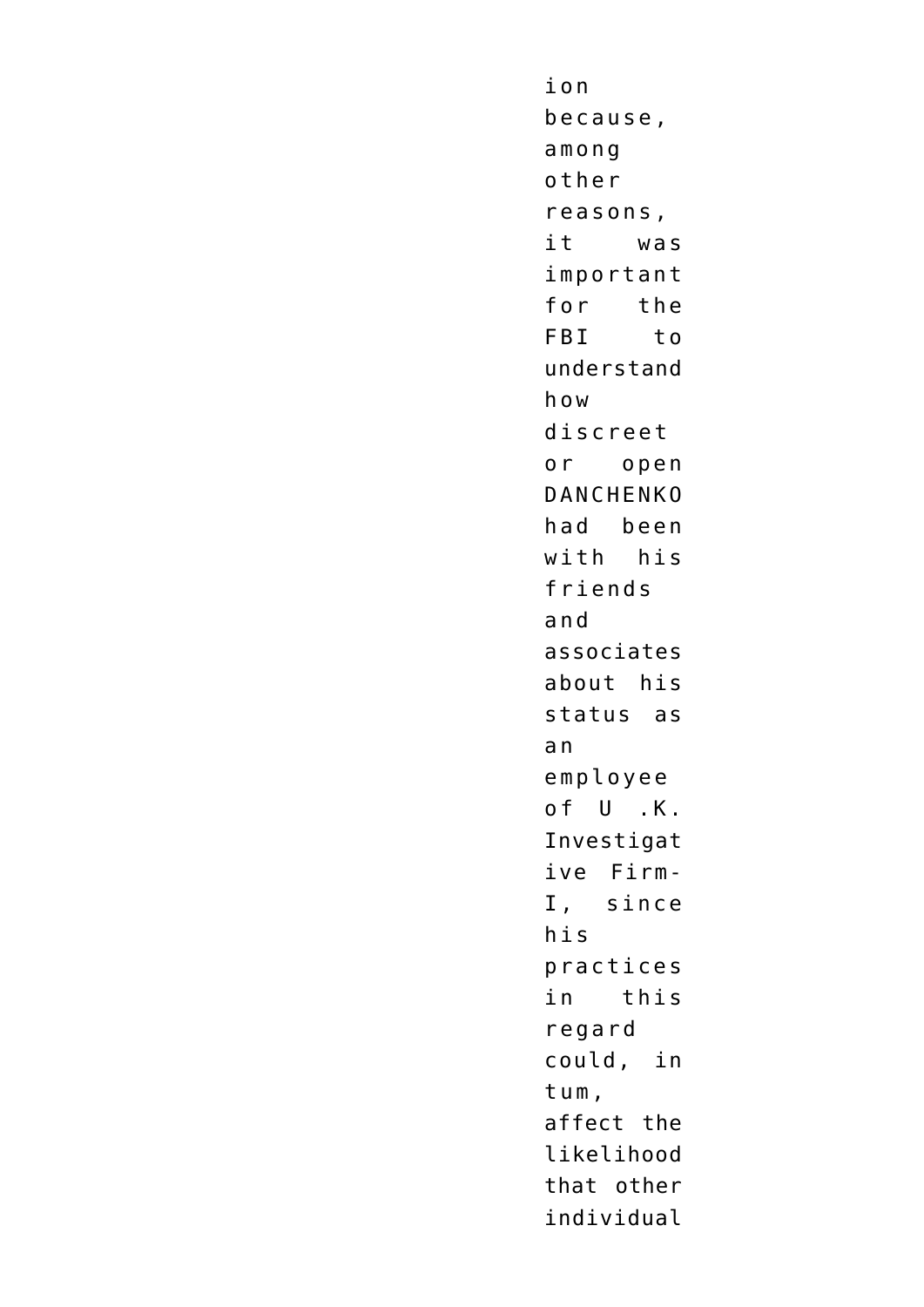s – including hostile foreign intelligen c e services – would learn of and attempt to influence DANCHENKO' s reporting for U.K. Investigat ive Firm1. Dancheko's lies about Charles Dolan prevented the FBI from learning that Dolan was wellconnected in Russia, Dolan had ties to Hillary, and Danchenko gathered some of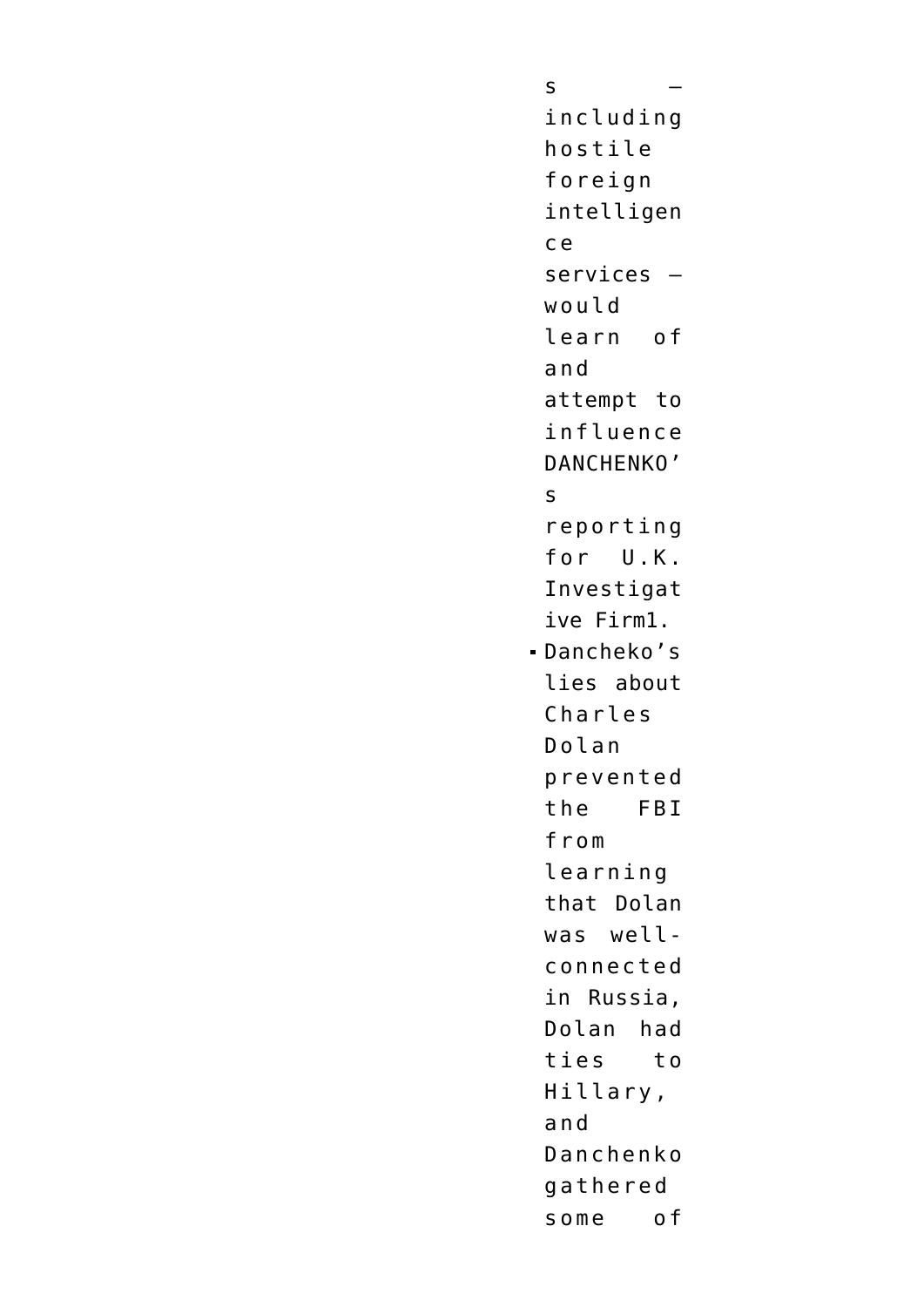his informatio n using access obtained through Dolan: DANCHENKO' s lies denying PR Executive-1 's role i n specific informatio n referenced in the Company Reports were material to the FBI because, among other reasons, they deprived FBI agents and analysts o f probative informatio n concerning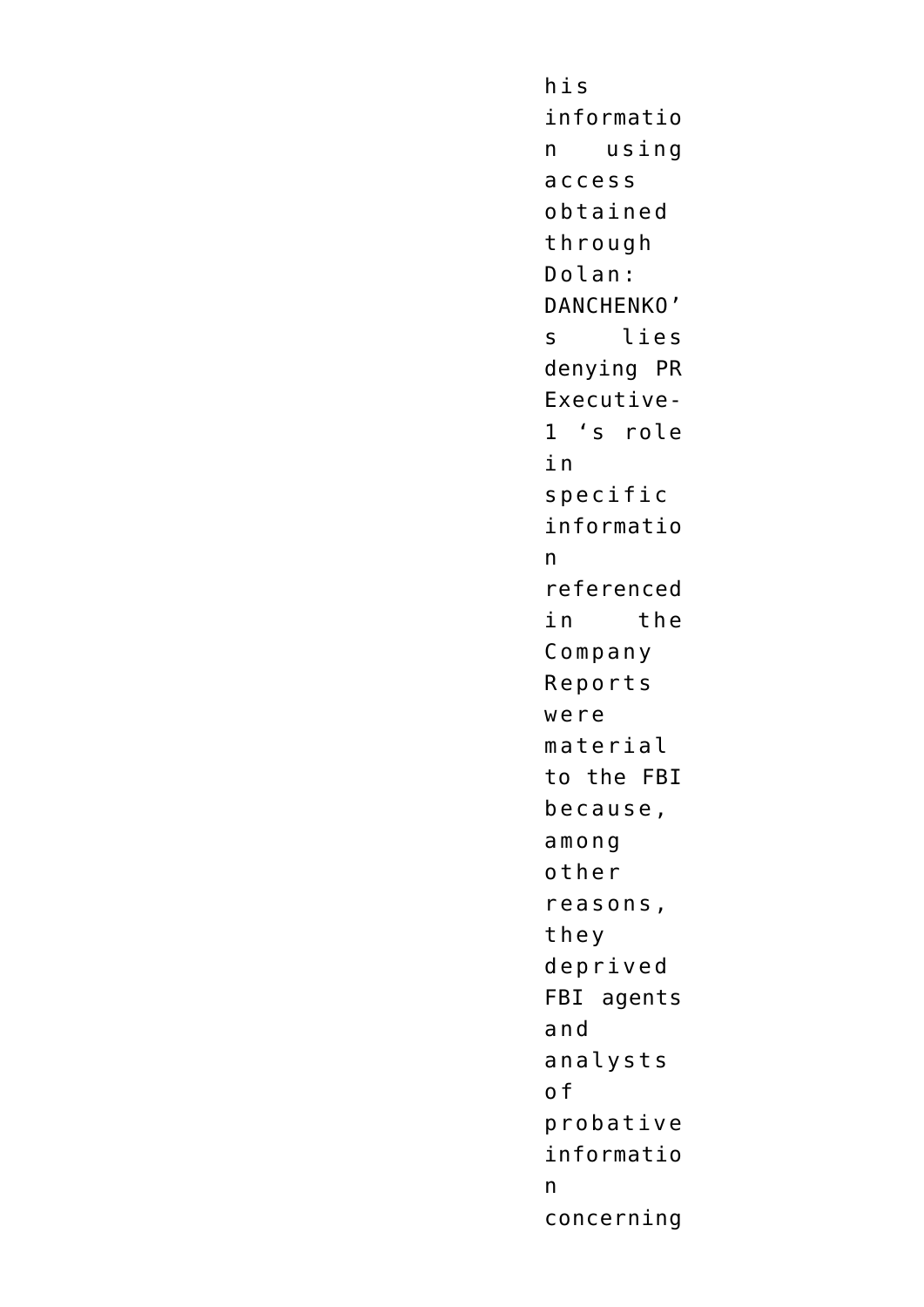P R Executive-I that would have, among other things, assisted them in evaluating the credibilit y , reliabilit y, and veracity of the Company Reports, including DANCHENKO' s subsources.  $In$ particular , PR Executive-I maintained connection s to numerous people and events described in several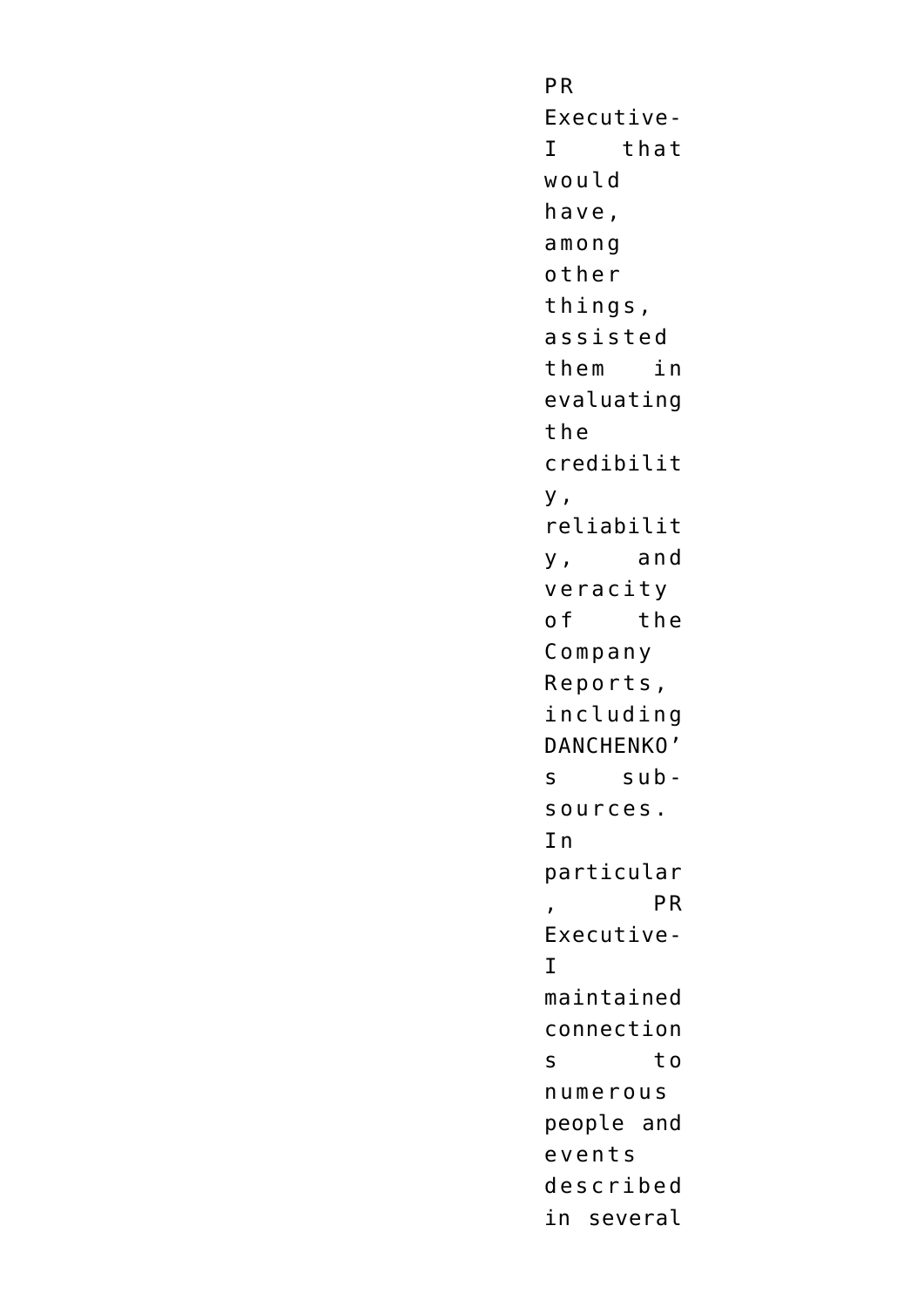other reports, and DANCHENKO gathered informatio n that appeared in the Company Reports during the June Planning Trip and the October Conference . In addition, and as alleged below, certain allegation s that DANCHENKO provided to U.K. Person-I, and which appeared in other Company Reports, mirrored and/or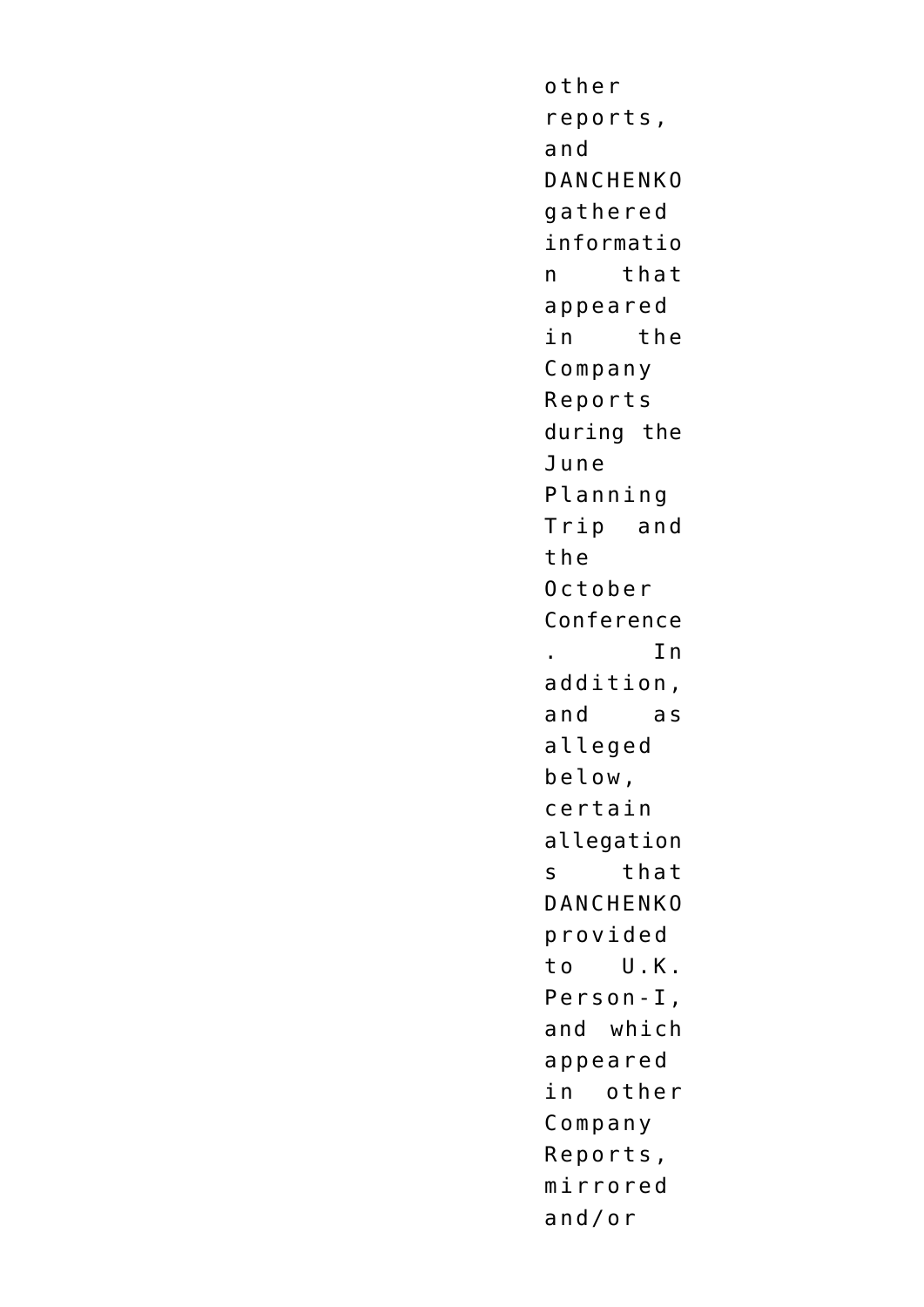reflected informatio n that PR Executive-I himself also had received through his own interactio ns with Russian nationals. As alleged below, all of these facts rendered DANCHENKO' s lies regarding P R Executive-1 's role as a source of informatio n for the Company Reports highly material to the FBI' s ongoing investigat ion.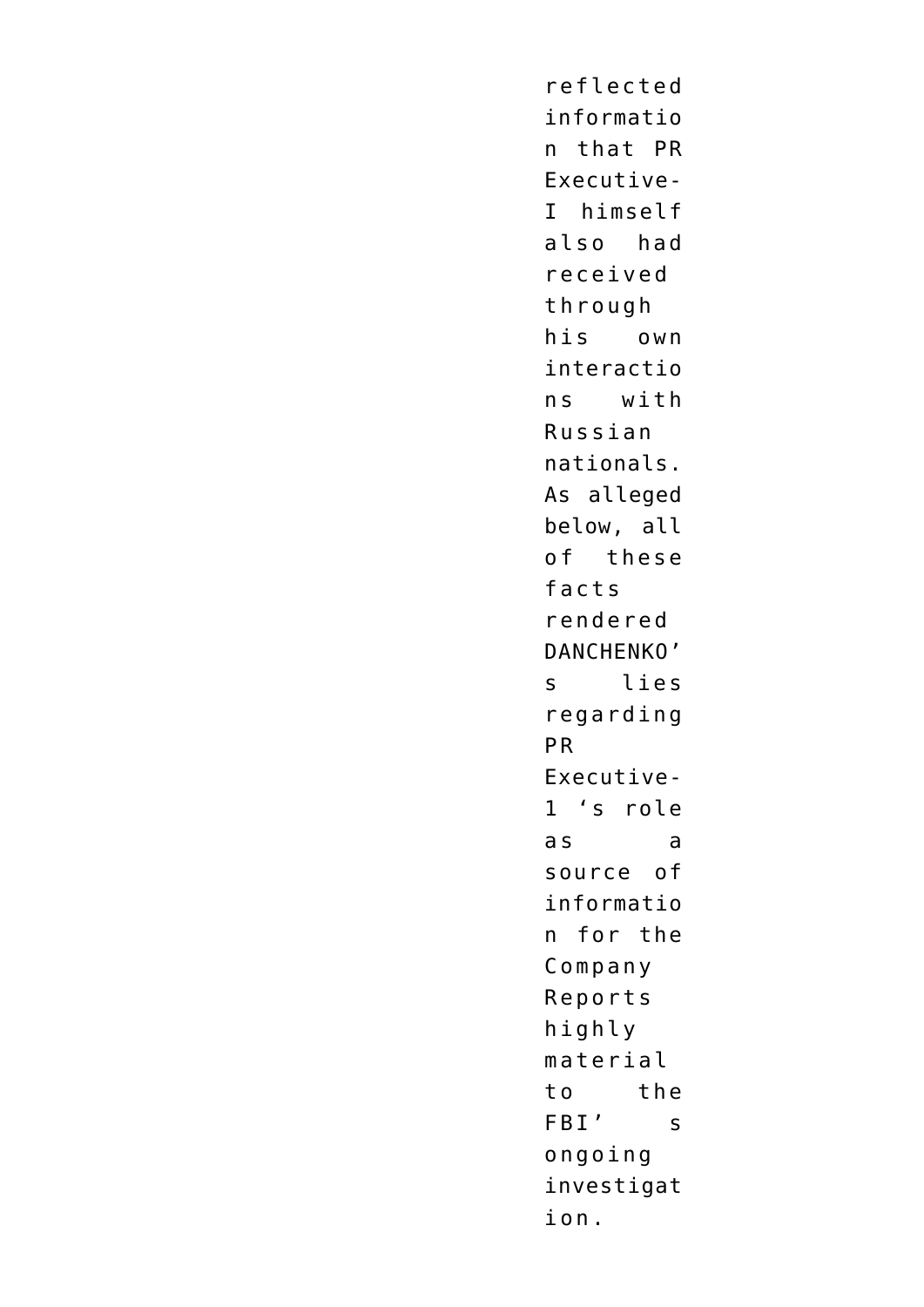[snip] PR Executive-1 's role as a contributo r of informatio n to the Company Reports was highly relevant and material to the FBI's evaluation of those reports because (a) PR Executive-I maintained preexisting and ongoing relationsh ips with numerous persons named or described in the Company Reports,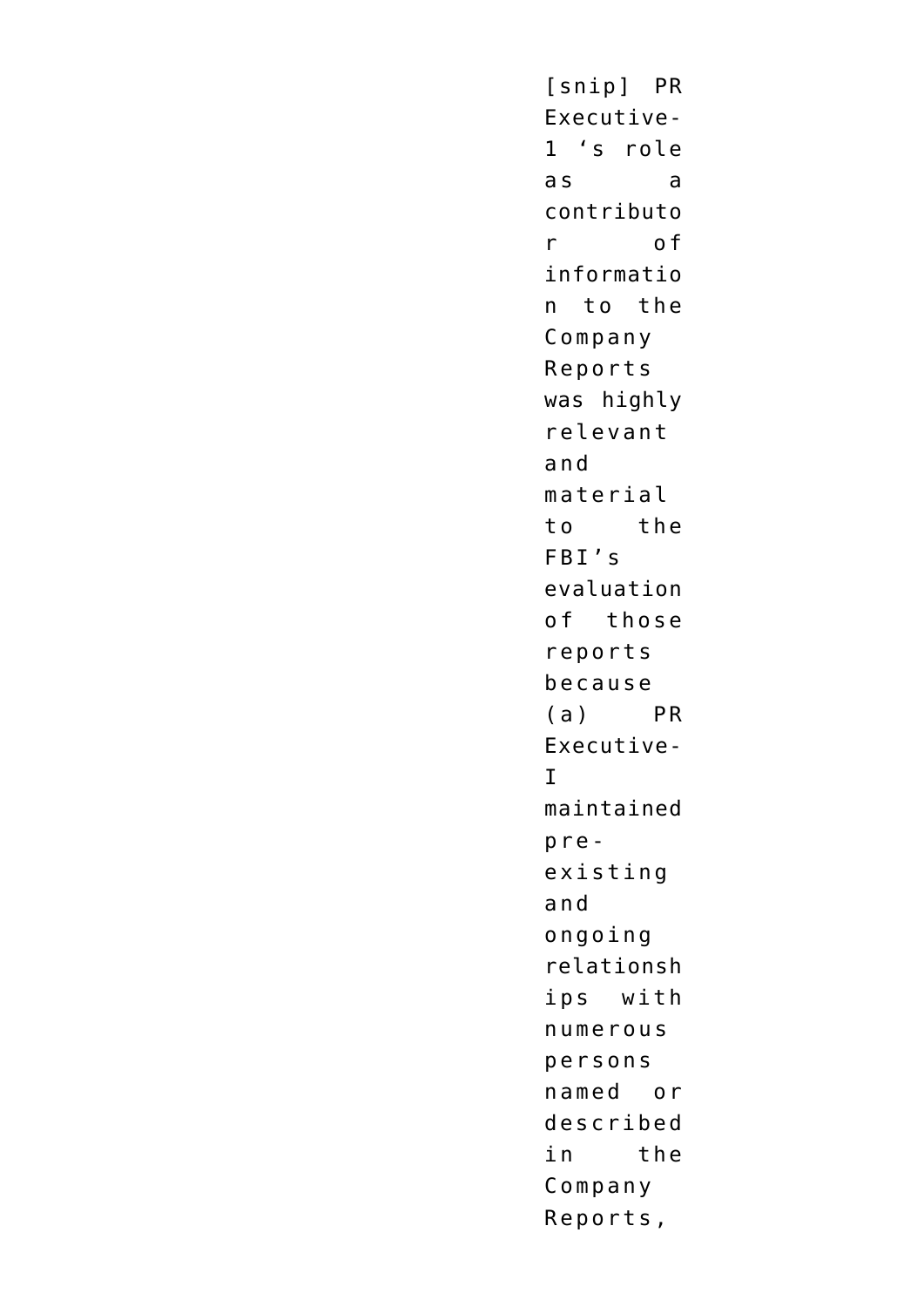including one of DANCHENKO' s Russian subsources ( detailed below), (b) PR Executive- $\mathsf{T}$ maintained historical and ongoing involvemen t in Democratic politics, which bore upon PR Executive- $I' \subset$ reliabilit y , motivation s, and potential bias as a source of informatio n for the Company Reports, and (c) DANCHENKO gathered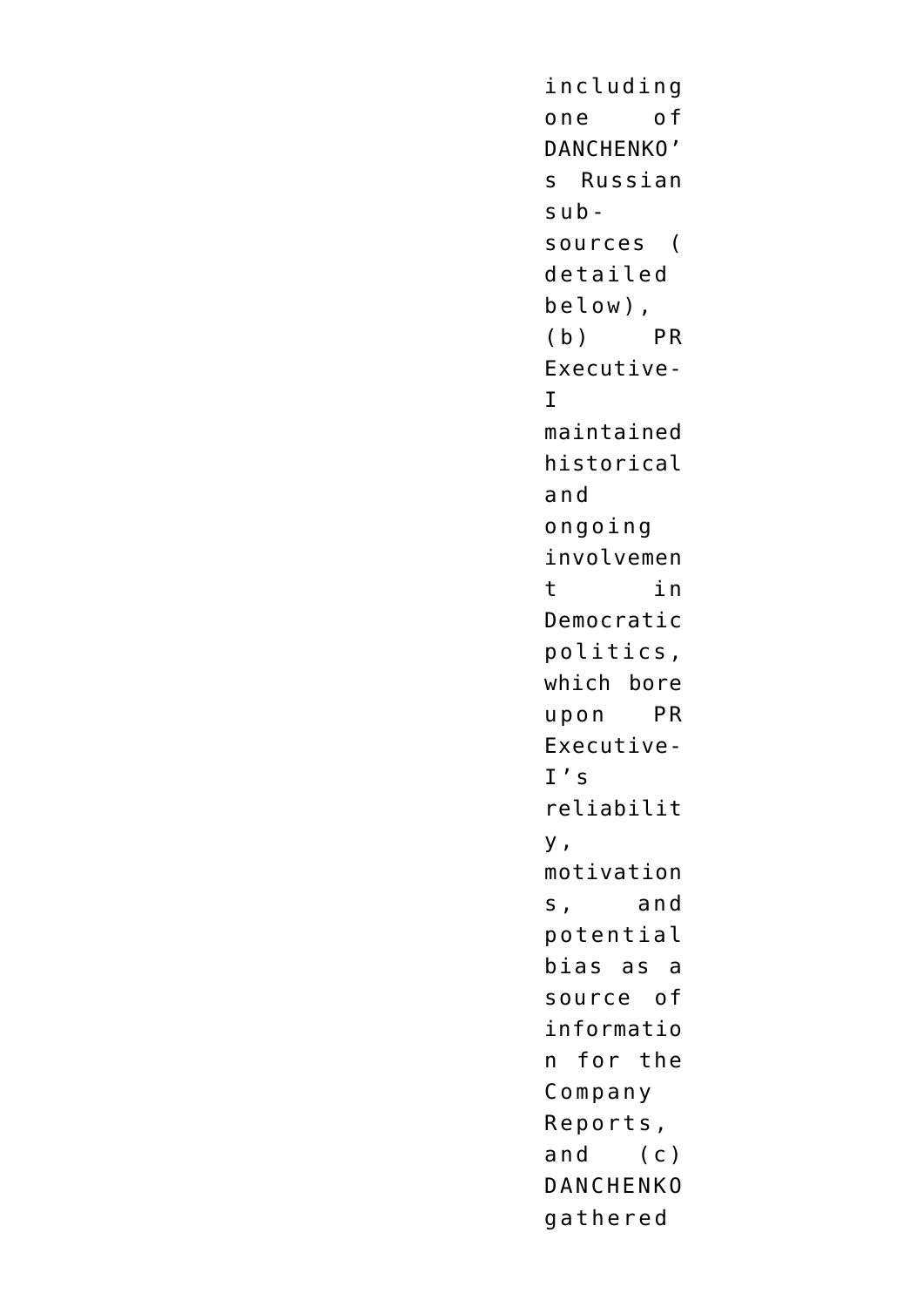some of the informatio n contained in the Company Reports at events in Moscow organized by PR Executive-I and others that DANCHENKO attended at PR Executive- $1'$  's invitation . Indeed, and as alleged below, certain allegation s that DANCHENKO provided to U.K. Person-I, and which appeared in the Company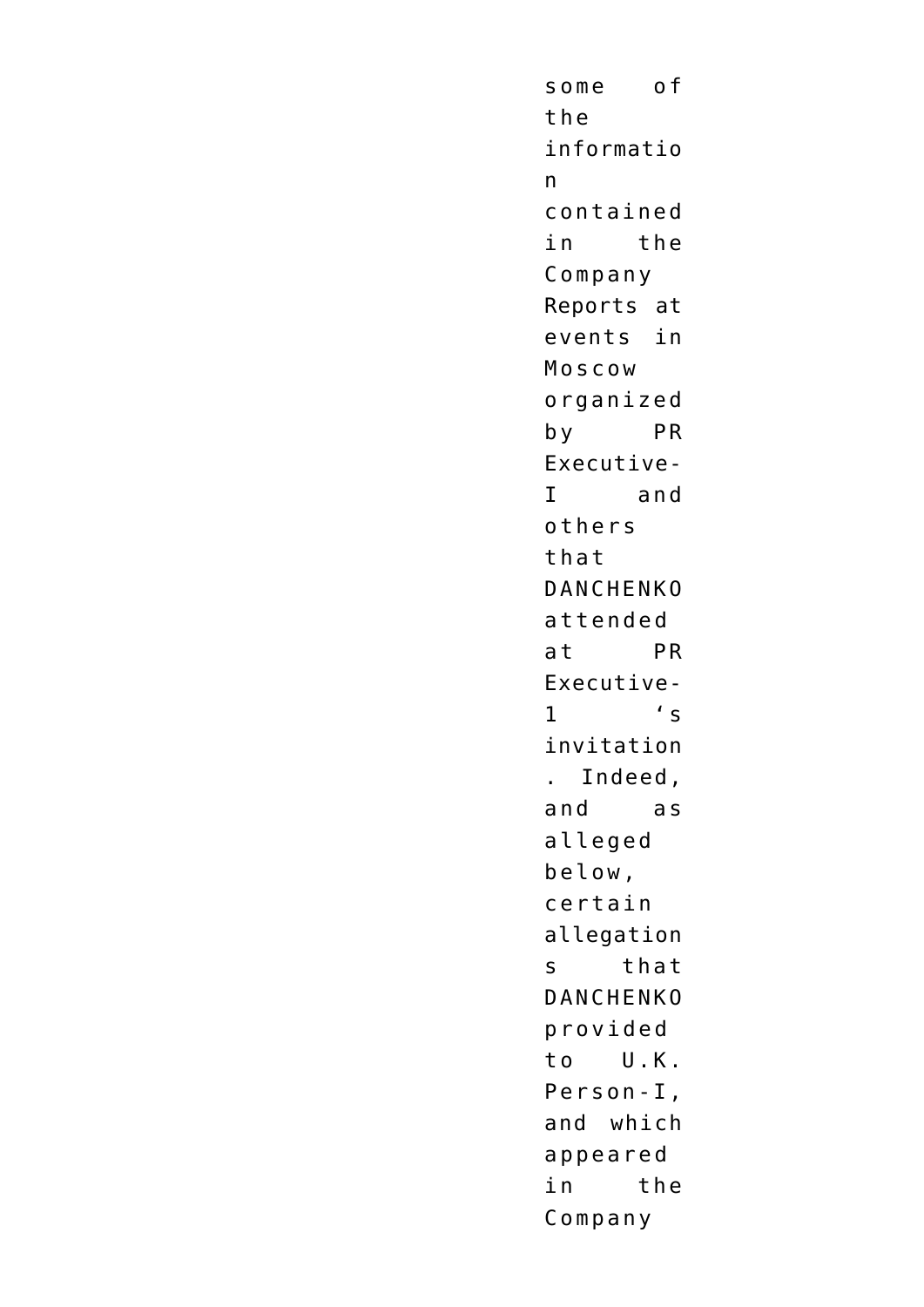Reports, mirrored  $and/or$ reflected informatio n that PR Executive-I himself also had received through his own interactio with  $n<sub>S</sub>$ Russian nationals.  $-Danc$ henk  $0'$  s lies abou  $\mathsf{t}$ Dola  $\mathsf{n}$ prev ente  $\mathsf{d}$ the FBI from aski  $n<sub>g</sub>$ whet her Dola  $n$ spok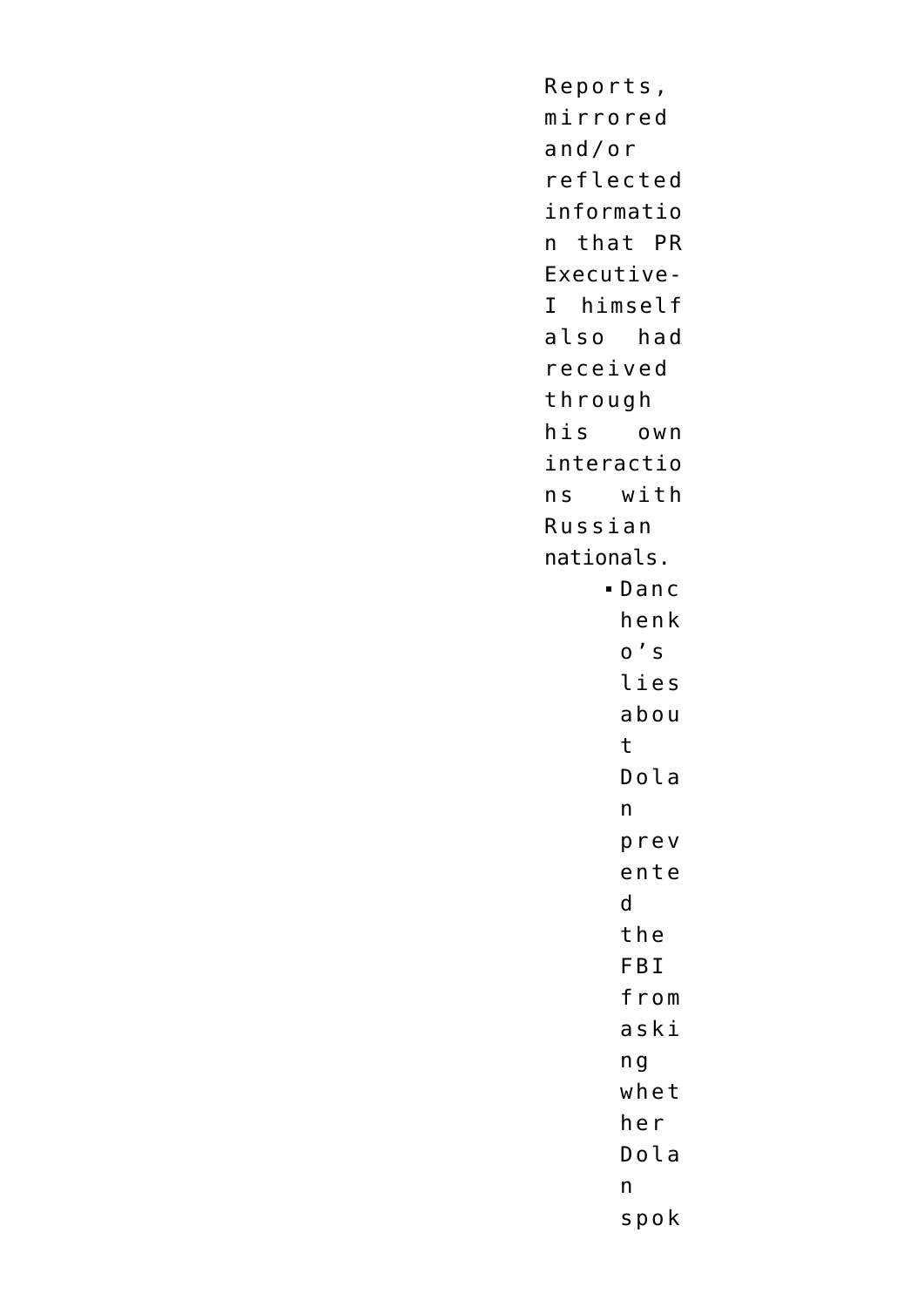e to  $DanC$ henk  $\mathsf{o}$ abou  $\mathsf{t}$ the Ritz Hote  $\iota$ : Base d on the fore goin  $g$  , DANC **HENK**  $0's$ lies to the FBI deny ing that he had  $C$  O  $m$   $m$  $unic$ ated with PR Exec utiv  $e - I$ rega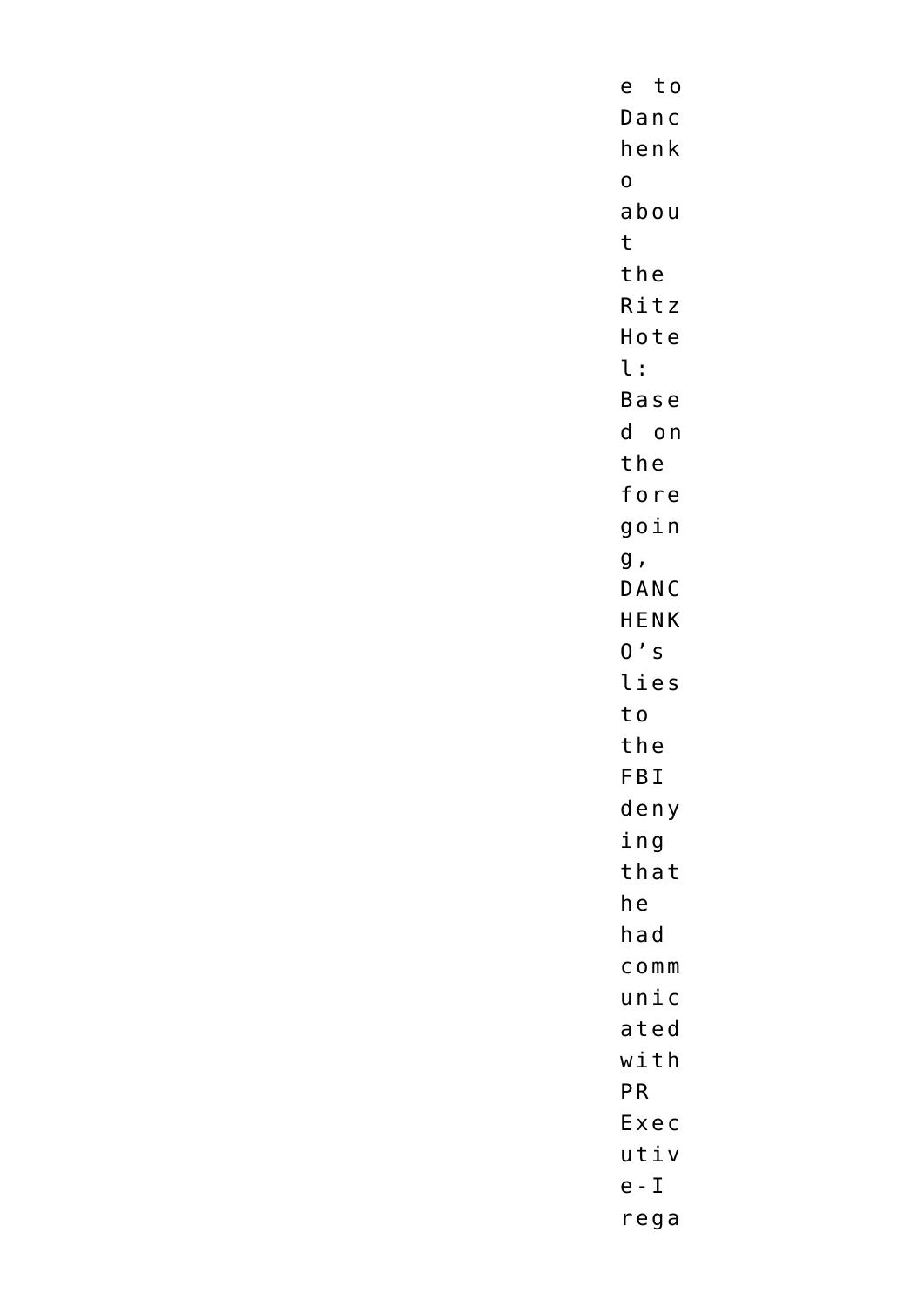$r \, \texttt{d} \, \texttt{in}$  $\mathsf{g}$ info  $rma$ t ion in the  $Comp$ any Repo  $rts$ were  $h$ igh  $ly$  $m$ ate  $righti$  $\mathbf{r}^{\mathrm{obs}}$  $H$ ad DANC **HENK**  $\overline{0}$  $accu$ rate ly  $disc$ lose d to FBI agen ts that PR Exec utiv  $e - I$  $w$ as  $\mathsf{a}$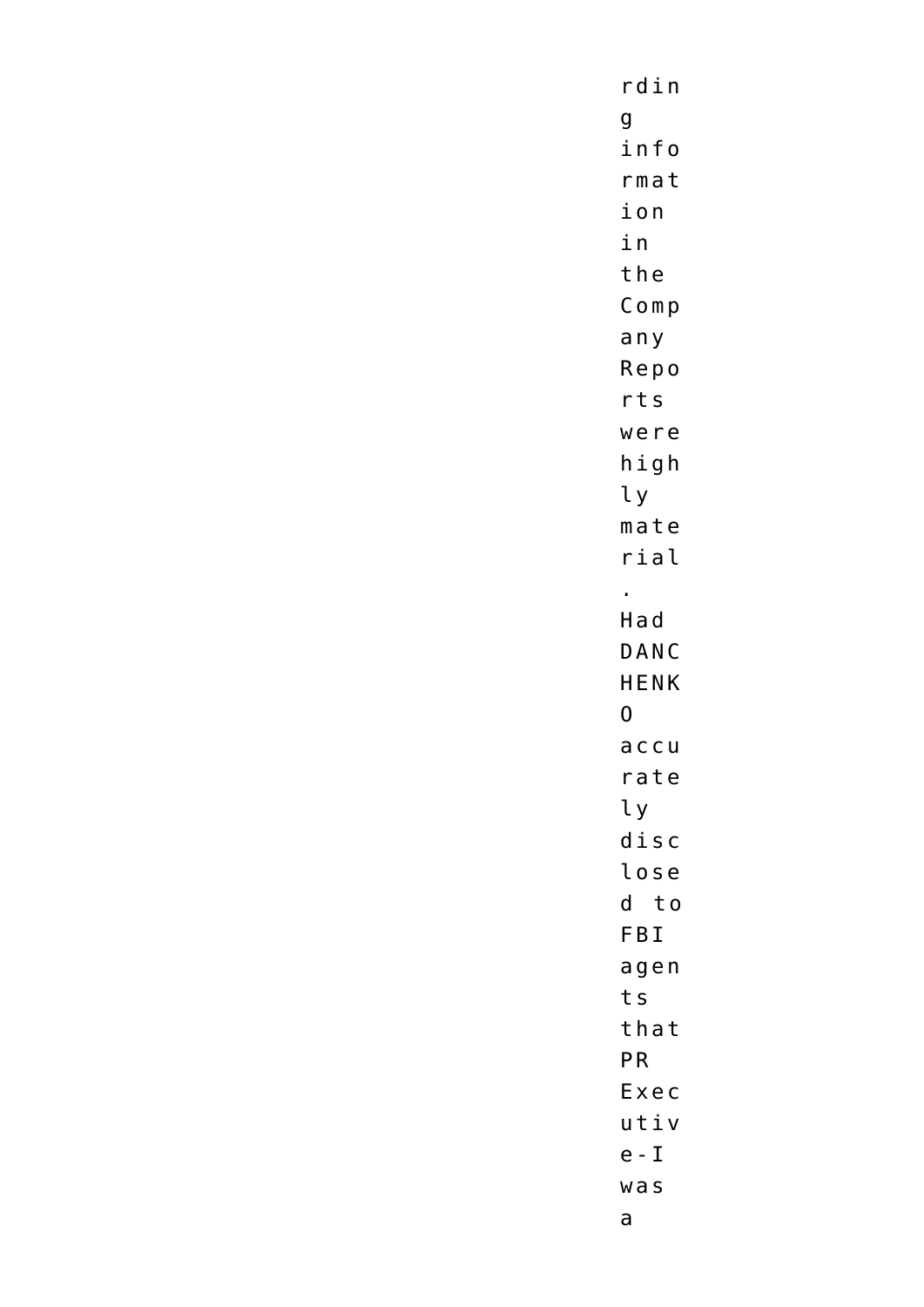sour  $ce$ for spec ific info  $rma$ t ion in the afor  $emen$ tion ed  $Comp$ any Repo  $rts$  $rega$  $r \, \mathtt{din}$  $\mathsf{g}$  $Camp$ aign Mana  $ge r 1 's$  $depa$ rtur  $\mathsf{e}$ from the Trum  $p$  $c$  amp  $a$ ign  $\bar{z}$ see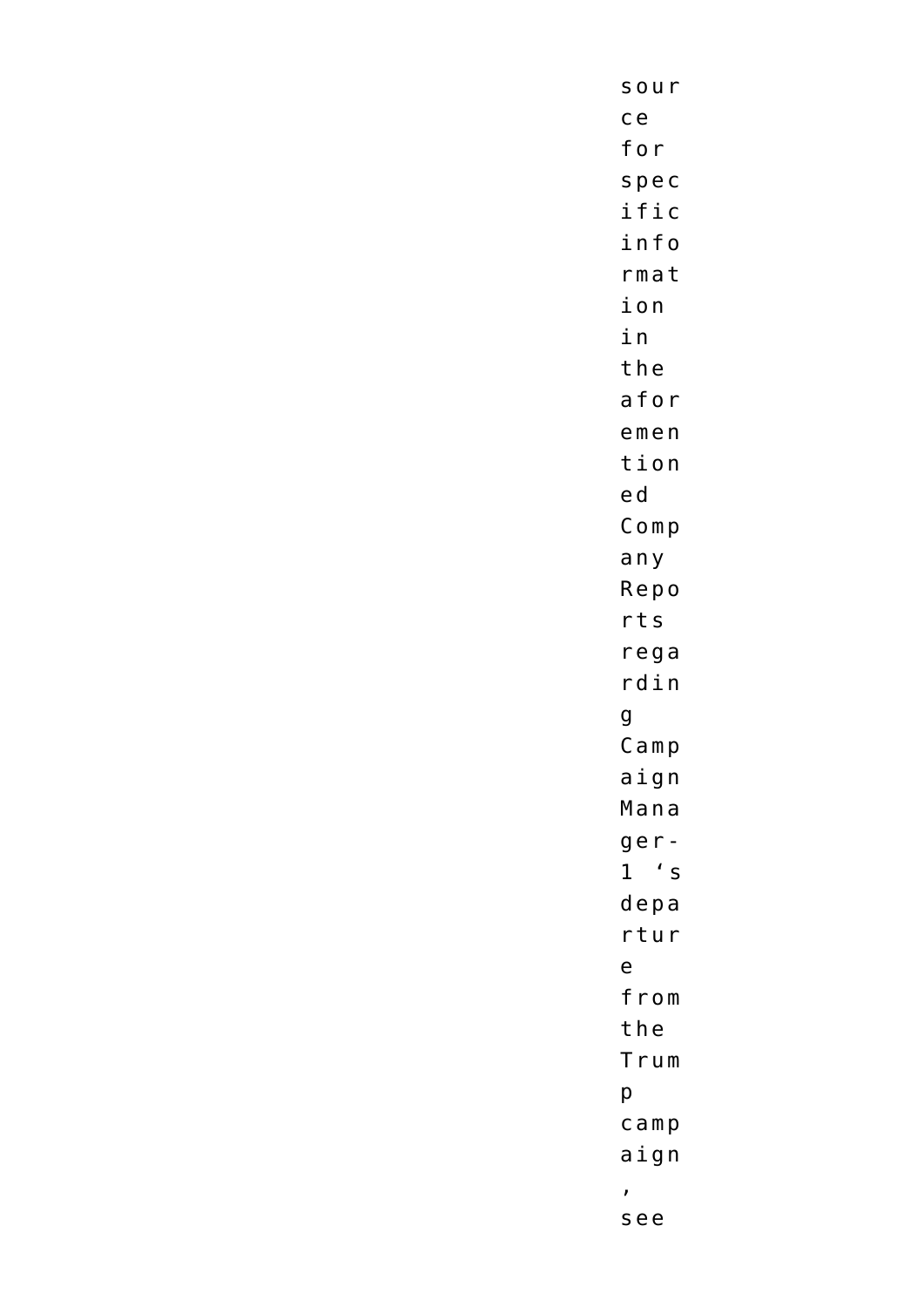Para  $grap$  $h<sub>S</sub>$  $45 - 5$  $7,$ supr  $a,$ the FBI  $m i g h$  $t$ have take  $n$ furt her inve stig ativ  $\mathsf{e}$ step  $\mathsf{S}$ to,  $amon$  $\mathsf{g}$ othe  $\mathsf{r}$  $th$ in gs, inte rvie w PR Exec  $u \, t \, i \, v$  $e - I$ abou  $\mathsf{t}$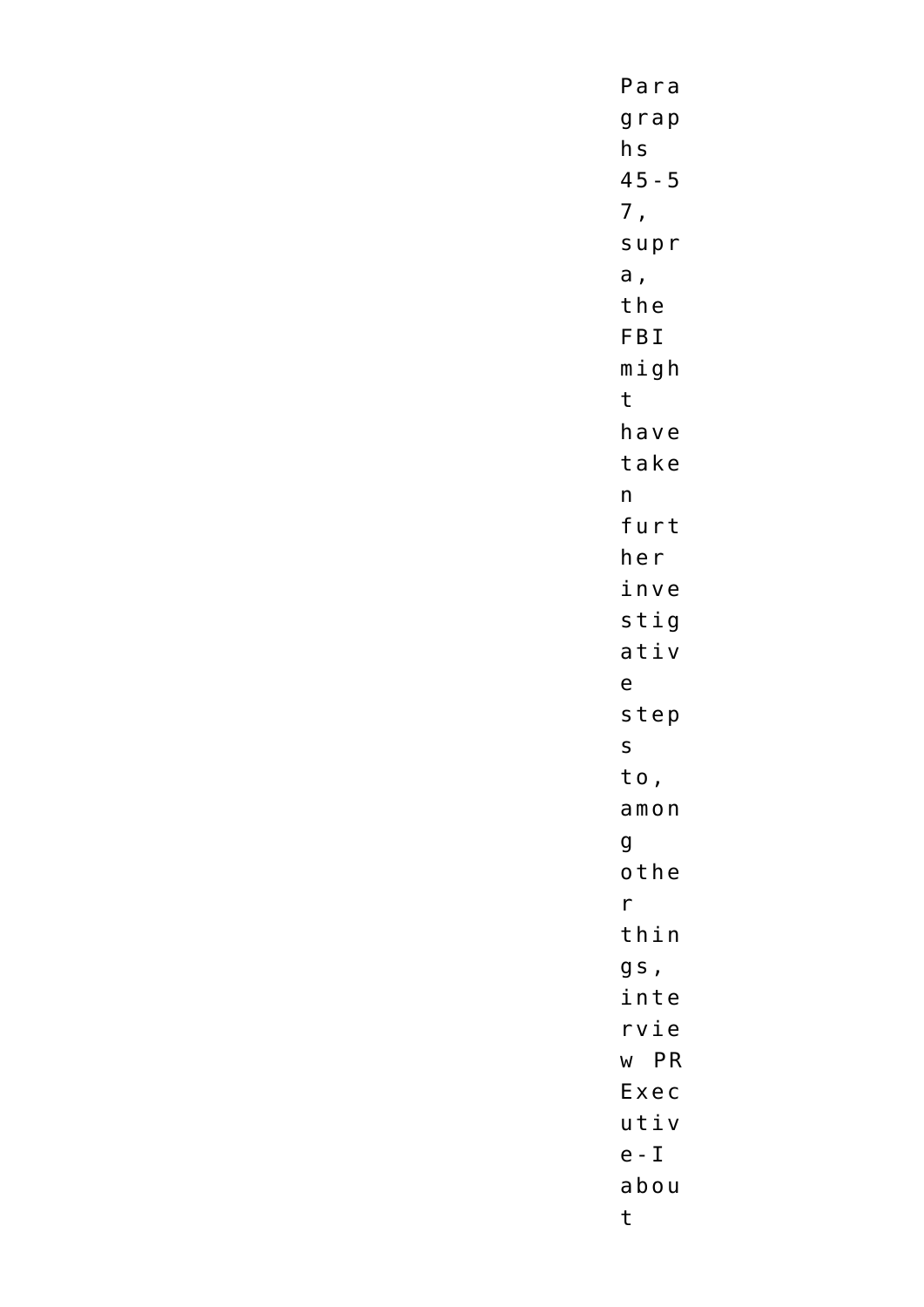$(i)$ the June 2016 Plan  $n$ ing Trip  $\mathbf{r}$  $(iii)$ whet her PR Exec utiv  $e - I$ spok  $\mathsf{e}$  $width$ DANC **HENK**  $\overline{0}$ abou  $\mathsf{t}$ Trum  $p' s$ stay and alle ged acti vity in the Pres iden tial Suit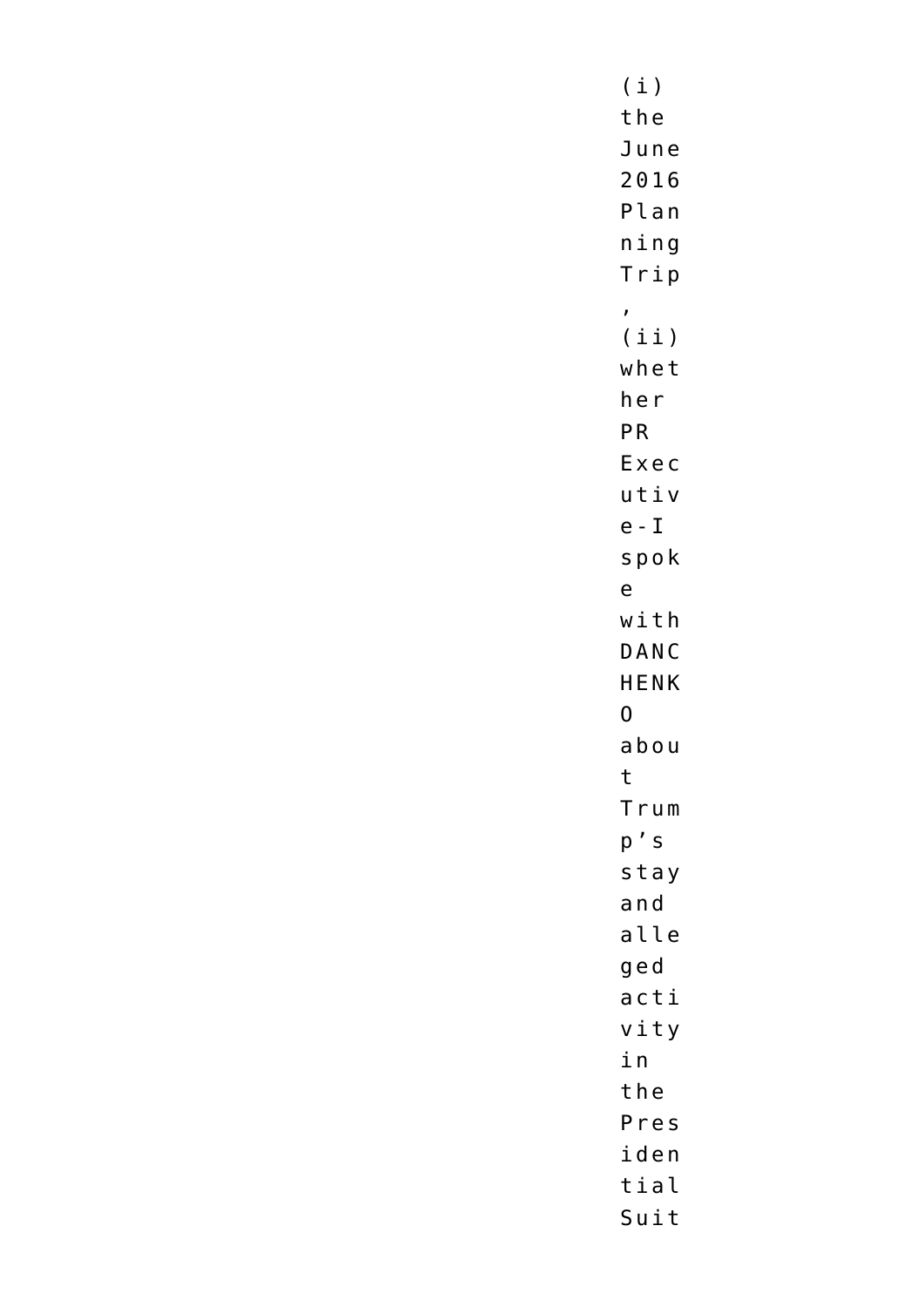e of the Mosc 0W Hote l, and  $(iii)$ ) PR Exec utiv  $e - 1$  $\prime$  s inte ract ions  $width$ Gene  $ral$ Mana  $ge r \mathbf{I}$ and othe  $r$ Mosc 0W Hote  $\mathfrak{r}$ staf  $f$ . In  $sum,$  $g$ ive  $n$ that  ${\sf PR}$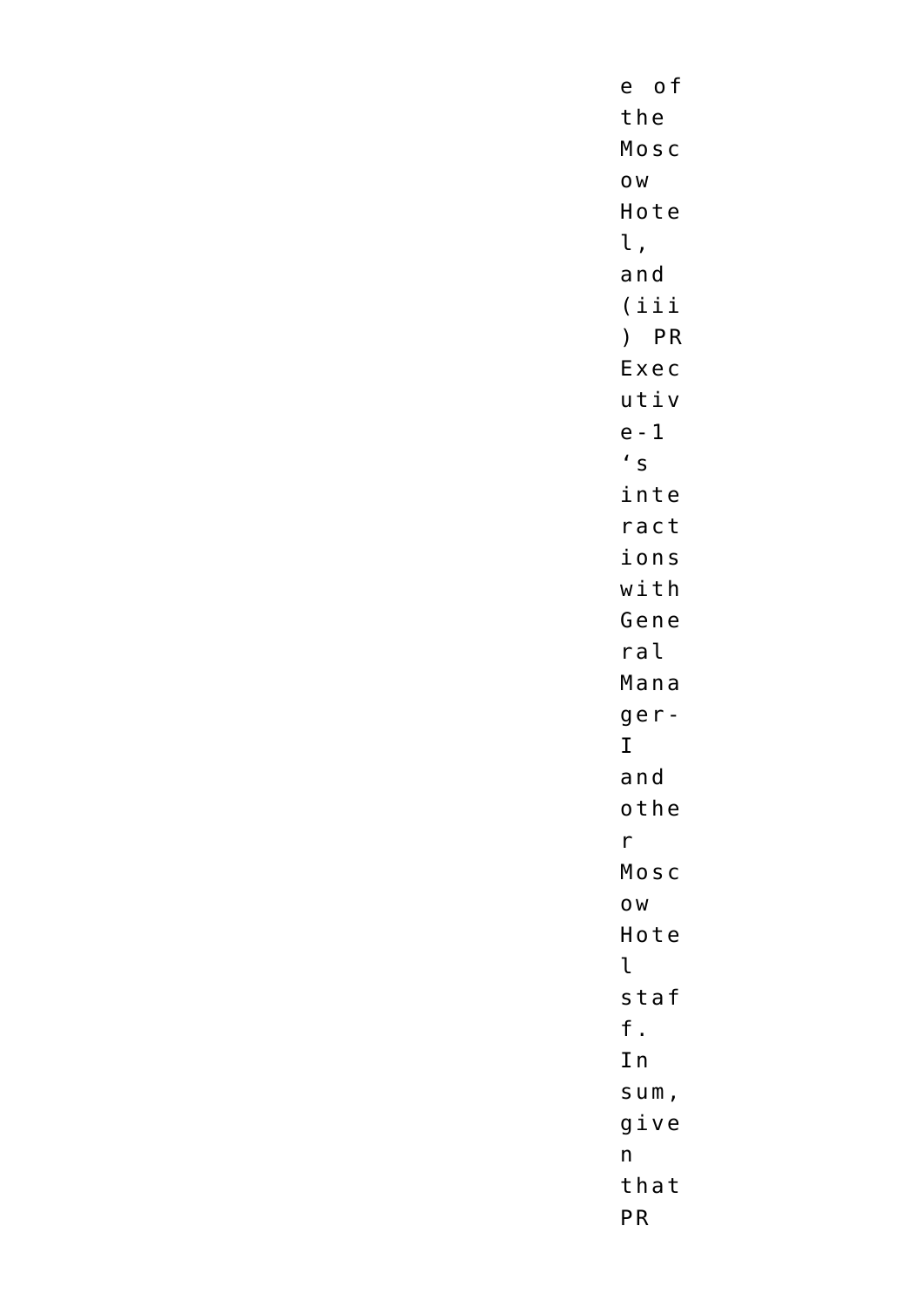Exec  $u t i v$  $e - I$  $w$  as pres ent at plac e s  $a<sub>n</sub>d$ even ts  $w$ her  $\mathsf{e}$ DANC HENK  $\overline{0}$ coll ecte  $\mathsf{d}$ info  $rma$ t ion for the  $Comp$ any Repo  $rts$ , DANC HENK  $0's$ subs eque  $n t$ lie abou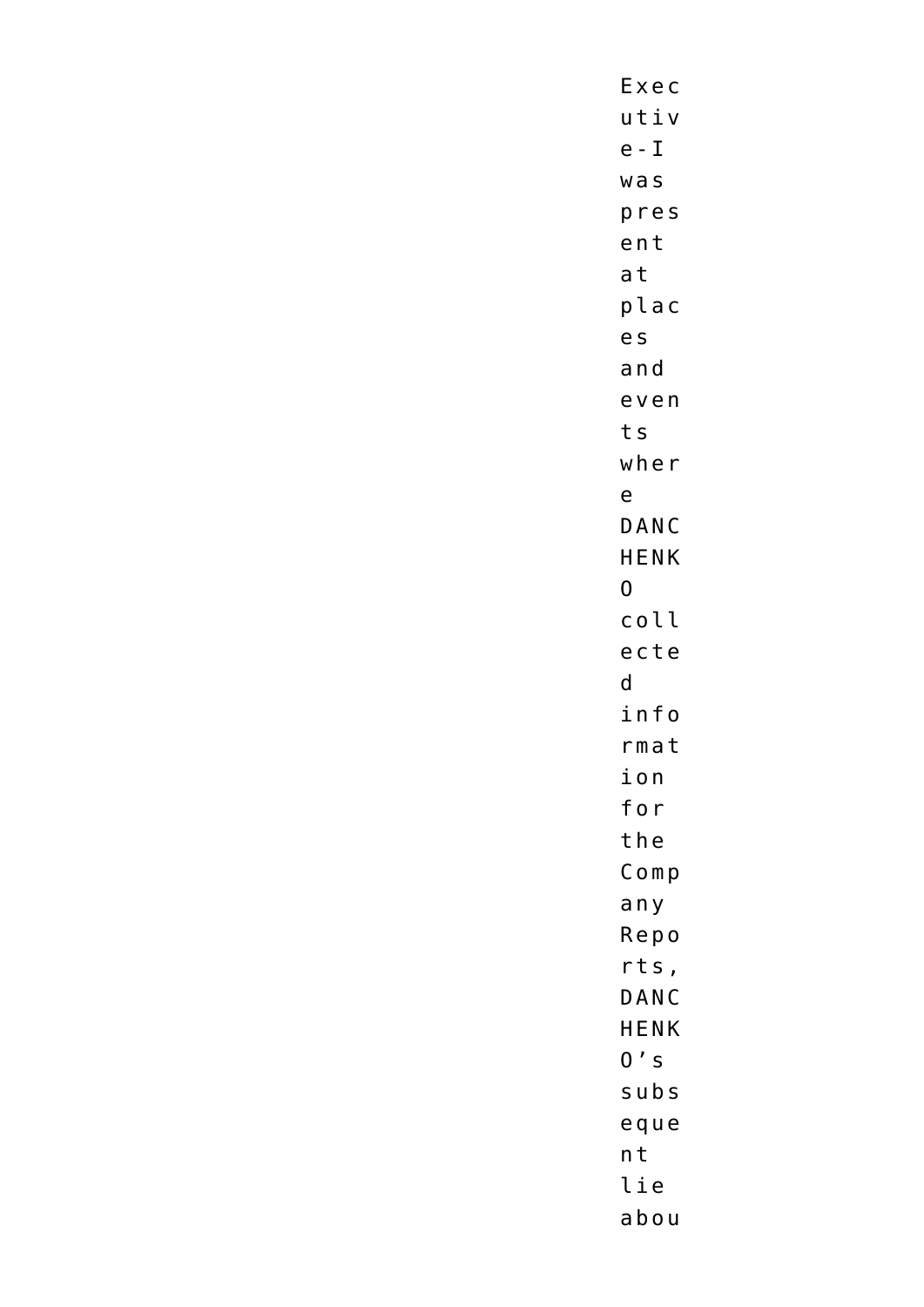t PR Exec utiv  $e - 1$  $\prime$  s  $c$  onn ecti  $\mathsf{on}$ to the  $Comp$ any Repo  $rts$  $w$  as  $h$ igh  $\iota$  $m$ ate rial to the FBI'  $\mathsf{s}$ inve stig  $atio$ n of thes  $\mathsf{e}$  $m$ att ers. henk  $0'$  S lies abou  $\mathsf{t}$ 

 $-Danc$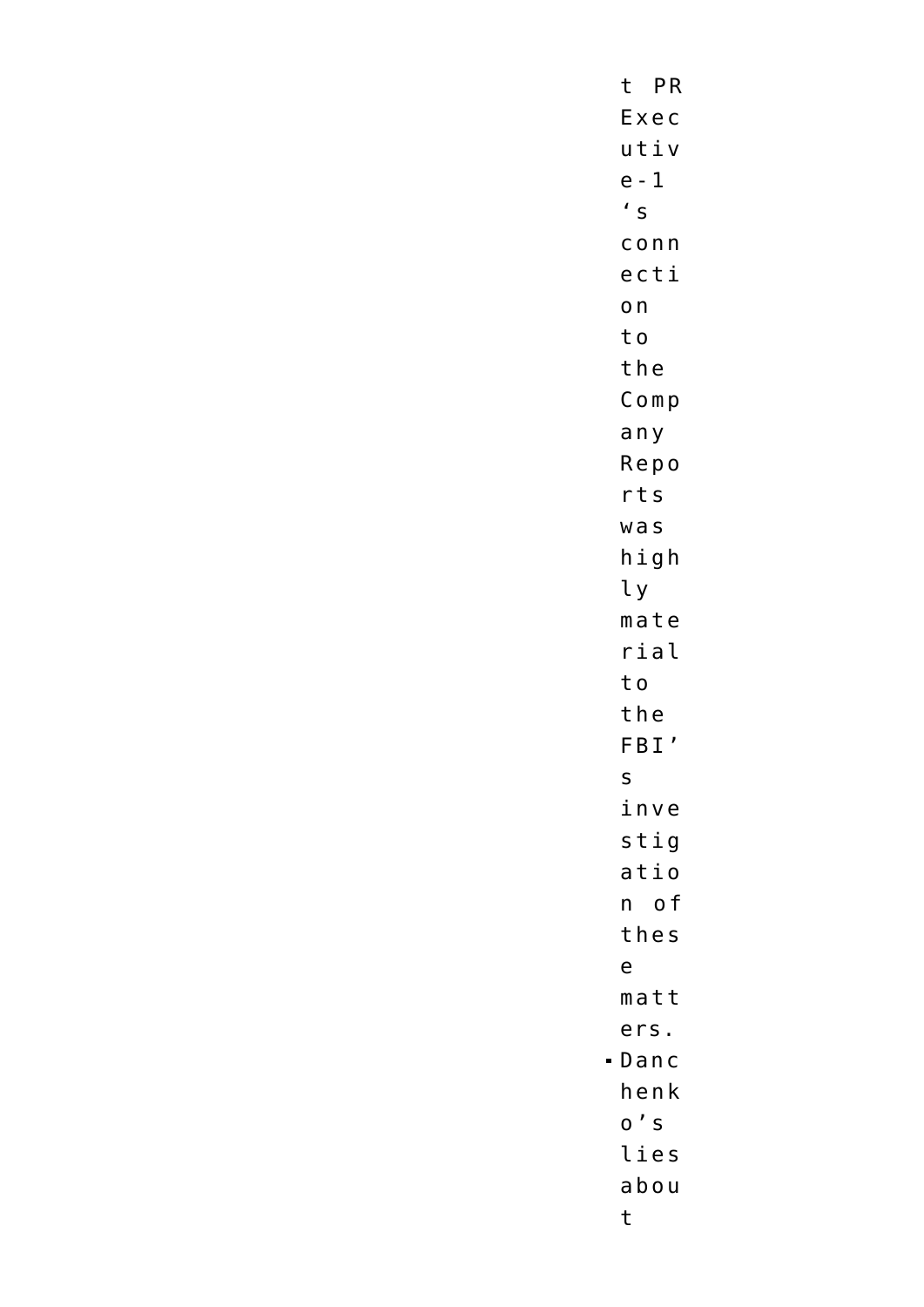$Dola$  $n$ prev ente  $\mathsf{d}$ the FBI from aski  $n<sub>g</sub>$ Dola  $n$ whet her he knew abou t a Russ ian Dipl omat  $bein$  $\mathsf{g}$ reas  $s$ ign ed from the **US**  $Emba$  $s s y$ : Base d on the fore goin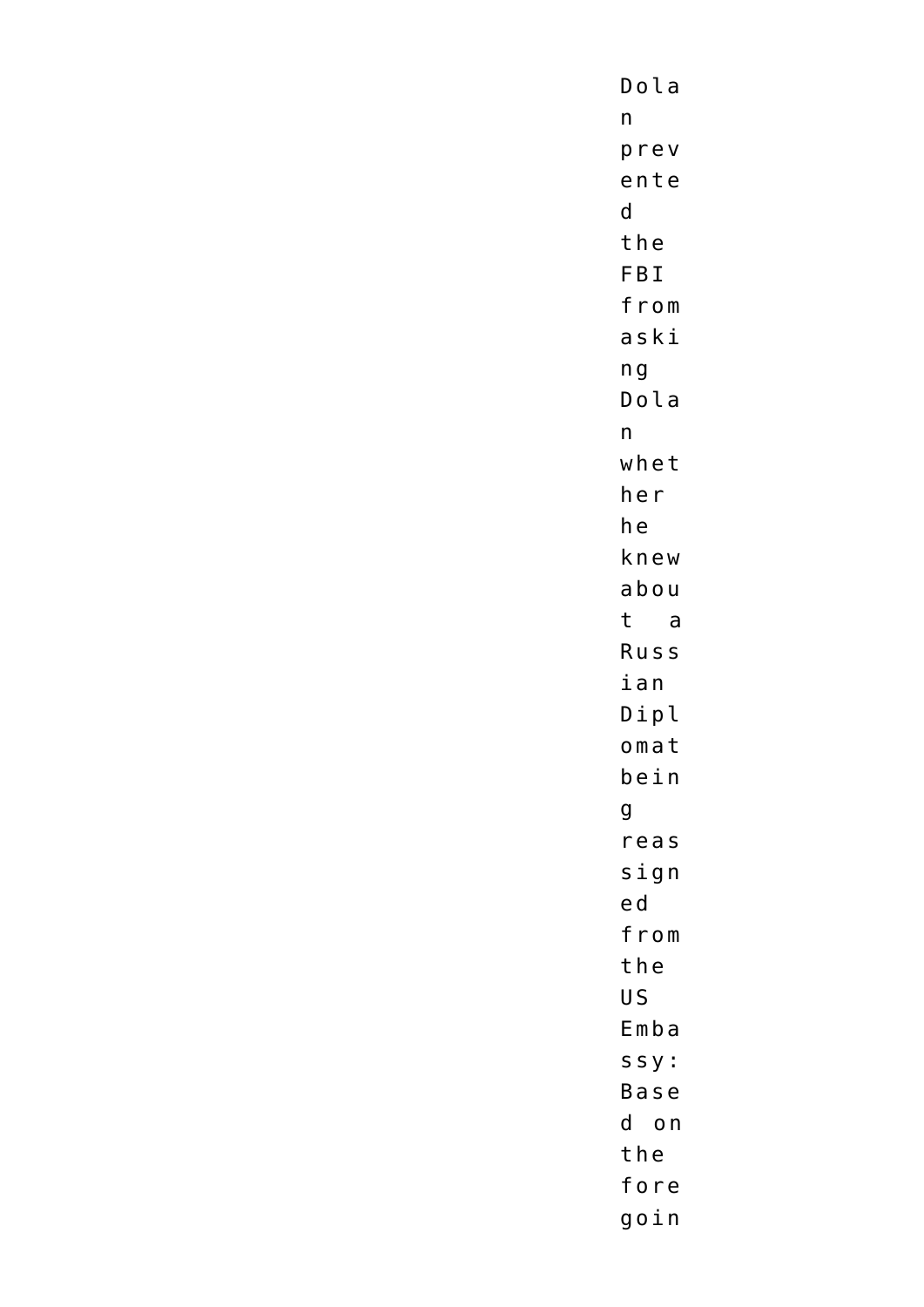$g$  , DANC **HENK**  $0's$ lies to the FBI deny ing that he had  $C$  O  $m m$  $unic$ ated  $width$ PR Exec utiv  $e - I$  $rega$  $rdin$  $\mathsf{g}$ info  $rma$ t ion in the  $Comp$ any Repo  $rts$ were high  $l y$  $m$  at e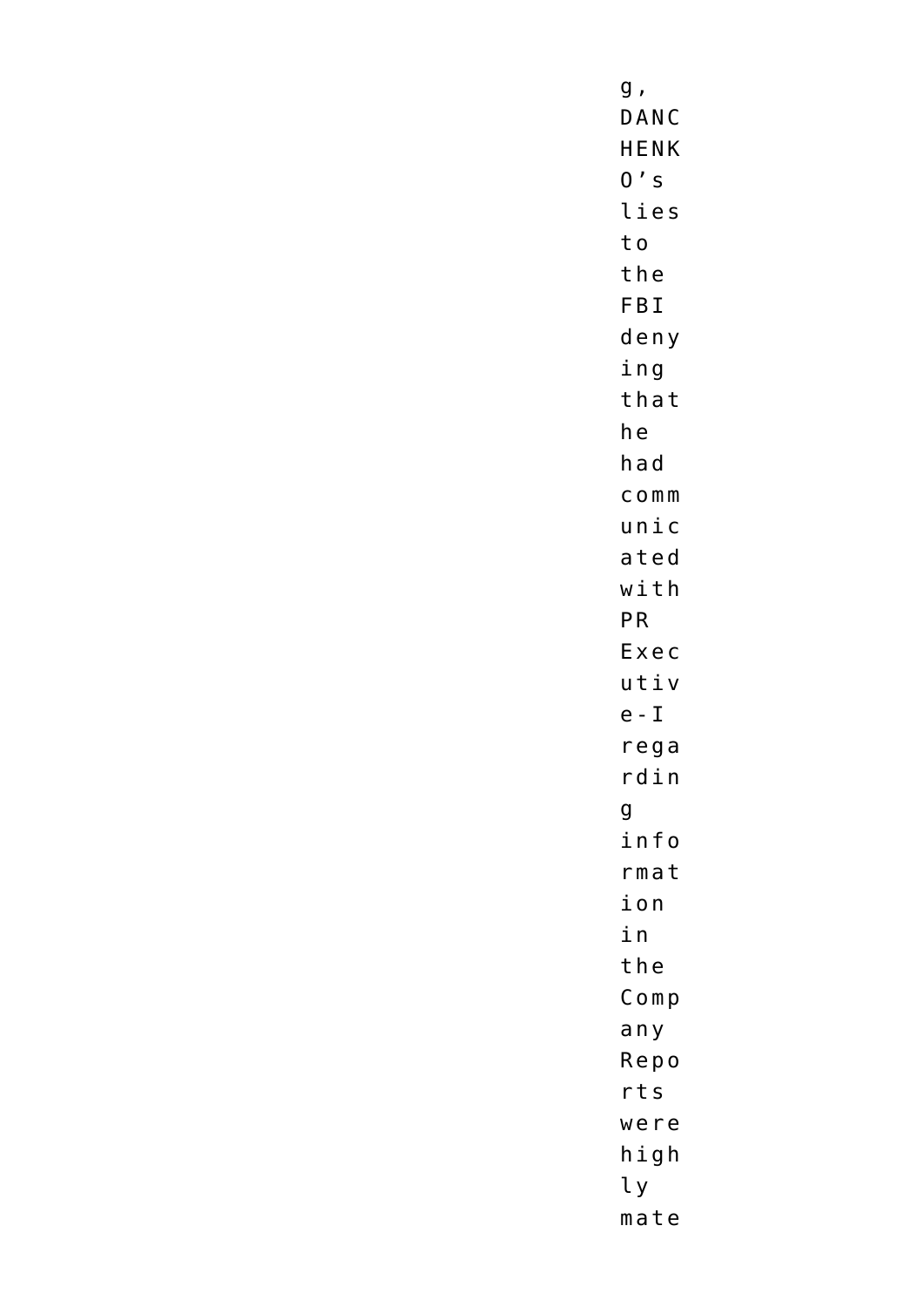rial  $\mathbf{r}^{\left(1\right)}$ Had DANC **HENK**  $\overline{0}$  $accu$ rate  $l y$  $d$ *isc* lose d to FBI agen ts that PR Exec  $u t i v$  $e - I$  $WaS$  $\mathsf{a}$ sour  $ce$ for spec ific info  $rma$ t ion in the  $Comp$ any Repo  $rts$  $rega$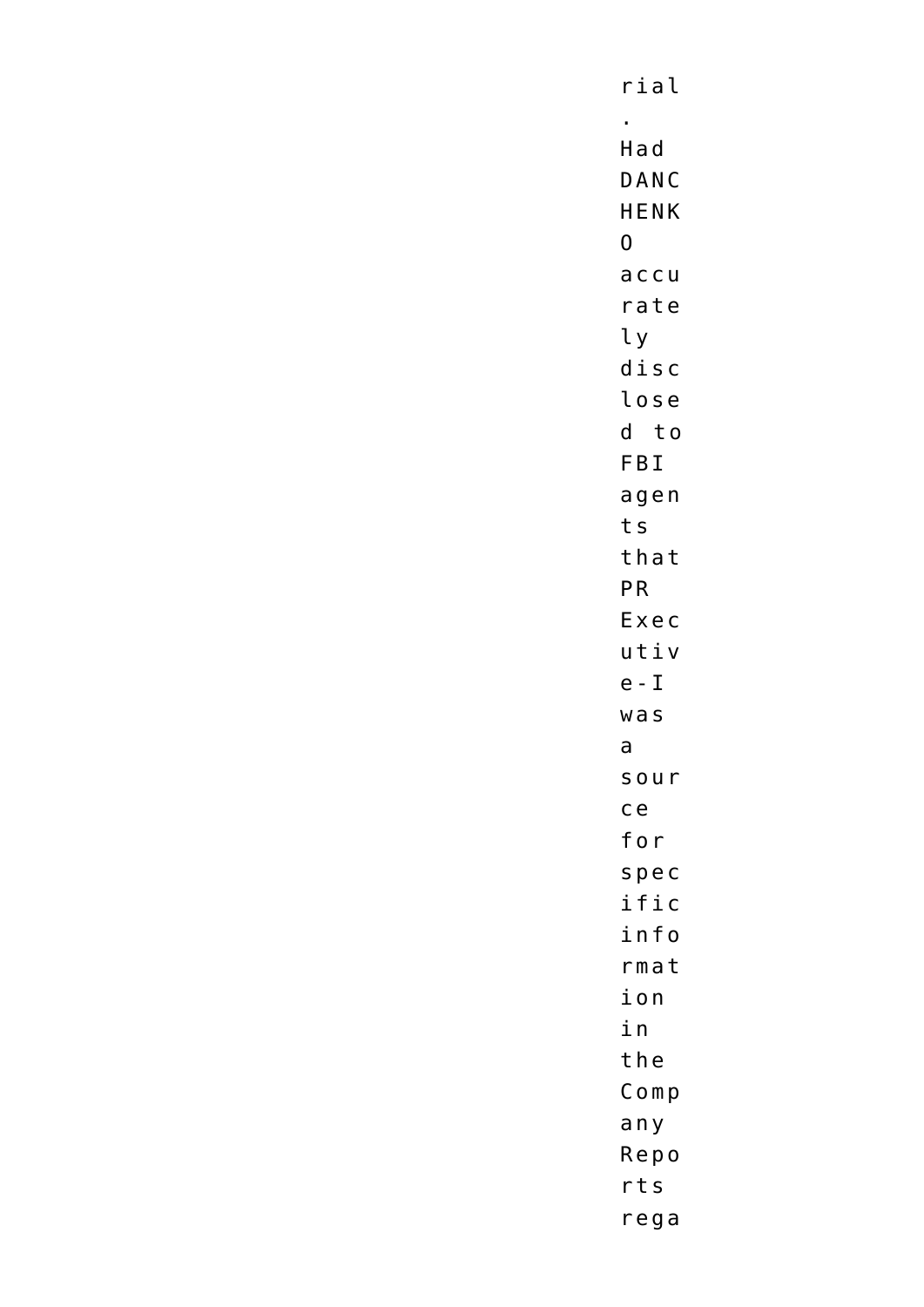$r \ddot$ in  $\mathsf g$  $C$  amp aign Mana  $ge r I$  's depa rtur  $\mathsf{e}$ from the Trum  $\mathsf{p}% _{T}=\mathsf{p}_{T}$  $c$  amp aign  $\mathbf{r}$ see Para  $grap$  $h<sub>S</sub>$  $45 - 5$  $7,$ supr a, the FBI  $m$ igh  $\mathsf{t}$  $a$ lso have take  $n$ furt her inve stig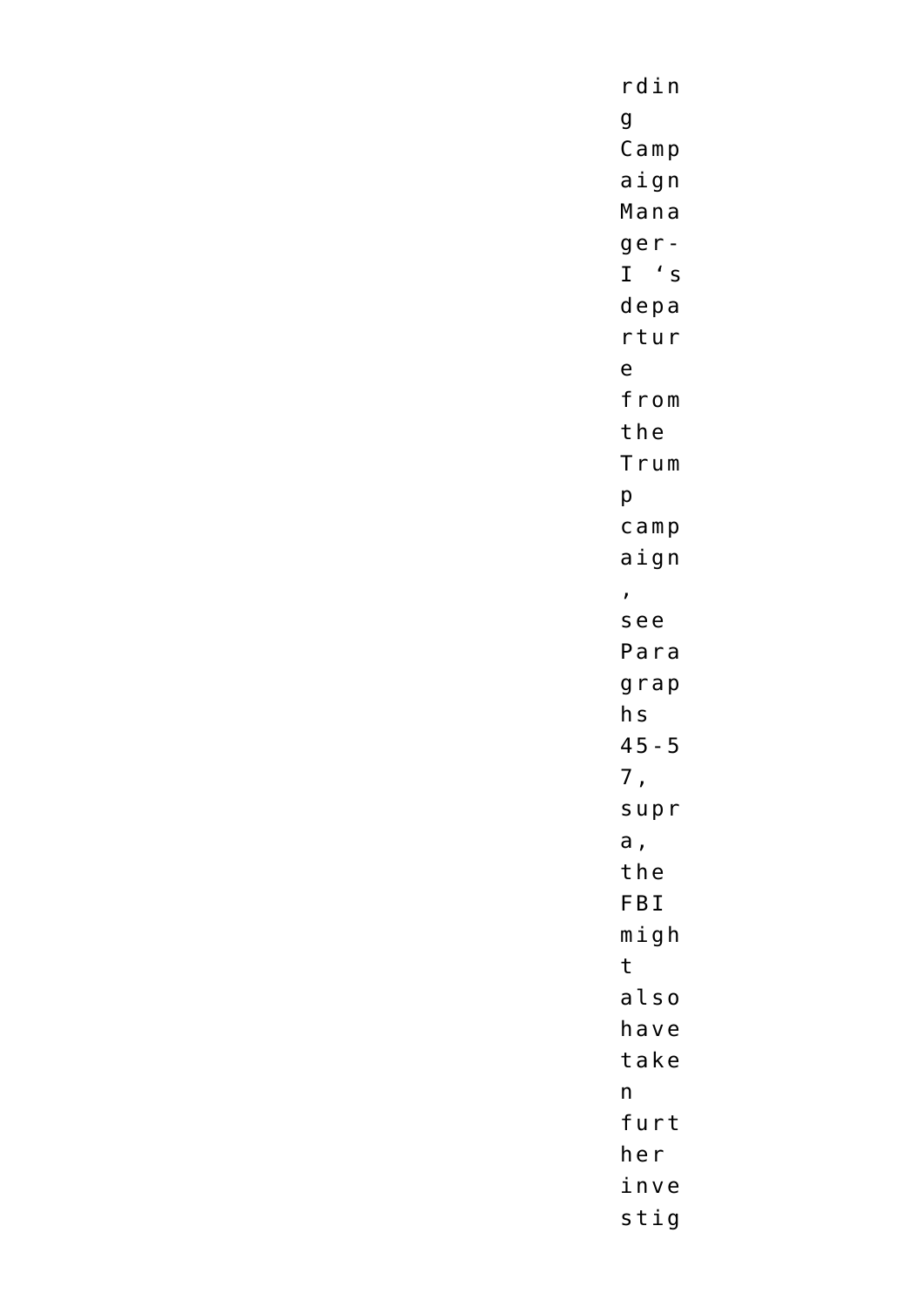$ativ$  $\mathsf{e}\,$ step  $\mathsf{s}$ to,  $amon$  $\mathbf g$ othe  $\mathsf{r}$ thin  $gs,$ inte rvie w PR Exec utiv  $e - I$  $rega$ rdin  $\mathsf{g}$  $h$ is pote  $n$ tia  $\mathfrak{r}$ know ledg e of Russ ian Dipl  $omat$  $-1$  $\prime$  s depa rtur  $\mathsf{e}$ from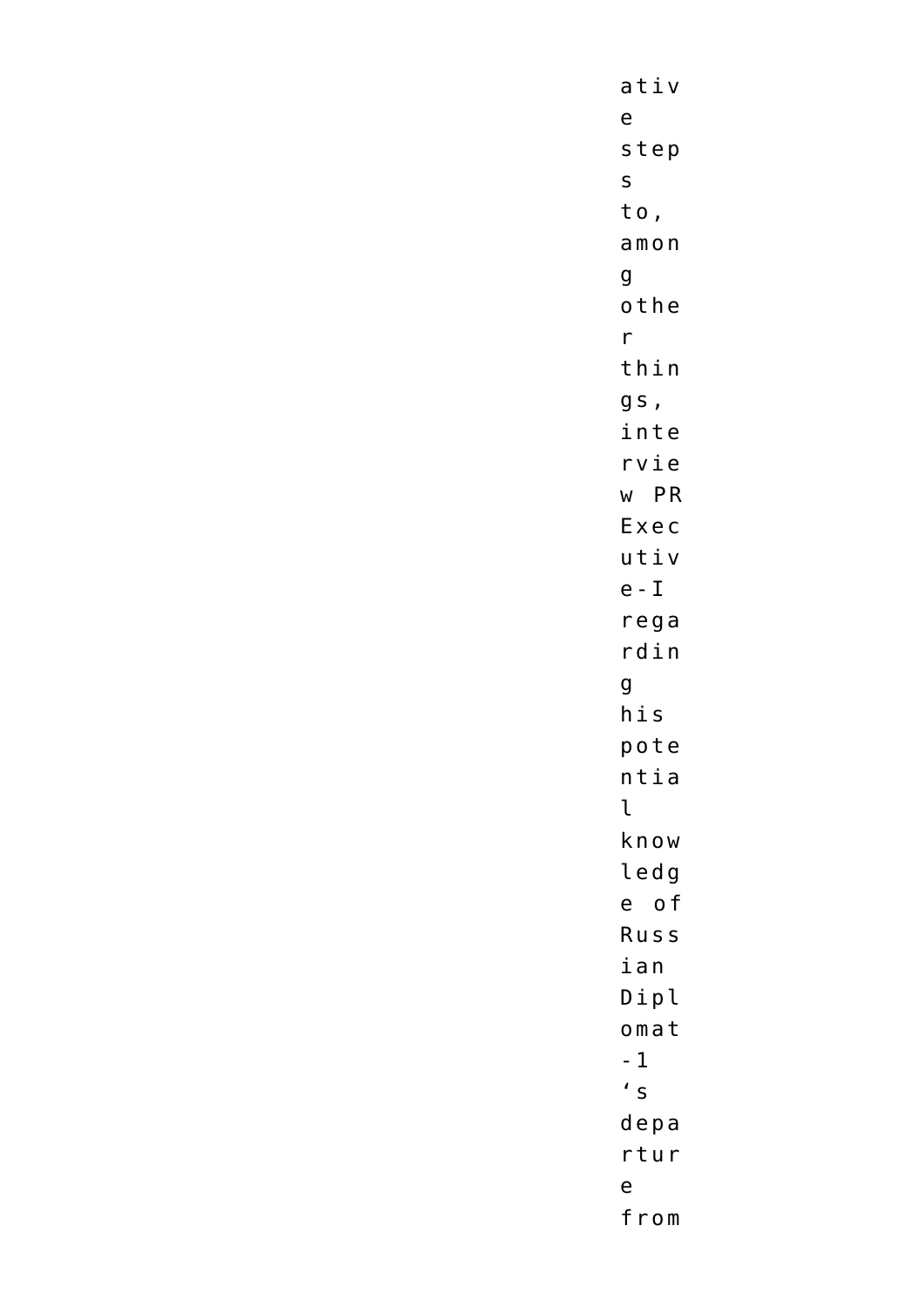the Unit ed Stat es. Such inve  $s$ tig ativ  $\mathsf{e}$ step  $\mathsf{S}$  $m i g h$  $\mathbf t$ have  $a s s i$ sted the FBI in  $reso$ lvin  $\mathsf g$ the abov  $e$ desc  $righte$  $\mathsf{d}$  $d$ *isc* repa  $n c y$ betw een DANC HENK  $\pmb{0}$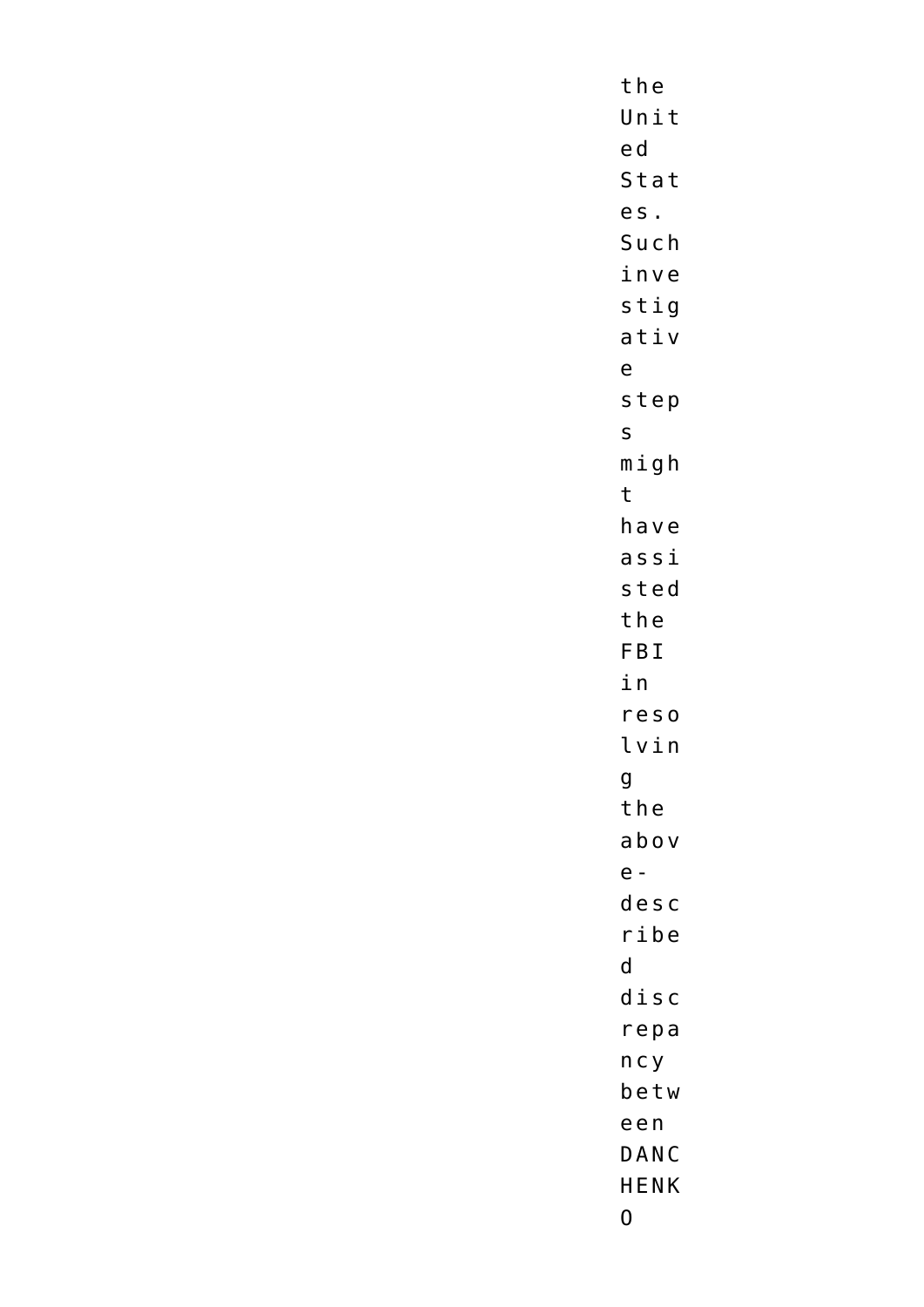and U.K. Pers  $on - I$ rega rdin  $\mathbf g$ the sour  $c$ ing o f the alle gati  $o<sub>n</sub>$  $C$  O  $nC$ erni  $n<sub>g</sub>$ Russ ian Dipl omat  $-L$ .  $-Danc$ henk  $0'$  S lies abou  $\mathsf{t}$  $D$ ola  $n$ prev ente  $\mathsf{d}$ the FBI from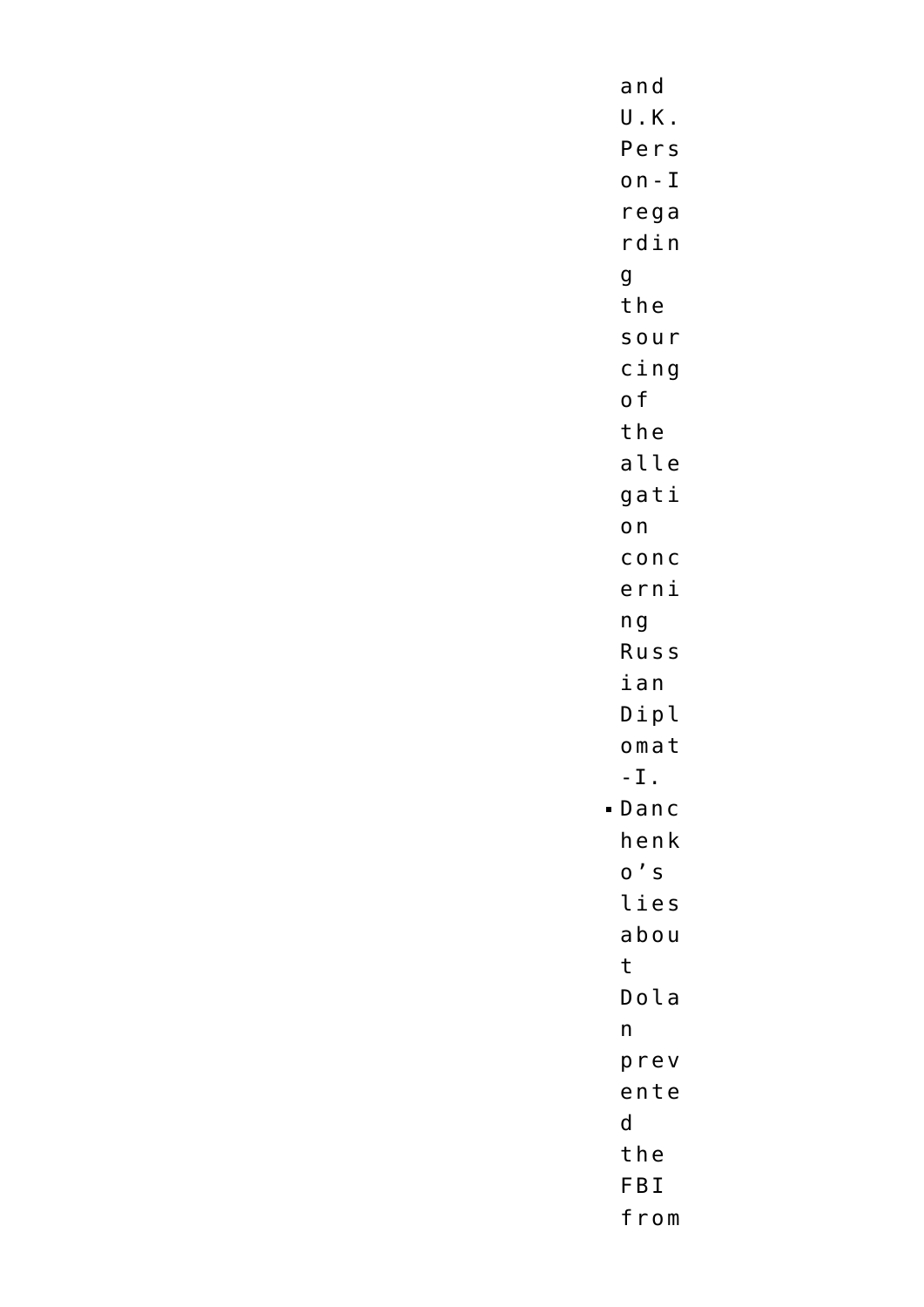aski  $n<sub>g</sub>$ whet her Dola  $n$  $w$  as the sour  $ce$ for the [tru  $e$ ] repo  $rt$ abou  $\mathbf{t}$ reas ons why Paul Mana fort had left the Trum  $\mathsf{p}% _{T}\left( t\right) \equiv\mathsf{p}_{T}\left( t\right)$  $c$  amp aign  $\mathbb{R}^{\mathbb{Z}}$ Base d on the fore goin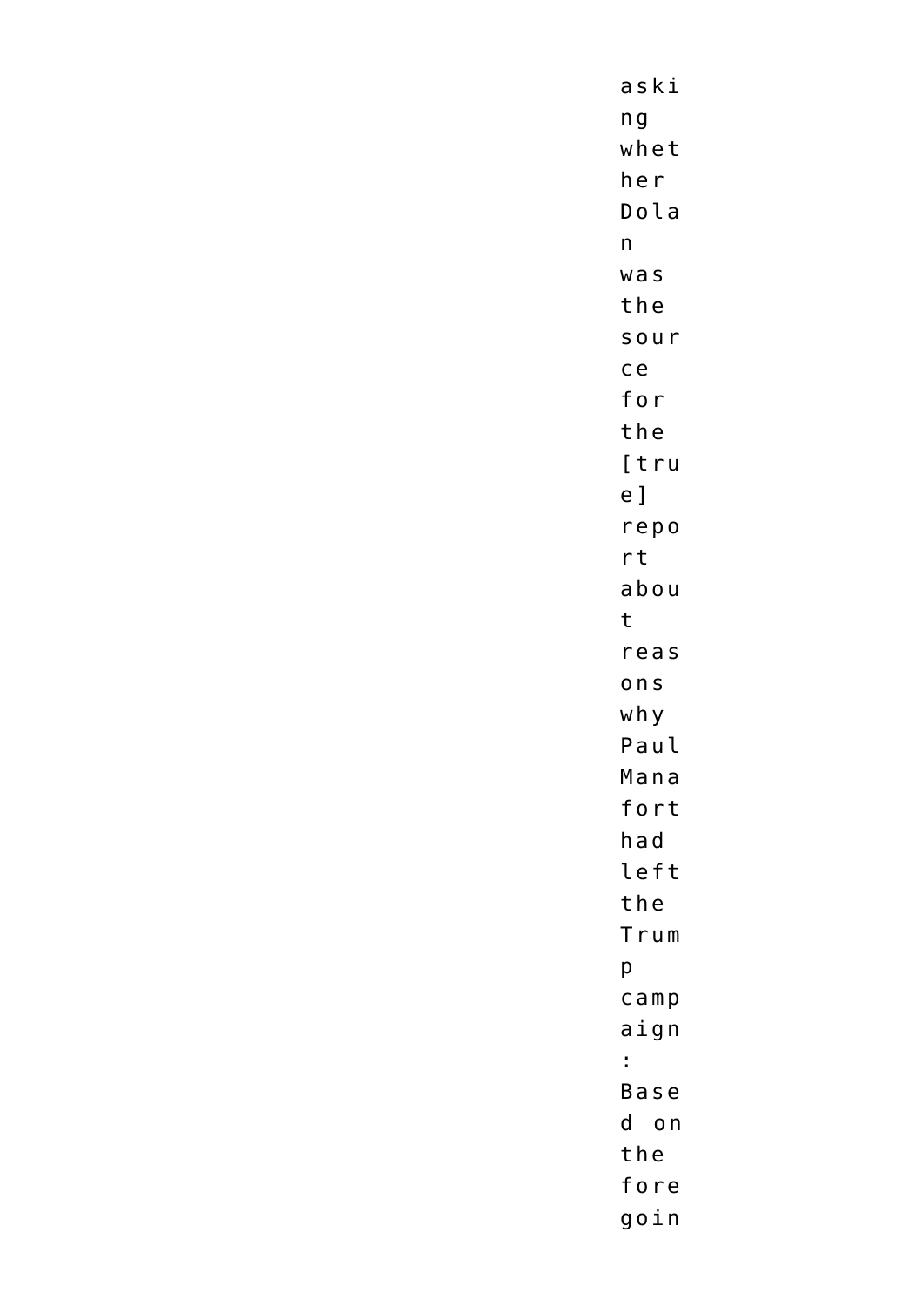$g$  , DANC **HENK**  $0's$ lie to the FBI abou t PR Exec utiv  $e - I$ not prov idin  $\mathbf{g}$ info rmat ion cont aine  $d$  in the  $Comp$ any Repo  $rts$  $w$  as  $h$ igh ly  $m$ ate rial  $\mathbf{r}$ Had DANC **HENK**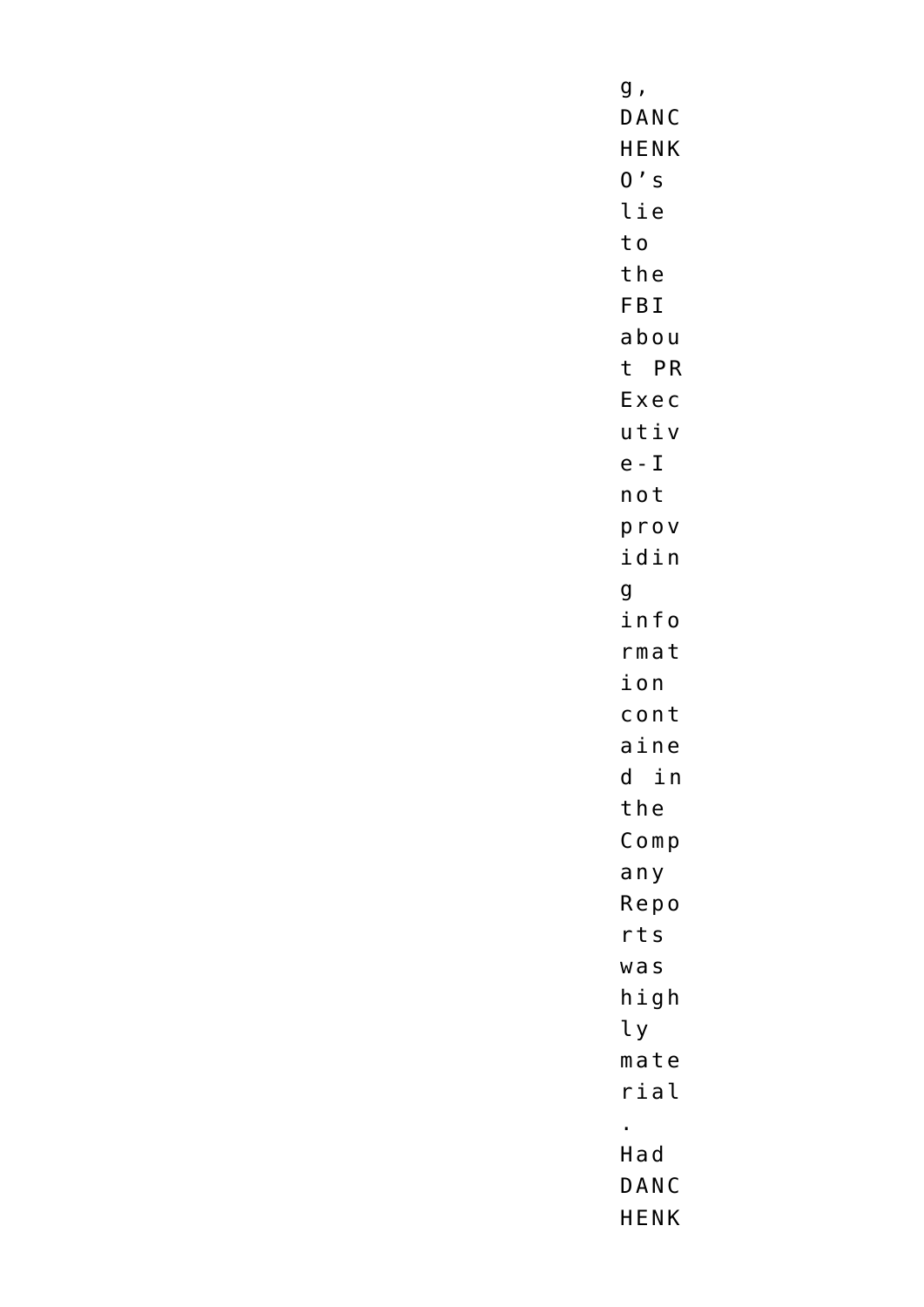$\overline{0}$  $a$  c c  $u$ rate ly  $d$ isc lose d to FBI agen ts that PR Exec utiv  $e - I$  $WaS$  $\mathsf{a}$ sour  $ce$ for spec ific info  $rma$ t ion in the afor  $emen$ tion ed  $Comp$ any Repo  $rts$ rega  $r \, \mathtt{d} \, \mathtt{i} \, \mathtt{n}$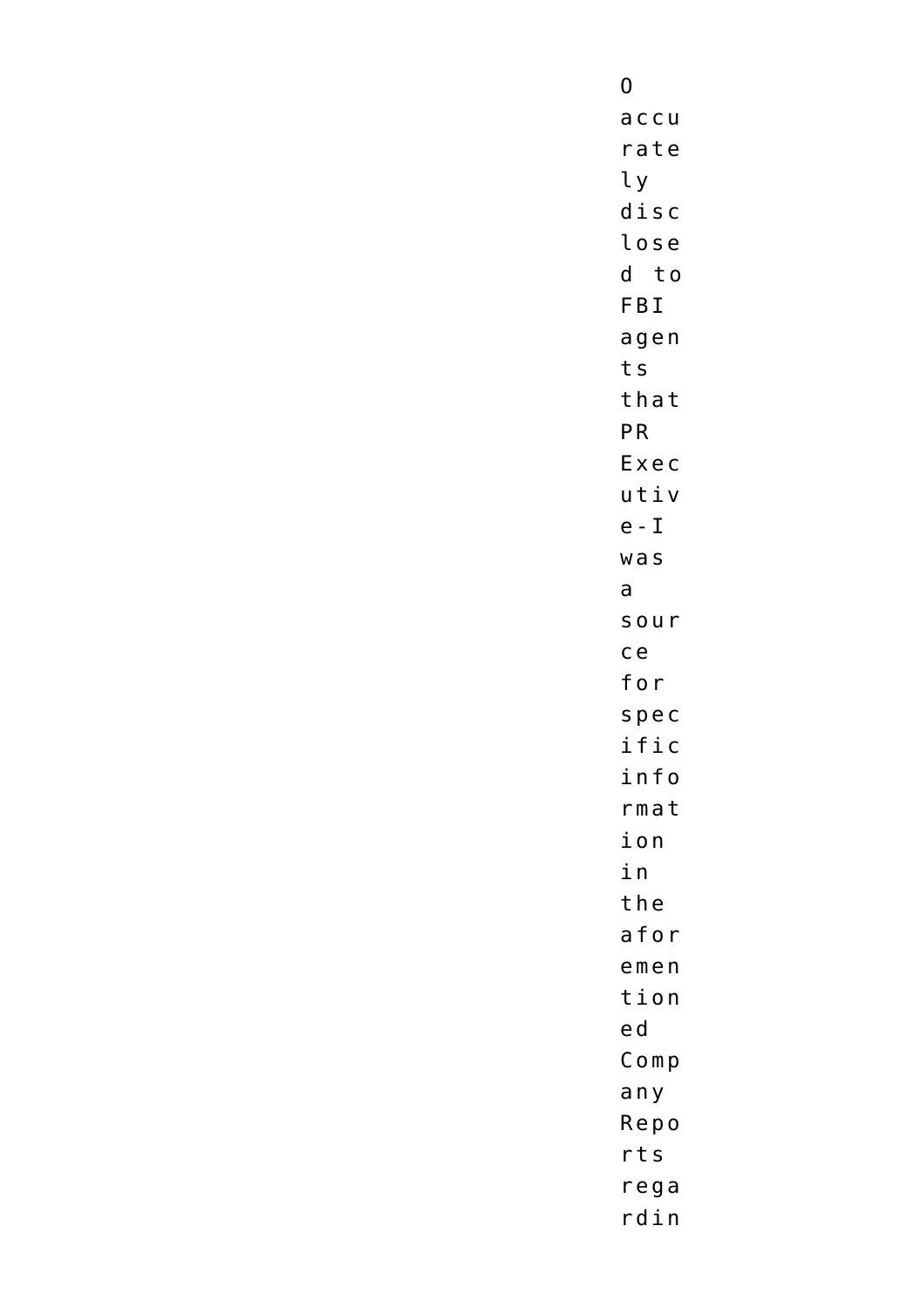$\boldsymbol{g}$  $C$  amp aign Mana  $ge r I' s$  $depa$ rtur  $\mathsf{e}$ from the Trum  $\mathsf{p}$  $c$  amp aign  $\mathbf{r}$ see Para  $grap$  $h<sub>S</sub>$  $45 - 5$  $7,$ supr  $a,$ the FBI  $m$ igh  $\mathsf{t}$ have take  $n$ furt her  $i$ n v e stig ativ  $\mathsf{e}% _{t}\left( t\right)$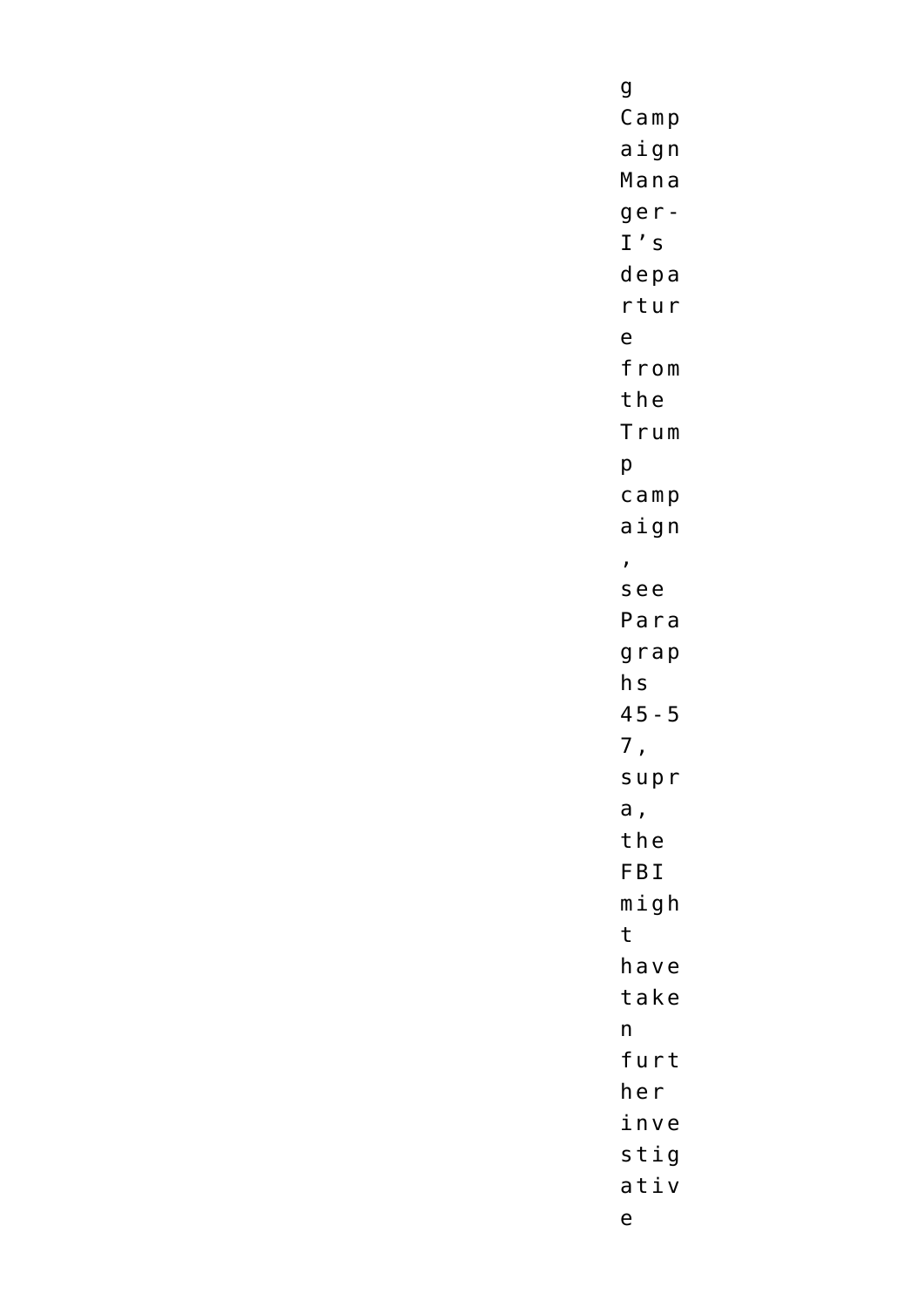step  $\mathsf{S}$ to,  $amon$  $\mathsf{g}$ othe  $\mathsf{r}$ thin gs, inte rvie w PR Exec utiv  $e - I$  $rega$  $r \ddot$ in  $\mathsf{g}$  $h$ is pote  $n$ tia  $\mathfrak{t}$ know ledg e of addi tion  $a<sub>l</sub>$ alle gati ons in the  $Comp$ any Repo  $rts$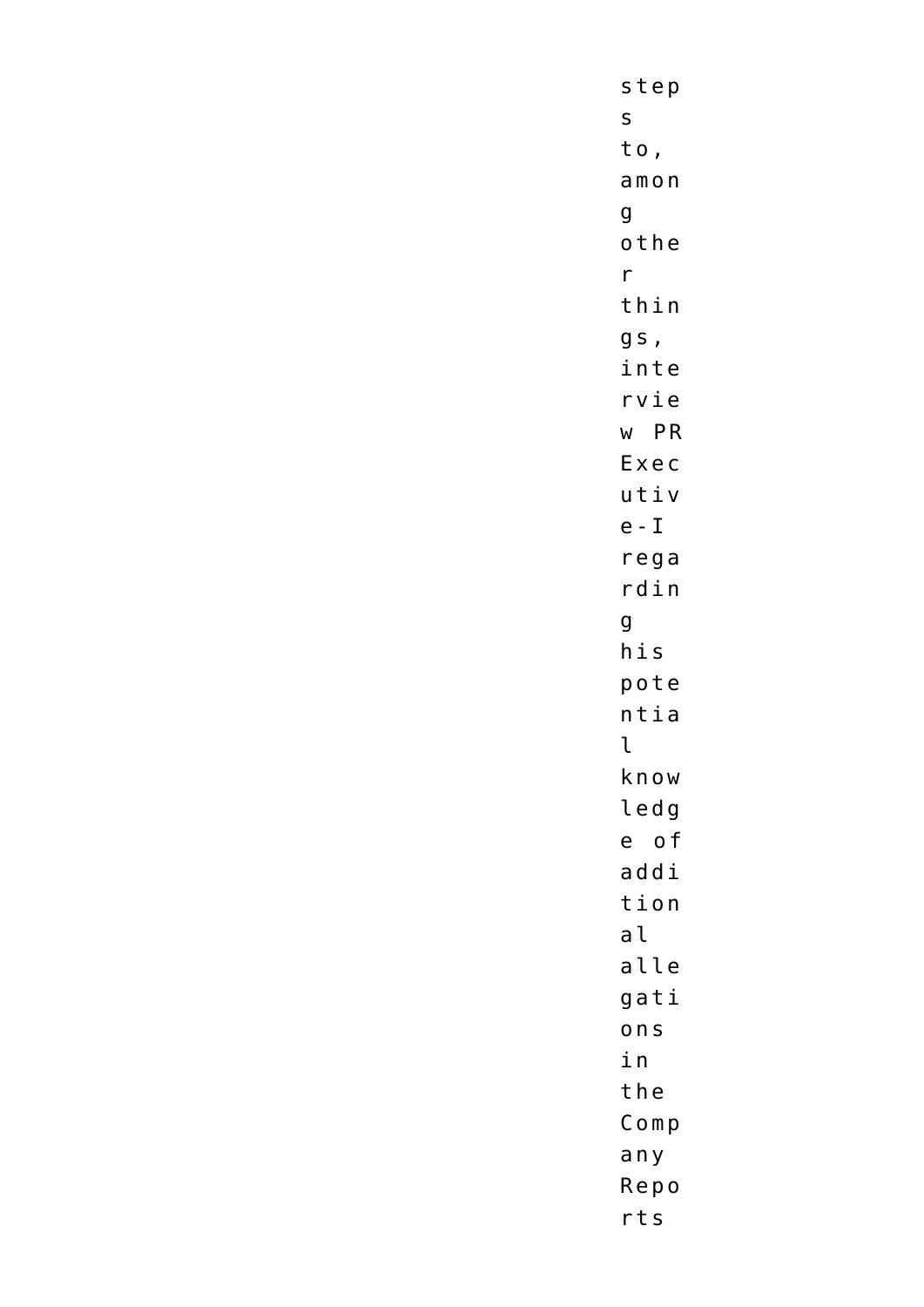$rega$  $r \, \mathtt{din}$  $\mathsf g$ Russ ian  $Chie$ f of Staf  $f - I$ . Such inve  $s$ tig ativ  $\mathsf{e}$ step  $\mathsf{s}$  $m$ igh  $\mathsf{t}$ have  $\mathbf{r}$  $amon$  $\mathsf{g}$ othe  $r$ thin gs,  $a s s i$ sted the FBI in dete  $rmin$ ing whet her  ${\sf PR}$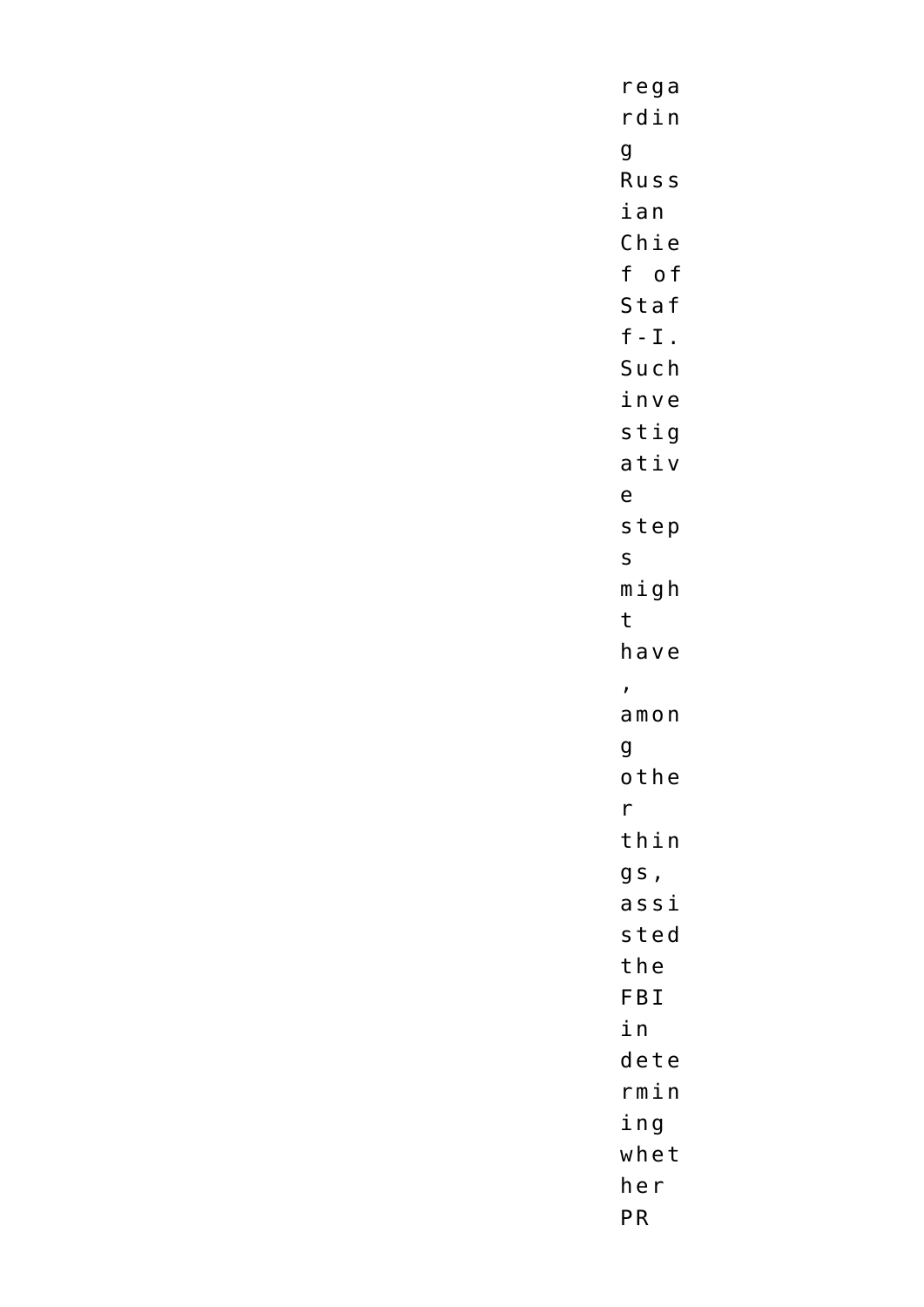Exec utiv  $e - I$  $w$  as one o f DANC HENK  $0's$ "oth e r frie nds" who prov ided the afor  $emen$ tion ed info  $rma$ t ion  $rega$  $r \, \texttt{d} \, \texttt{i} \, \texttt{n}$ g Puti  $n' s$ firi  $n<sub>g</sub>$ o f Russ ian  $Chie$ f of Staf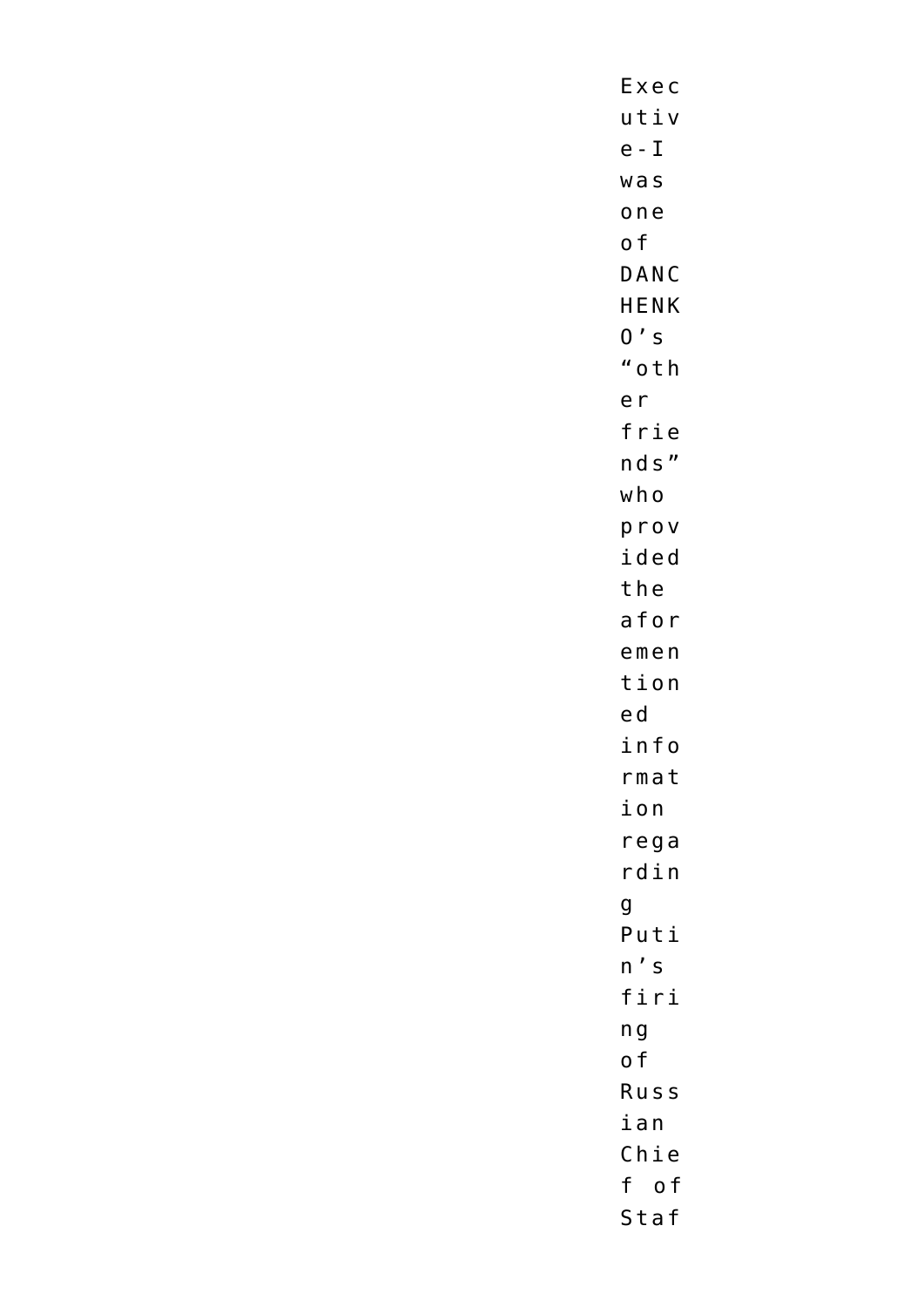$f-I.$ Danchenko' s lies about a phone call made it harder for the FBI to vet the dossier: Danchenko' s alleged lies about Millian were material because, "at all times relevant to this Indictment , the FBI continued its attempts t o analyze, vet, and corroborat e the informatio n in the Company Report." The FBI took and did not take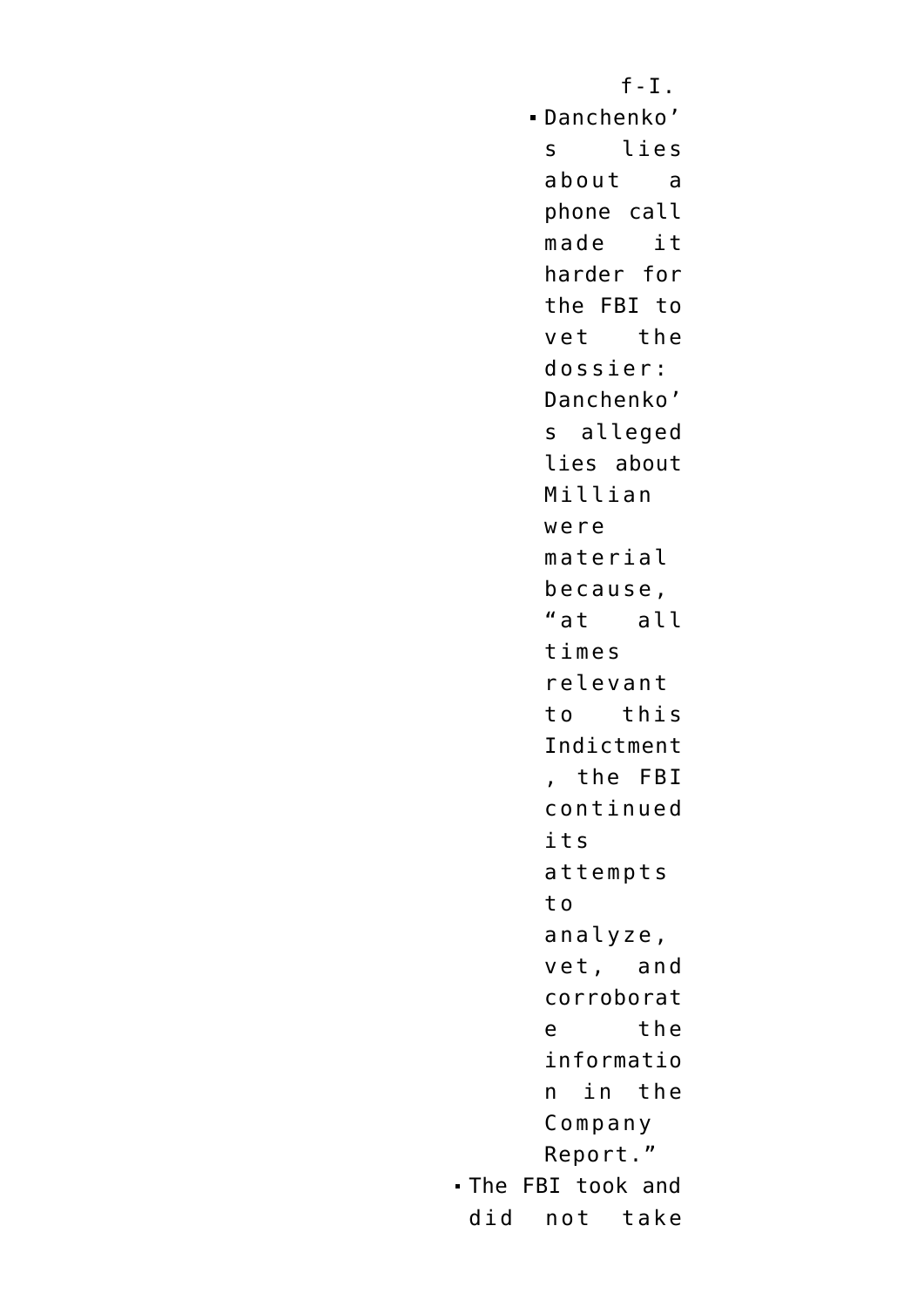certain actions because of Danchenko's lies: "The Company Reports, as well as information collected for the Reports by DANCHENKO, played a role in the FBI's investigative decisions and in sworn representations that the FBI made to the Foreign Intelligence Surveillance Court throughout the relevant time period." Danchenko' s alleged lies about Millian affected both FBI's investigat ive decisions and played a role in their FISA applicatio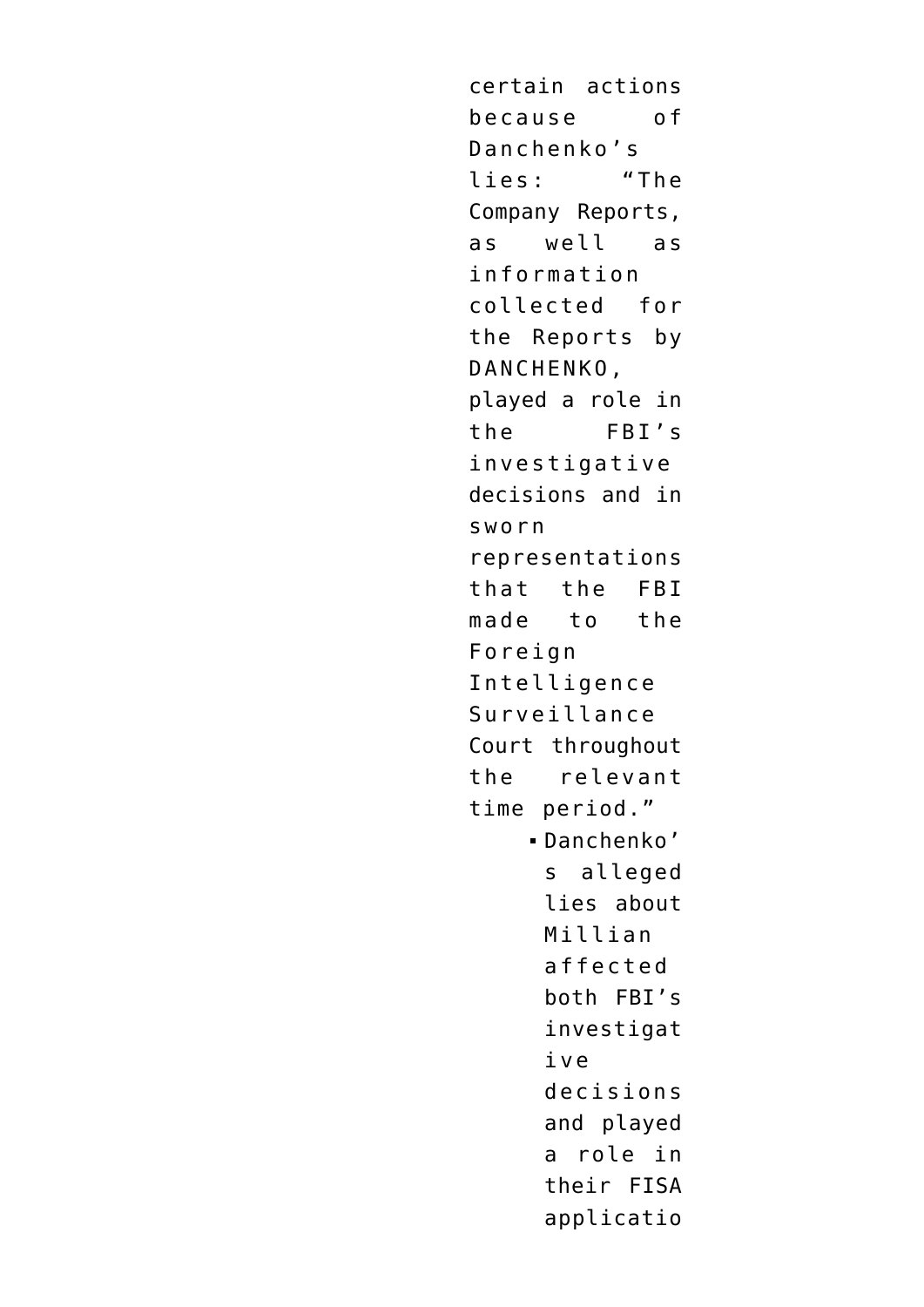n s: They "played a key role in the FBI's investigat ive decisions and in sworn representa tions that the FBI made to the Foreign Intelligen c e Surveillan ce Court throughout the relevant time period."

#### **Sources**

[DOJ IG Report on Carter Page](https://www.justice.gov/storage/120919-examination.pdf) [Mueller Report](https://www.documentcloud.org/documents/6002293-190322-Redacted-Mueller-Report#document/p102/a2064932) [October 2016 Page FISA Application](https://www.documentcloud.org/documents/6842432-161021-Carter-Page-FISA-Application) [January 2017 Page FISA Application](https://www.documentcloud.org/documents/6842433-170112-Carter-Page-FISA-Application) [April 2017 Page FISA Application](https://www.documentcloud.org/documents/6842434-170407-Carter-Page-FISA-Application) [June 2017 Page FISA Application](https://www.documentcloud.org/documents/6842430-170629-Carter-Page-FISA-Application) [Dossier vetting spreadsheet](https://www.documentcloud.org/documents/20396375-201013-steele-spreadsheet-1)